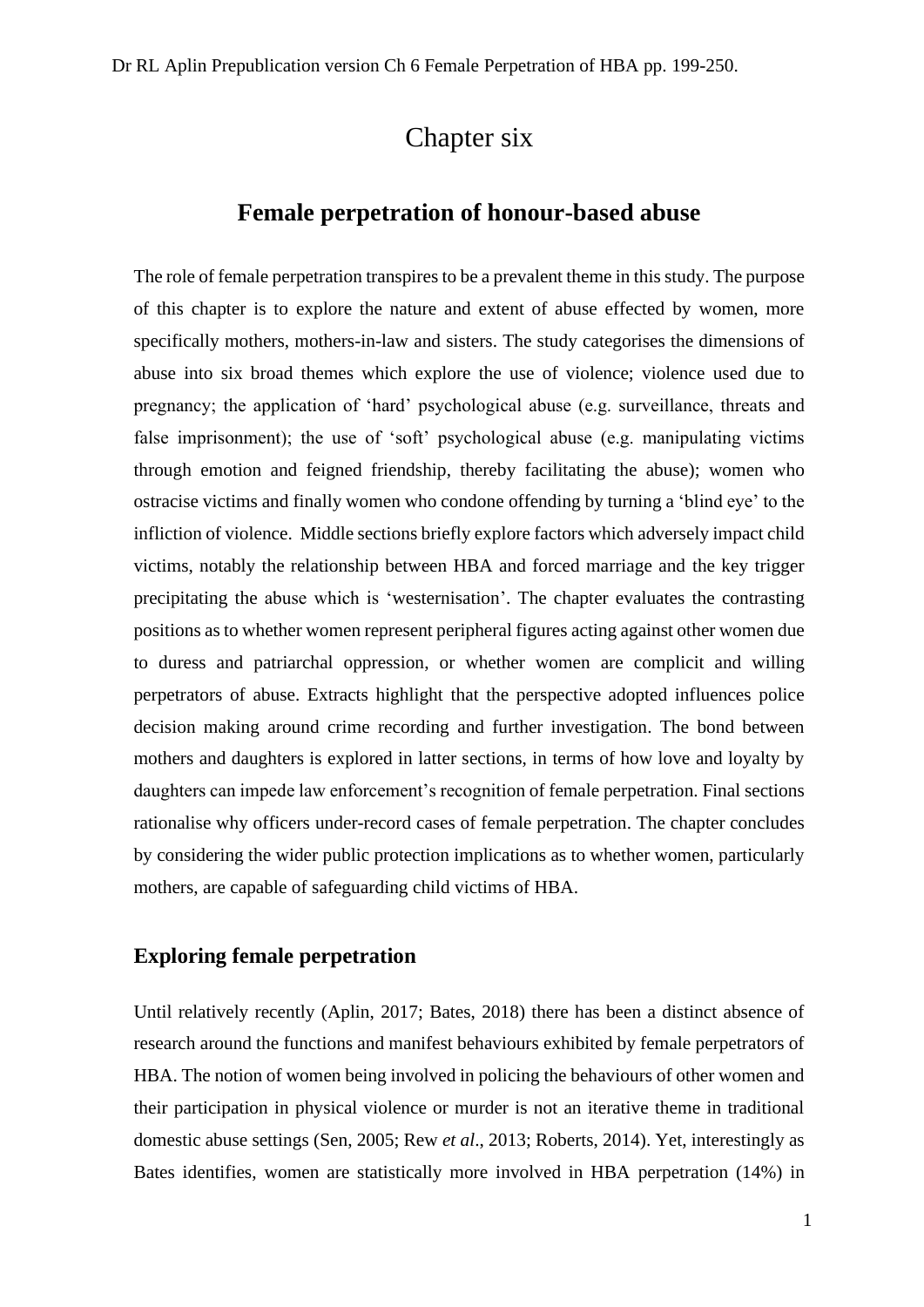comparison to traditional forms of domestic abuse (8%) (CPS, 2017 as cited in Bates, 2018). Moreover, a substantial body of academic literature argues that HBA perpetrators are predominantly male (Chesler, 2010; Welden, 2010; Belfrage *et al*., 2012; Eisner and Ghuneim, 2013) involving fathers, brothers and uncles (Jafri, 2009; Gill, 2013; Gill and Brah, 2014). Such research implicitly, but arguably erroneously, accepts it is "usually men who carry out the violence" (Gill and Brah, 2014:75) despite evidence of the willing involvement of mothers in high profile UK honour killings (Rukhsana Naz, 1999, Shafilea Ahmed, 2003) with the latter fully explored by Gill (2014).

## **Which females perpetrate honour abuse?**

Of the 100 HBA investigations, 76% (76/100) illustrate varying levels of involvement by women in honour abuse, which is unexpected (chart 6.1). This empirical finding is supported by Bates who also analysed police data and found that 50% (81/162) of cases involved female perpetrators in either a primary or secondary role (2018).

## **Chart 6.1: Which females perpetrate honour abuse?**

#### [Chart 6.1 inserted about here]

Overwhelmingly, the largest proportion of female perpetrators in these findings are mothers, who act either independently or in concert with male perpetrators (largely with sons and brothers) in 48% (37/76) of all cases involving women. Mothers perpetrate with husbands in 8% of cases (6/76) and aunts (3/76) and daughters (3/76) in 4% of cases respectively (Aplin, 2017). Therefore, mothers cumulatively offend against daughters across the range of behaviours in 64% (49/76) of all female perpetration incidents, appearing to play a fundamental role in female perpetration. The highest proportion of female offenders after mothers is sisters, representing nine of the 76 cases (12%). However, sisters also act in concert with mothers and thus cumulatively offend in 16% of cases (12/76). Other female perpetrators are sisters-in-law (6/76) (8%), mothers-in-law (5/76) (6.5%) and stepmothers (2/76) (2%). To a lesser extent, there are negligible levels of abuse from multiple women, a female friend, a community member, a female cousin and an aunt, all offending once which aggregates to 6.5% (5/76) (Aplin, 2017).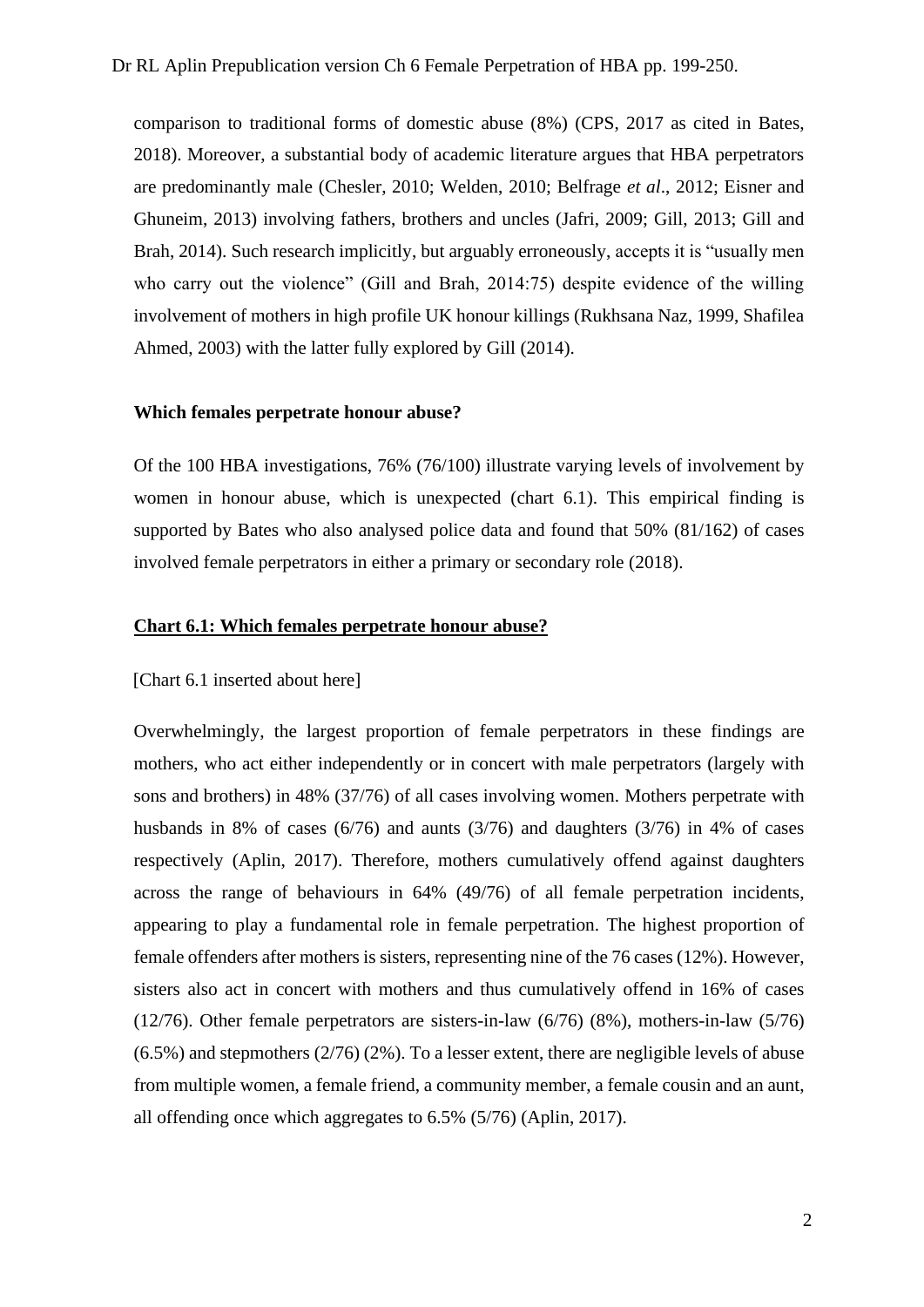## **Officer perspectives of female perpetration**

The only question posed to officers within this topic was "what role, if any, do women play in the perpetration of honour violence?" Their responses provide a variable picture concerning abuse by women. In line with the incident findings, several police officers centralise the role played by *mothers*, rather than discuss roles played by other women. Almost half of the officers  $(7/15)$   $(47%)$ <sup>i</sup> acknowledge that women play a "large" (police officer g) indeed "massive" role (police officer a, c, d) in HBA perpetration (chart 6.2).

## **Chart 6.2: Police perspectives: The role of women in HBA**

[Chart 6.2 inserted about here]

Two police officers go further in suggesting that women are the "driving force" behind HBA (police officer f and h), with another officer stating that the abuse is "just as bad from the women" (police officer b):

Females can be quite domineering as well in incidents of that type of nature- maybe rare but they are there (police officer g)

I think they're just as bad [women], yes, because I suppose if that's how they've lived and they've never really had any problems, then they just expect you to do the same (police officer b)

I think mums have a very, very big part to play in it and I think -much as there are issues around strength and isolation with Asian females-I think that they do still have quite control, a matriarchal control on households. And I do think they're the key to ending any form of honour-based violence (police officer h)

You've got the ones where they can be the main perpetrator and have a lot more control in the family- because it's all to do with reputation isn't it (police officer g)

Yet paradoxically, despite being specialist experts in HBA, a third of officers (5/15) (33%) had never investigated a female perpetrator (police officers e, i, p, n and o). However, there is some acceptance that female perpetration exists:

The victims that I have dealt with have mainly been women, and the offenders have been men, but I would hate to say that-that's it- because there must be cases contrary to that – there must be (police officer o)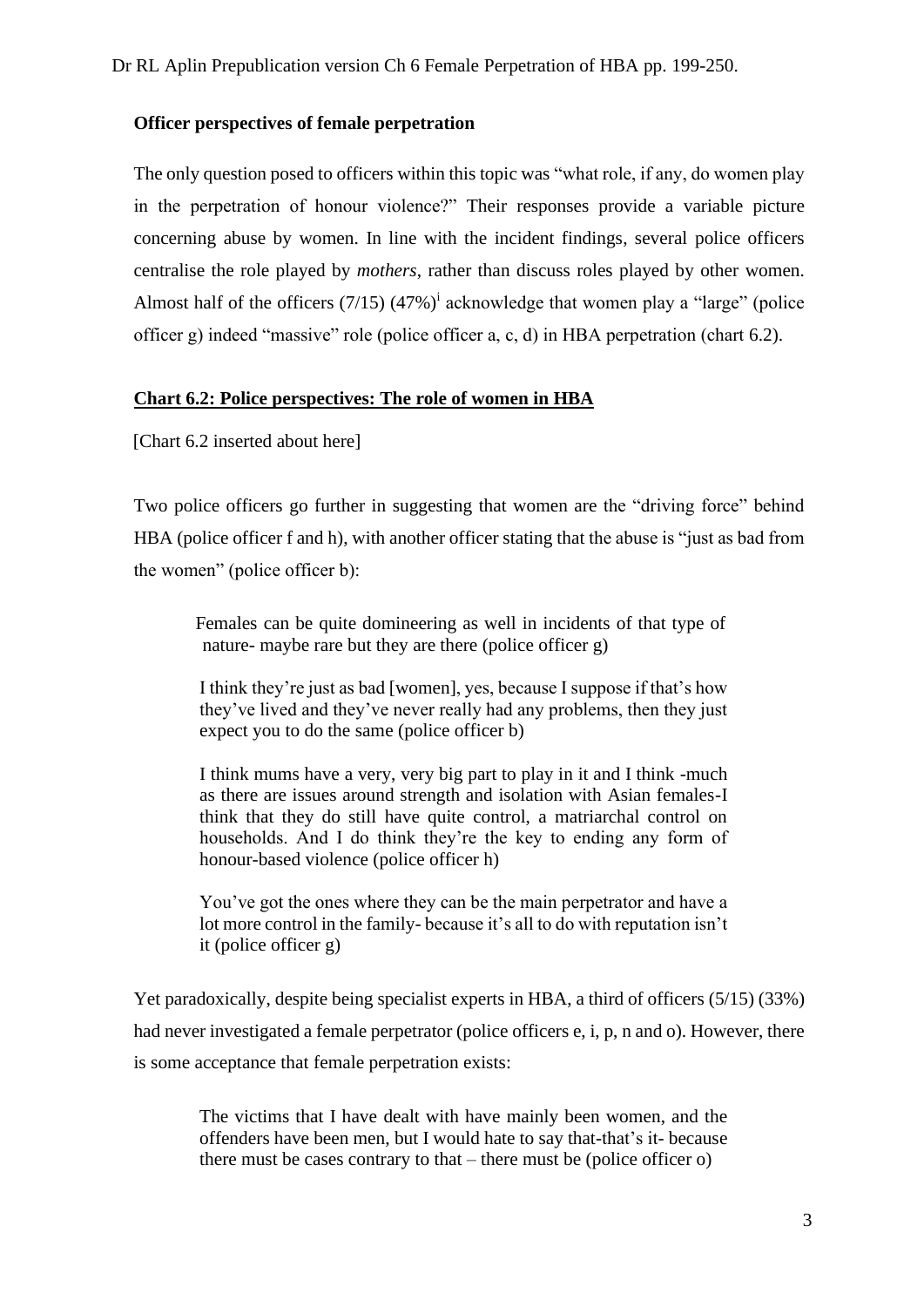## Dr RL Aplin Prepublication version Ch 6 Female Perpetration of HBA pp. 199-250.

I've never dealt with any [cases] were the female has been highlighted as being a perpetrator of it, but I suppose there's been massive news cases, Shafilea Ahmed ..//..mum was quite heavily involved in that (police officer p)

Despite having had no experience of dealing with female perpetrators, one officer opined that women play a "peripheral" function, condoning offending behaviour rather than perpetrating abuse directly (police officer e). Another officer had only experienced abuse by mothers-in-law (police officer j) (1/15) (7%). Two officers concur there is an element of "wilful blindness" (police officer f) with mothers "turning a blind eye" (police officer e) to behaviours, yet still possessing a full awareness of the abuse. Conversely, one officer explores emotional blackmail in women luring female victims back to the family home (police officer m). Therefore, there is a very mixed picture concerning abuse by women, with officers fluctuating in perspectives as to whether women were peripheral or integral to HBA.

#### **No involvement by females**

A quarter of all incidents (24/100) highlight no involvement by women (chart 6.3). Of these, 50% (12/24) indicate clear evidence of no involvement<sup>ii</sup>. However, a further 29% of cases  $(7/24)$ <sup>iii</sup> show evidence of offending behaviour but insufficient investigation by police officers to ascertain who the perpetrators were.

## **Chart 6.3: No involvement by females in HBA**

## [Chart 6.3 inserted about here]

In 3% of incident cases (3/100) there is evidence that mothers who do not keep daughters in line are equally placed at risk (cases 54, 69 and 70), and the latter two cases involve pregnant victims. In one of these cases, the brother threatened to kill his sister because he perceived her as 'too westernised'. The father had suffered a stroke leaving him severely disabled and thus the son took on the mantle as head of the family. Intelligence showed that several years earlier the male perpetrator had cut chunks of his sister's hair off with scissors whilst she slept in her bed. He was arrested and given a restraining order. He was now making threats to kill his own mother due to his ideological beliefs that women are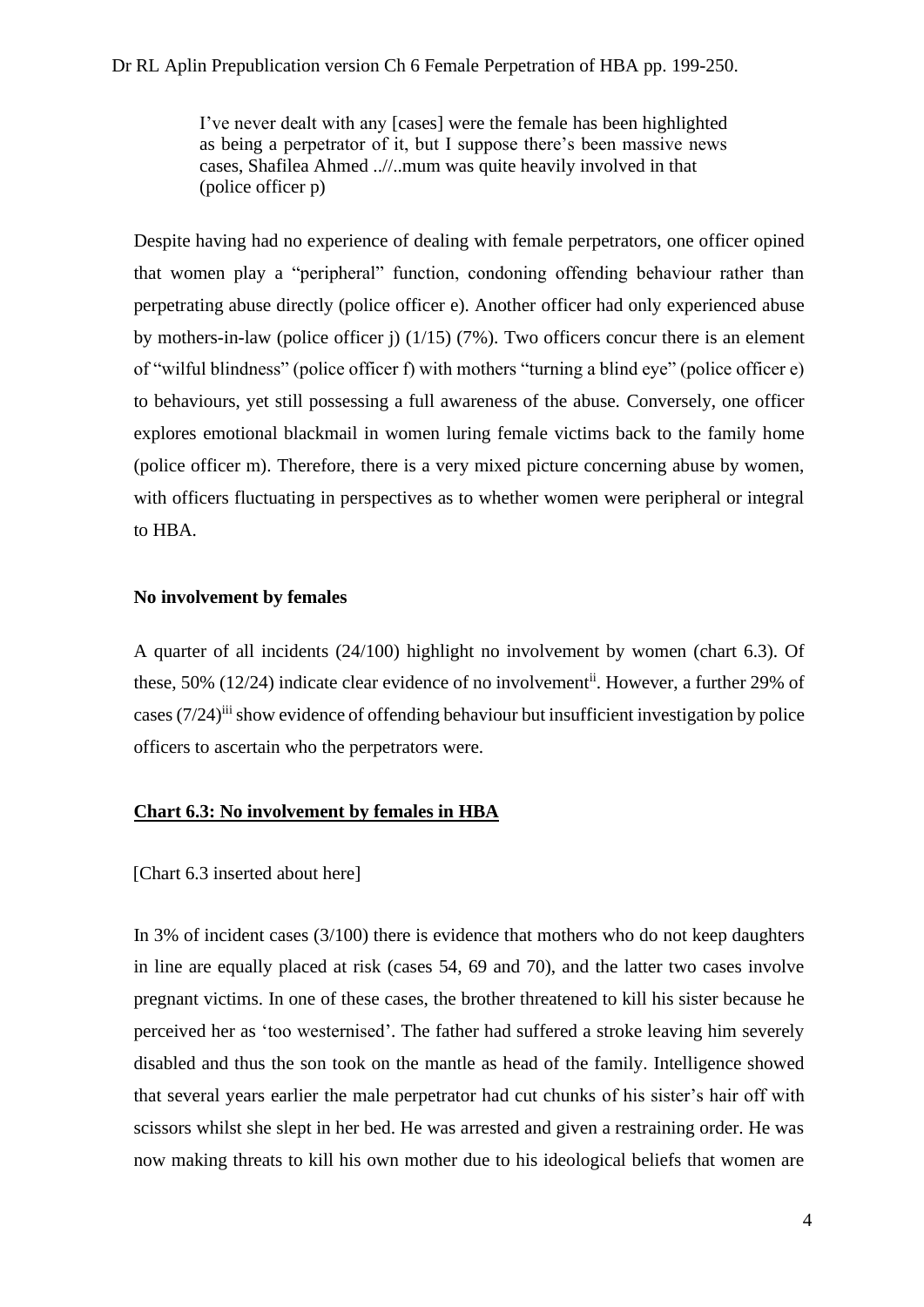beneath him, stating "If I see you; I am going to slash your throat good and proper- did you hear that? Good and proper" (case 54).

There is scant evidence showing genuine support and protection by female relatives towards victims. Support is apparent in only one interview, with a mother exhibiting 'relief' when a FMPO was implemented so her daughter could be more effectively protected (police officer f). Similarly, there is only one case in the incident data (1/24) (4%) of a mother protecting her child (chart 6.3). The mother ousted her Bangladeshi husband from the family home when she discovered he had tried to obtain a dowry by selling his daughter into marriage for \$10,000. The father had initially reported his daughter had been 'kidnapped' by several males, one an alleged "illegal immigrant". However, it transpired that maternal uncles had protectively rescued the victim from her own father (case 63). The only outlier (1/24) (4%) involved a mother who, against the wishes of her immediate family, had gone to Pakistan to pursue a relationship with a new lover and in doing so abandoned her four children, an issue of child neglect (case 80).

## **Dimensions of female abuse**

Categorising the specific roles performed by women proved to be problematic, since 83% (83/100) of HBA incidents in this study are inflicted by multiple perpetrators, each performing varying and overlapping functions; highlighting the collective nature of the crime as a group activity. Equally, quantitatively 'counting' behaviours is a crude tool, failing to capture the complexities of each situation. For example, although case 24 is categorised under 'soft' deceptive psychological abuse by the aunt, it also includes 'hard' elements of threats and false imprisonment. Each themed category is explored qualitatively. Bates too recognises limitations in researching HBA, notably in the 162 police data cases she examined they did not routinely expose *which* of the parents inflicted the abuse. It was only in nineteen cases that the functions women performed were clearly delineated (2018). The quantitative charts in this study aid in providing an overview and supplement the qualitative data. Yet moreover 'counting' is beneficial in highlighting the centrality of *mothers* in perpetrating HBA. Similarly, the greatest volumes of perpetrating females in Bates's study transpired to be mothers (42/81) accounting for 52% of cases, nearly double that of mothers-in-law (28%) (2018).

Findings from both data sets highlight a clustering of behaviours that are delineated into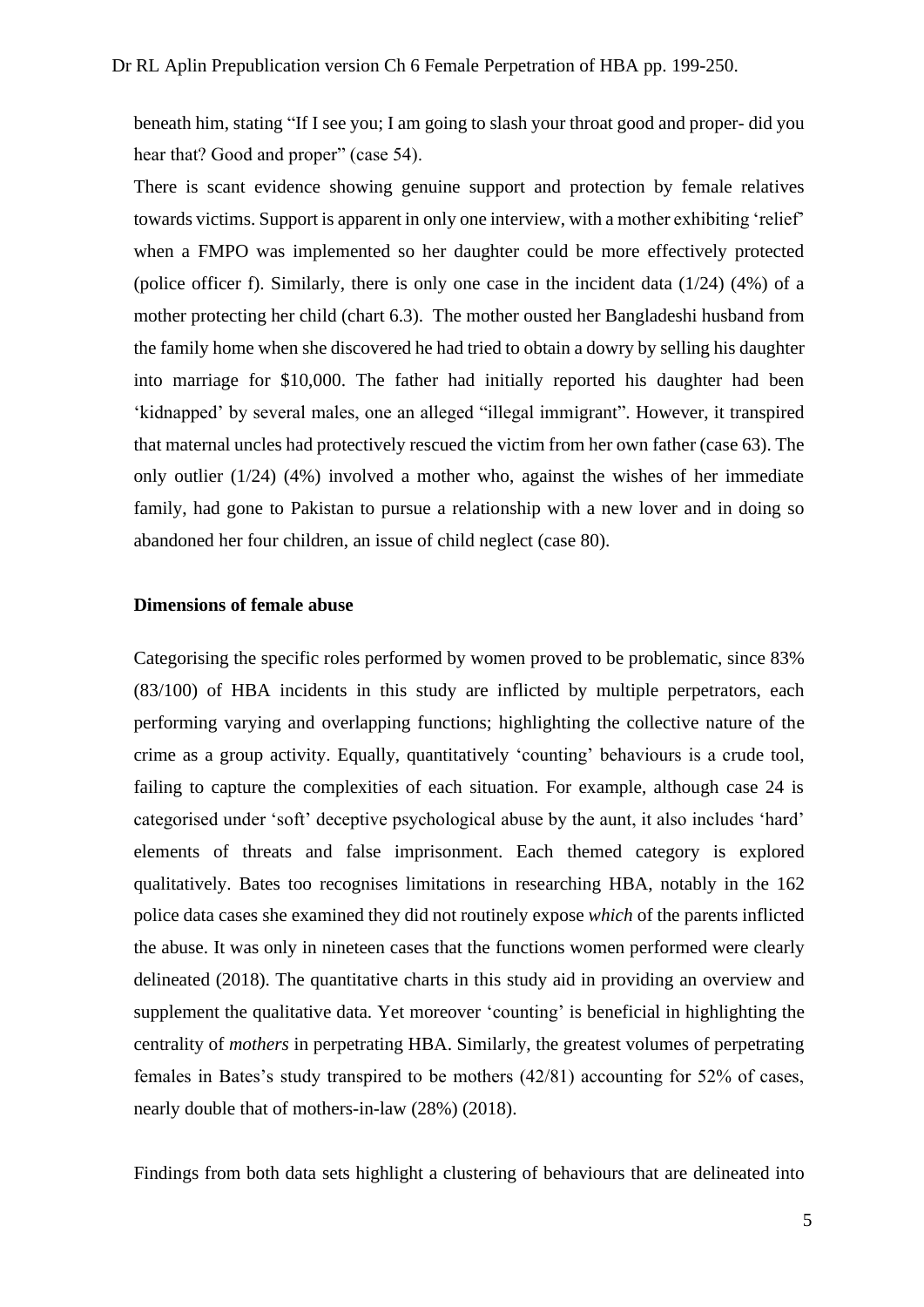six key classifications (chart 6.4), consisting of physical violence; Mothers induce daughters to abort babies or assault victims whilst pregnant in order to forcibly terminate a pregnancy; 'hard' psychological abuse consists of intrusive surveillance, dark threats, verbal derision, false imprisonment and emotional blackmail; 'soft' psychological abuse involves women who "manipulate the situation" (police officer m) in order to gently persuade victims back home using emotive language, tears and/or deception; women also offer support but then ostracise victims due to the pressure placed on them by patriarchs. Finally, women passively and complicity condone the violence inflicted by others, mainly by sons.

#### **Chart 6.4: Dimensions of female abuse: Types of behaviours**

[Chart 6.4 inserted about here]

(Aplin, 2017 Copyright Elsevier**)**

## **Mothers use violence**

Direct violence by women is uncommon across the whole findings, representing 18.5% (14/76) of all female behaviours. This resonates with Bates's contemporary study, which proffers that physical violence is significantly less likely in cases involving female perpetrators (2018). However, crucially in this study, it is *mothers* who inflict 71.5%  $(10/14)^{iv}$  of the direct acts of violence against daughters (Aplin, 2017). Daughters were attacked by mothers (and other females) in a variety of ways, consisting of having their hair pulled (case 39, 93) or in some cases cut off (police officer m, case 54); being slapped (61, 72, 20); being "hit" and punched (cases 26,13,39 and 93) and kicked (case 93). Mothers also used household objects to assault daughters with, such as a hoover pipe (case 20), the metal frame of a bed (case 93), mothers threw "chairs and shoes" (case 17) or slapped children on the head with slippers (case 84) (Aplin, 2017):

Her mum has thrown shoes and chairs at the victim in the past, in the family home  $(DASH<sup>v</sup> case 17)$ 

Mums who have dished out, in their eyes, chastisement over [for instance] - the daughters walked home from school with a lad and they've been seen in public; they've been assaulted as a result of that by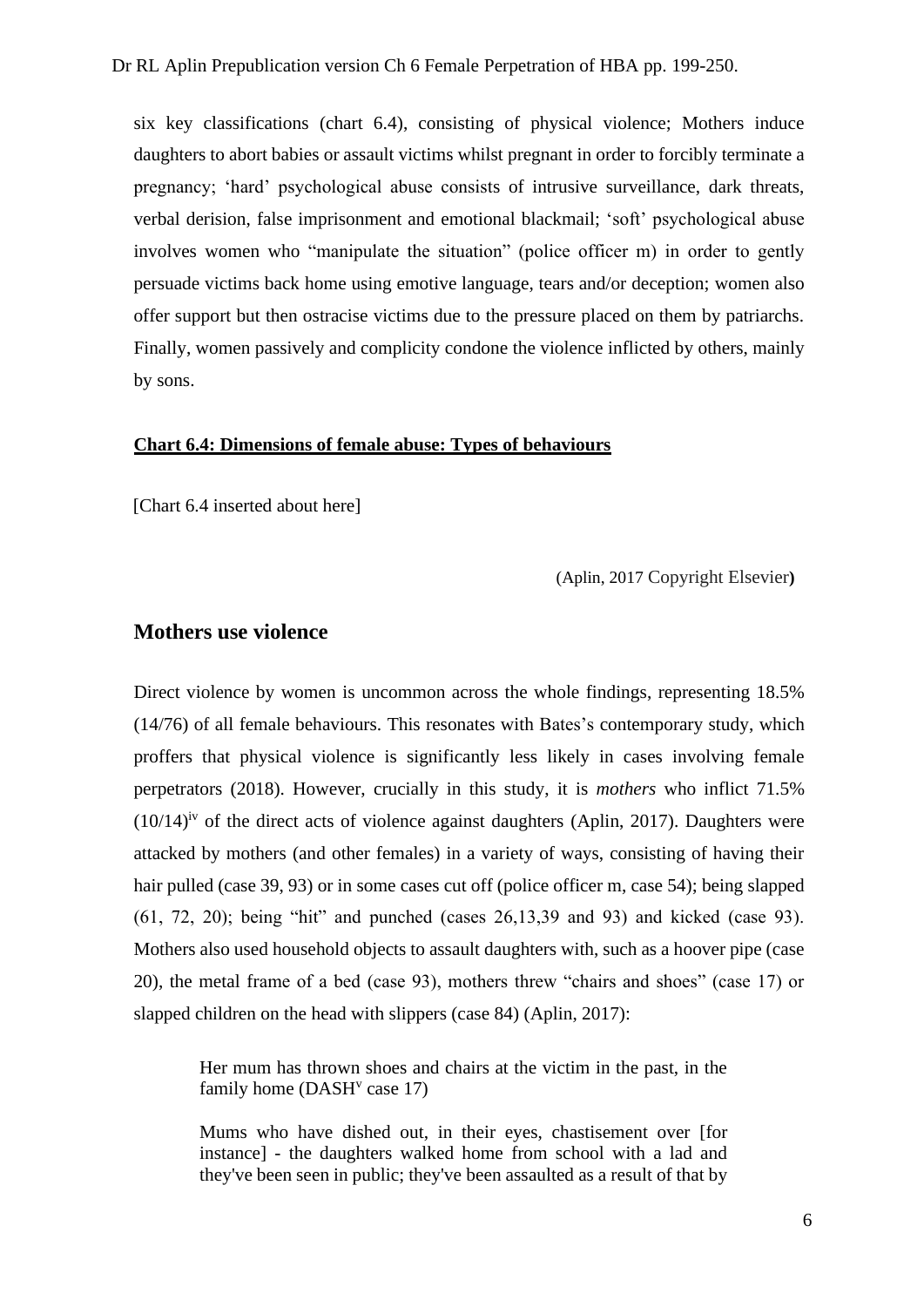mum; the type of clothes they've worn; being found with a mobile phone - assaults for [that]; to actually being removed- they are at the airport with Mum and not Dad- Dad may already be abroad (police officer m)

In another case a 14-year-old child was tied to a chair and systematically assaulted, having her hair cut off by both mother and grandmother because she had been missing from home (MFH) and was found in the park. The intention was to:

Stop her becoming wayward, they thought that she was going to get a boyfriend, she was going to drop out of further education; she was generally becoming more westernised, shall we say, than they wanted her to be..//..She had been the victim of assaults and false imprisonments, shackled to chairs, and things like that-having her hair cut off-to make her less attractive and less likely to go out (police officer m)

(Aplin, 2017)

Sometimes, there is no real 'justification' for the infliction of violence by mothers. A 12 year-old Bangladeshi child divulged to officers that her mother punched her five times and pulled her hair because she "wouldn't pick something up off the bedroom floor because she [the victim] was tired" (case 39). In another case a vulnerable victim with learning difficulties was "slapped" by her mother "for not listening" (case 61). Mothers not only use violence but condone the cruelty and ill-treatment of the 'perceived' transgressor by bullying and encouraging others to injure the victim. One officer recounted a case where the child was chatting to a boy on Facebook: her sister found out and assaulted her, then her mum assaulted her, and then her brother hit her (police officer k). Similarly, a mother not only slapped her 16-year-old daughter in the face but hit her on the arm with a hoover pipe. She then encouraged her son to hit her with a ruler, which he did. This occurred because the victim left the house without permission. Consequently, she was forcibly locked in the house pending a report back to the child's father (case 20) (Aplin, 2017). In another extract, a 14-year-old victim attested that the mother had locked herself in a bedroom in order to monitor her daughter's Facebook pages. A fight ensued whereby the mother jumped on top of the child and started to bang the victim's head against the metal frame of the bed. In an attempt to stop the violence, the child 'bit' her mother on the hand. During the attack, the younger sister contributed by pulling the victim's hair. Later that day the younger sibling came into the kitchen and began to tease her sister with food, to which the mother said "let her starve" (case 93).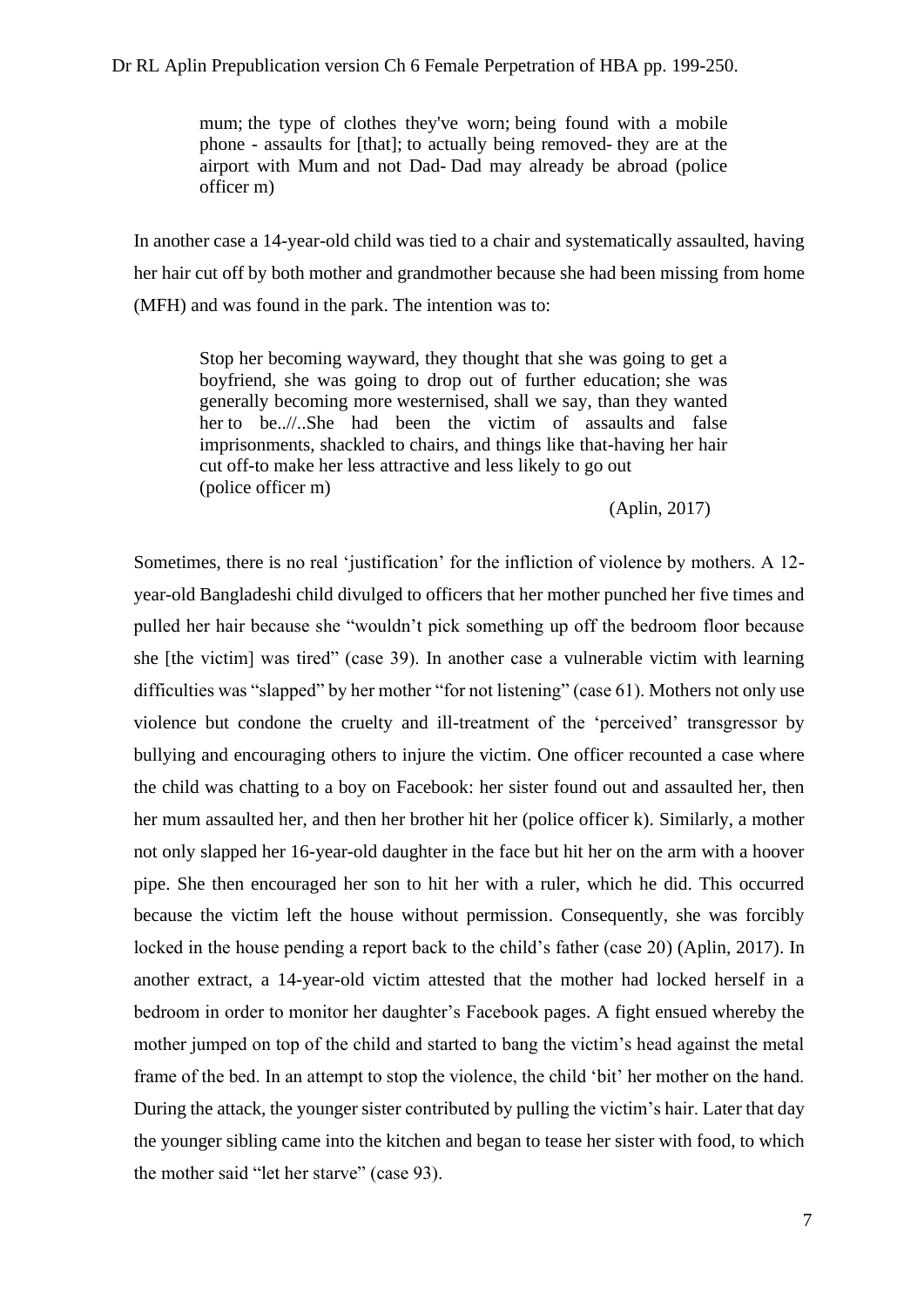These extracts illustrate isolated acts of violence, but moreover expose evidence of relentless bullying by the wider collective, with relatives colluding and encouraging each other to perform violent acts on perceived transgressors (Aplin, 2017). Such relentless bullying appears reminiscent of Gill's evaluation of the Shafilea Ahmed case, in which the mother physically attacked the daughter 'countless times' for "the most trifling reasons" (Gill, 2014:185).The mother psychologically tormented her about an intended forced marriage in Pakistan; she locked her daughter in a bedroom for two days without food, only letting her out to use the toilet. Both parents financially abused the victim, stealing £1000 from her part time work account. On the night of the murder, it was the mother who searched the victim's bags, accusing her of 'hiding' her earnings and pushed her on the settee, encouraging her husband to kill by saying in Punjabi "just finish it here" (Gill, 2014:186). Testimony of the daughter, Alesha Ahmed, exposes the mother as a willing participant and co-conspirator. Yet, despite this the defence team unsuccessfully sought to present the mother, Farzana Ahmed, as a secondary victim, unable to defend and protect her children due to the violence she feared from her husband. As to whether women are willing agents or secondary victims acting under duress is worthy of consideration and shall be fully evaluated toward the close of the chapter.

#### **Violence by other women**

Isolated episodes of violence by other women was apparent, for instance, sisters-in-law 'joined in' with husbands in trying to "rag [the victim] round with her head scarf and tried to strangle her with it." Having lent her brothers £7000 for their start up business, in the eyes of the family, the female victim had emasculated the brothers who had 'lost face' because of the sister's financial independence (case 59). Violence from stepmothers largely replicates behaviours by mothers-in-law towards daughters in terms of exhibiting stifling and over controlling behaviours, false imprisonment and assault. One teenage victim heard the stepmother on the phone planning her own marriage, as the police incident report states:

> (Victim) came to England when she was 11-years-old after her mother died in Bangladesh. Since she was around 15-years her father and stepmother have been very strict with her and she is often punished for wearing western clothes and being disobedient. This punishment consists of being hit with a stick which has on occasions left marks on her. Also she is locked in her bedroom. Her bedroom [door] has a thick bolt lock on the inside and outside. She states her brothers have also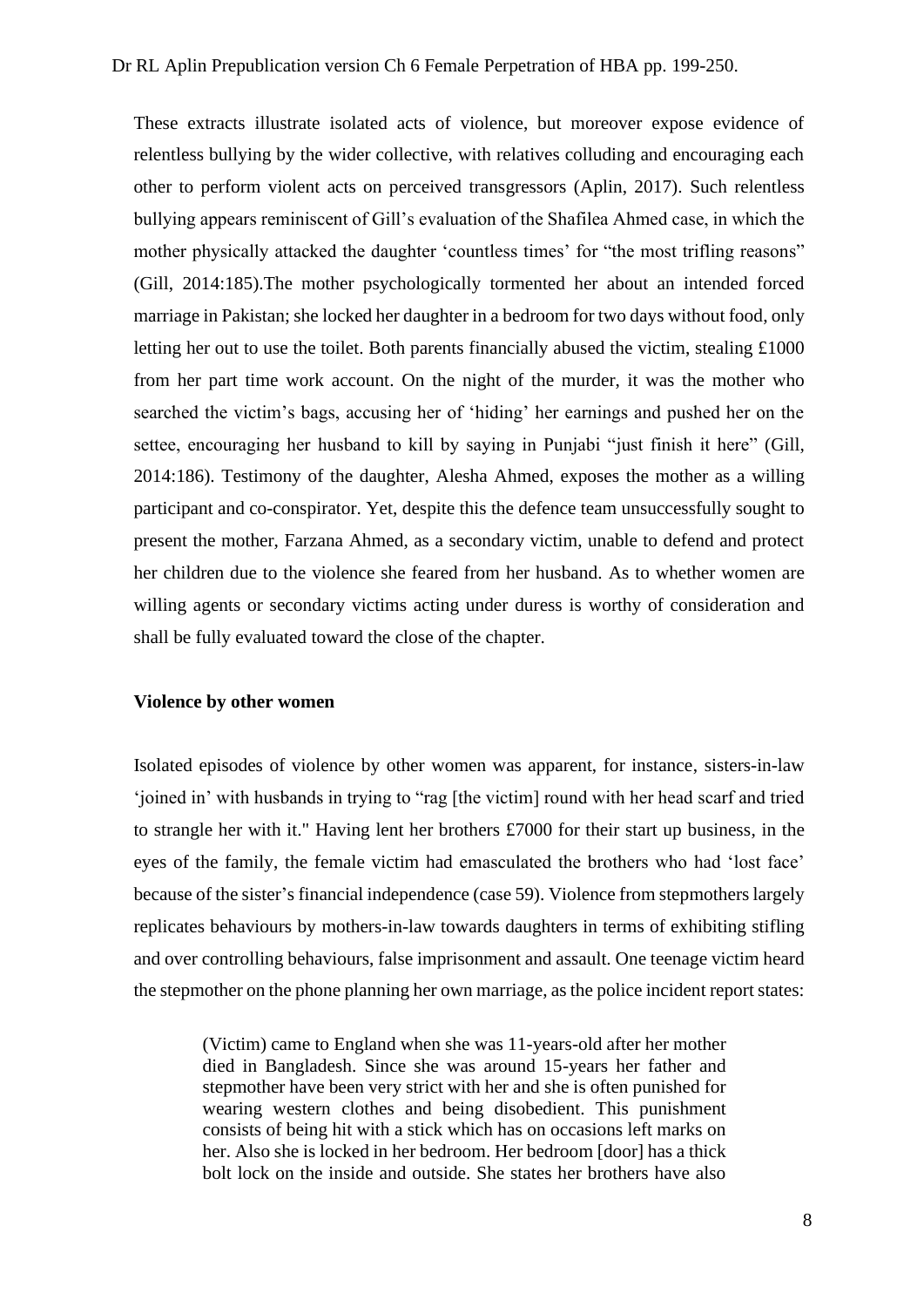been hit, but that this is lawful chastisement and not as often or to the extent as she receives. She states that this is the case as she is female and not the biological daughter of her step mum. She also states her brothers are only locked out of their bedroom, not in it like her, in order to stop them messing their room up (case 34)

It is interesting that the victim attributes the behaviour of the stepmother to her nonbiological status rather than to her gender.

## **Mothers use violence due to pregnancy**

Of the 100 cases of honour abuse 10% revealed that pregnancy outside marriage<sup>vi</sup> was a key trigger precipitating HBA, which was an unexpected finding. The cases predominantly revolve around mainly young Asian females 'defying' families by having illicit relationships with disapproved-of-men and becoming pregnant. The perceived remedy for dishonouring the family is that victims are "forced to have an abortion," involving close liaison with community and family to ensure "the desired result was achieved" (case 83). The role of women, and in particular mothers, in precipitating this course of action should not be underestimated. Findings showed that in the five pregnancy cases where violence was used, two cases illustrated the violence was from mothers (case 95, 87). In the third case, it was unclear which relative perpetrated the crime (case 100). In a further two linked cases, there appeared to be significant levels of psychological abuse from women precipitating an abortion (linked cases 65, 67) (Aplin, 2017). In the first case, unveiling the pregnancy was entirely engineered by the sister-in-law, who transported the unaware victim and her boyfriend to the parents' address. On realising the deception, the boyfriend took the first train back home, leaving his girlfriend at the mercy of her mother, who on hearing news of the 5-month pregnancy, hit and kicked her to the stomach "knowing full well she was pregnant". The mother set about verbally demeaning her as:

Dirty, no longer part of the family, they all wished she was dead, they hope she dies, they hope her child is born disabled and that she is going to be kicked out of the family home with only the clothes she was wearing (case 95)

In a second almost identical case, a mother slapped her pregnant daughter twice in the hip, rather than the stomach, because the victim had taken evasive action by moving out of the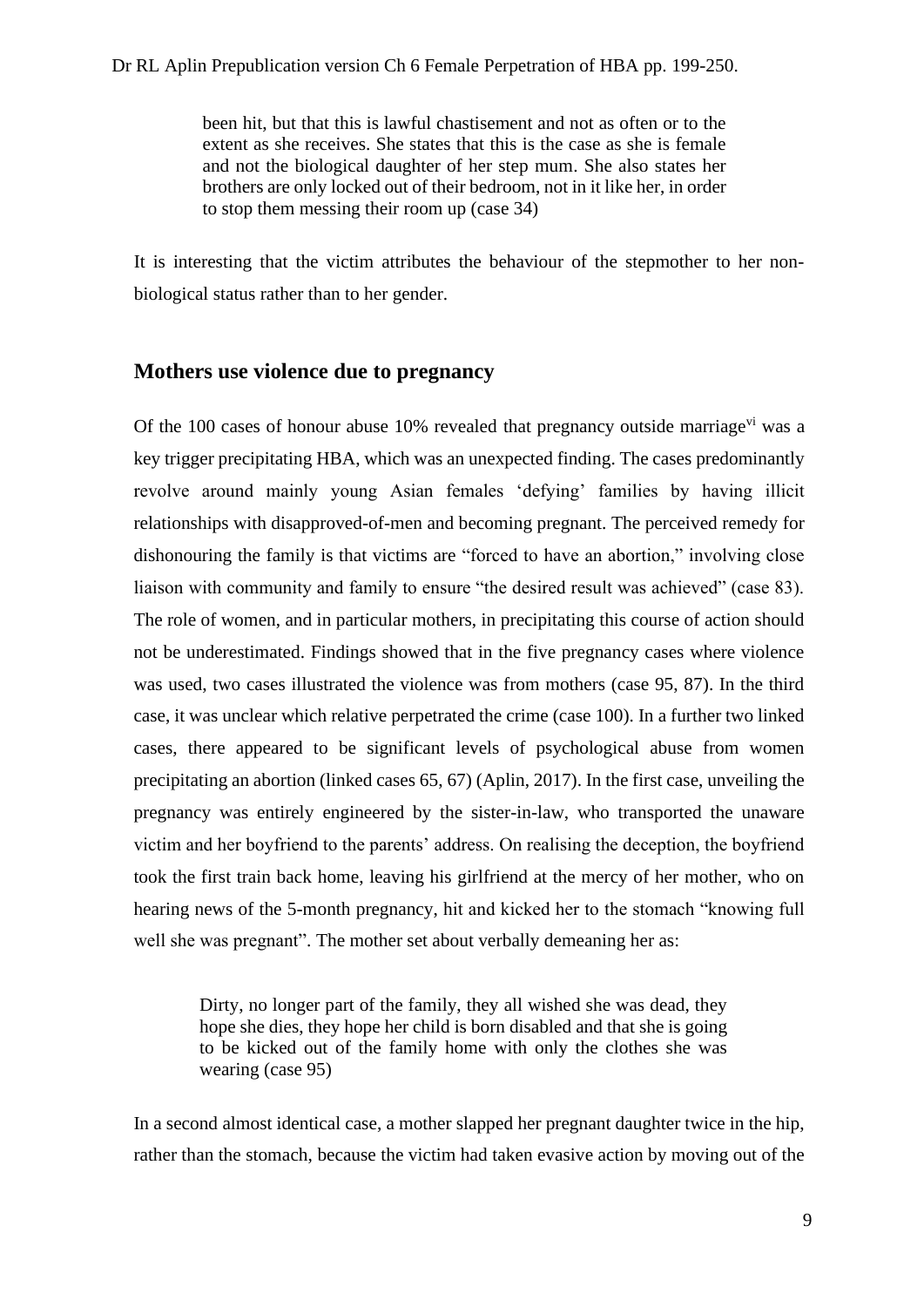way. The victim firmly believed the "mother was trying to hit her in the stomach to cause harm to her unborn baby" (case 87). Mothers in these two cases appear to act with an almost unnatural abhorrence towards their daughters, inflicting violence that constitutes nothing less than an attempt to induce an abortion (Aplin, 2017). The third case was entirely extraordinary by comparison, whereby a fast pregnancy after an arranged marriage in Pakistan led family members to doubt the paternity of the unborn child. This resulted in persons (unnamed in the police report) whilst in Pakistan trying to "give her medicine to kill the child" (case 100). The victim, still pregnant, fled to the UK only to be treated as a pariah by her own family who were pressured into refusing her sanctuary. The lack of probing or recording by the frontline officer meant that no one was implicated in the crime and it is uncertain whether the perpetrator was her own family or the in-laws (case 100).

The concern around believing that mothers unequivocally protect their offspring has adverse consequences for victims. This is particularly apparent when observing the responses by public bodies, who appear to accept this assumption. In one case (linked cases 65 and 67) the police were warned by the boyfriend that the family may:

Either throw her [the pregnant victim] down the stairs or force her to have an abortion and say that she consented (case 65)

The victim also confirmed to the attendant officer:

If she did have an abortion, it would be because her family had made her (case 65) (Aplin, 2017)

Yet the attendant officer took no proactive steps to safeguard her. Akin to narratives presented in chapter three, the perpetrating family successfully demonised the boyfriend to officers, and conversely suggested that they were acting in the victim's 'best interests.' Ten days later in a separate police report, the boyfriend again alerts police that the victim needs help escaping the family home. She is locked in the home by her mother and sister and the property is secured behind an electric gate. Consequently, the police have trouble effecting entry. The victim is no longer pregnant and discloses to the officers that she had a "miscarriage" six days after police attendance where she was "taken to a (named) private clinic." This is not further probed by police officers. Although foul play and assault regarding the victim cannot be confirmed, it is suggested this is indicative of a victim having been psychologically 'worn down' into aborting a baby. This tends to be corroborated by the victim's account in the officer write-up: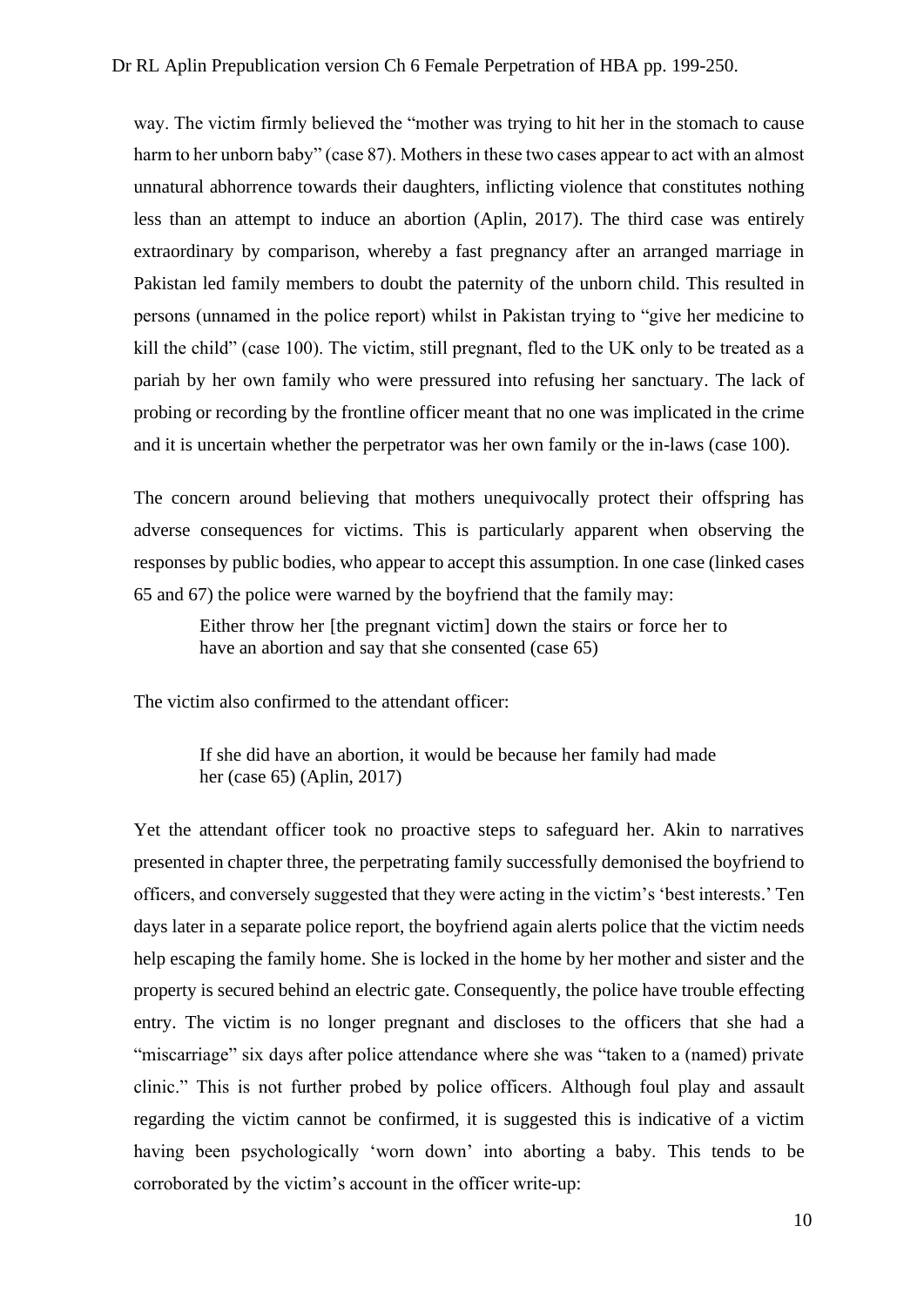She will get married without her friends or family present if that's the way it has to be. I've asked what the rush is and she told me it's because in Islam you're not supposed to have sexual relations with anyone and aren't really meant to live or be together. By them having sex and being together they commit sins every day. By being pregnant it was a sin and she doesn't want to sin anymore (case 67)

(Aplin, 2017)

There may be a clear rationale behind women, and mothers in particular, putting a stop to unplanned pregnancies. In one case a seven-month pregnant 16-year-old was pre-warned by her mother of a plan that she would be killed by a third party at the instigation of her father and brother. The younger brother alerted his mother that the father was on route to Pakistan to kill her (his wife) too, and as a result 'Osman warnings'<sup>vii</sup> were issued by the police, reflecting a threat to life for both the mother and pregnant daughter (linked case 69, 70)**.** Extant literature supports the view that the woman's family of origin (as well as the victim) can be blamed or tainted by the perceived dishonourable behaviour of the victim (Elden, 2011; Haj-Yahia, 2011; Chesler and Bloom, 2012). In collectivist society's women who fail to keep others 'in line' can end up being "tarred with the same brush" (Van Eck, 2003 as cited in Cooney, 2014:417).

In summary, of the five cases of violence/drugging and pressure toward pregnant women, there was direct violence by mothers in two cases. Conversely, there was no evidence across both data sets of any intentional violence by men toward pregnant women with intent to kill the foetus<sup>viii</sup>. In the five remaining pregnancy cases one girl gave birth and the child was immediately placed in local authority care. She became pregnant again soon after and, like her sister, remains at risk of sexual exploitation (cases 69 and 70); one pregnant female was sent to Pakistan after being given a veiled threat that her father will "give her what she deserves" (case 5). In a further two cases, pregnant victims returned to the risk situation, hoping to be supported by their mother (case 83 and 89). The pregnancy theme was only alluded to by two officers within the interviews. However, narratives were equally poignant and centralised on the role of mothers:

You get pregnant, if you get pregnant in those communities –we talked about that example where Mum's 'kicked the shit' out of her daughter – excuse my language – that's how it is. I am 52 now and I do not know one Asian girl in my whole surroundings, cousins, families, friends, who has got pregnant [out of marriage] because that would be the worst thing you could  $do$  – even worse than having a cig (cigarette) or going out with a boy from the wrong culture (police officer a)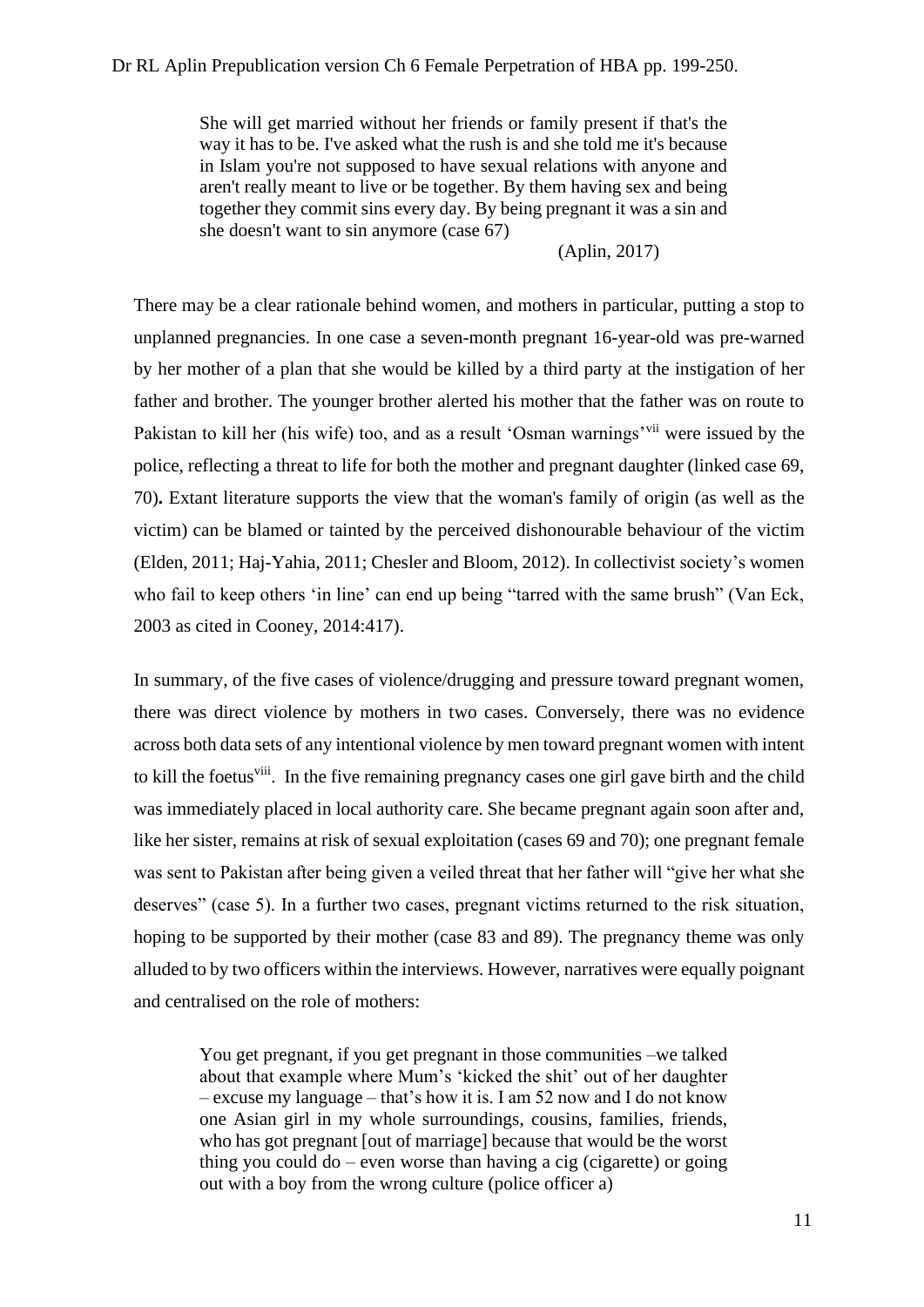Dr RL Aplin Prepublication version Ch 6 Female Perpetration of HBA pp. 199-250.

## (Aplin, 2017)

Another officer dealt with a particularly harrowing case in which a Sikh girl became pregnant to her Muslim boyfriend:

She were lay in the road, she was unconscious and she had-it was quite horrific actually, I remember it now, she had quite a lot of injuries. She had the imprint of a ceremonial sword on her back that had been *burnt*  onto her back...//... But mum seemed to be very much the driving force behind that - and I think mums have a very, very big part to play in it and I think, much as there are issues around strength and isolation with Asian females, I think that they do still have-quite control, a matriarchal control on households (police officer h)

As a result of the attack, the victim lost her unborn child and was so badly injured that she was left permanently physically disabled. The police were unable to prove that relatives inflicted the extensive injuries. Despite this, the investigating officer believes in her "heart of hearts" that the family who ironically still 'care' for her are the perpetrators. Consequently, she considers that women are "the key to ending any form of honour-based violence" (police officer h) (Aplin, 2017).

These pregnancy cases illustrate that firstly, like 'traditional' domestic abuse, there is an increased risk of harm to women during pregnancy. Secondly such "miscarriages" need to be examined through a new lens, as discussion and action around forced abortions appeared to be largely instigated through women. Thirdly, although undoubtedly men play a key role in HBA perpetration, findings revealed that there was no evidence of violence by men towards daughters due to pregnancy, only by mothers. Such findings challenge the stereotypical notion that men are perpetrators and mothers are secondary 'victims' that are nurturing and supportive of daughters. The reality is much more complex.

## **'Hard' psychological abuse**

Analysis and comparison of the incident data illustrates that victims are often exposed to many of the six dimensions of abuse. However, psychological abuse is overwhelmingly the cogent thread interwoven throughout a significant proportion of narratives; with 'hard' and 'soft' psychological abuse inflicted by women across 66% (50/76) of the sample.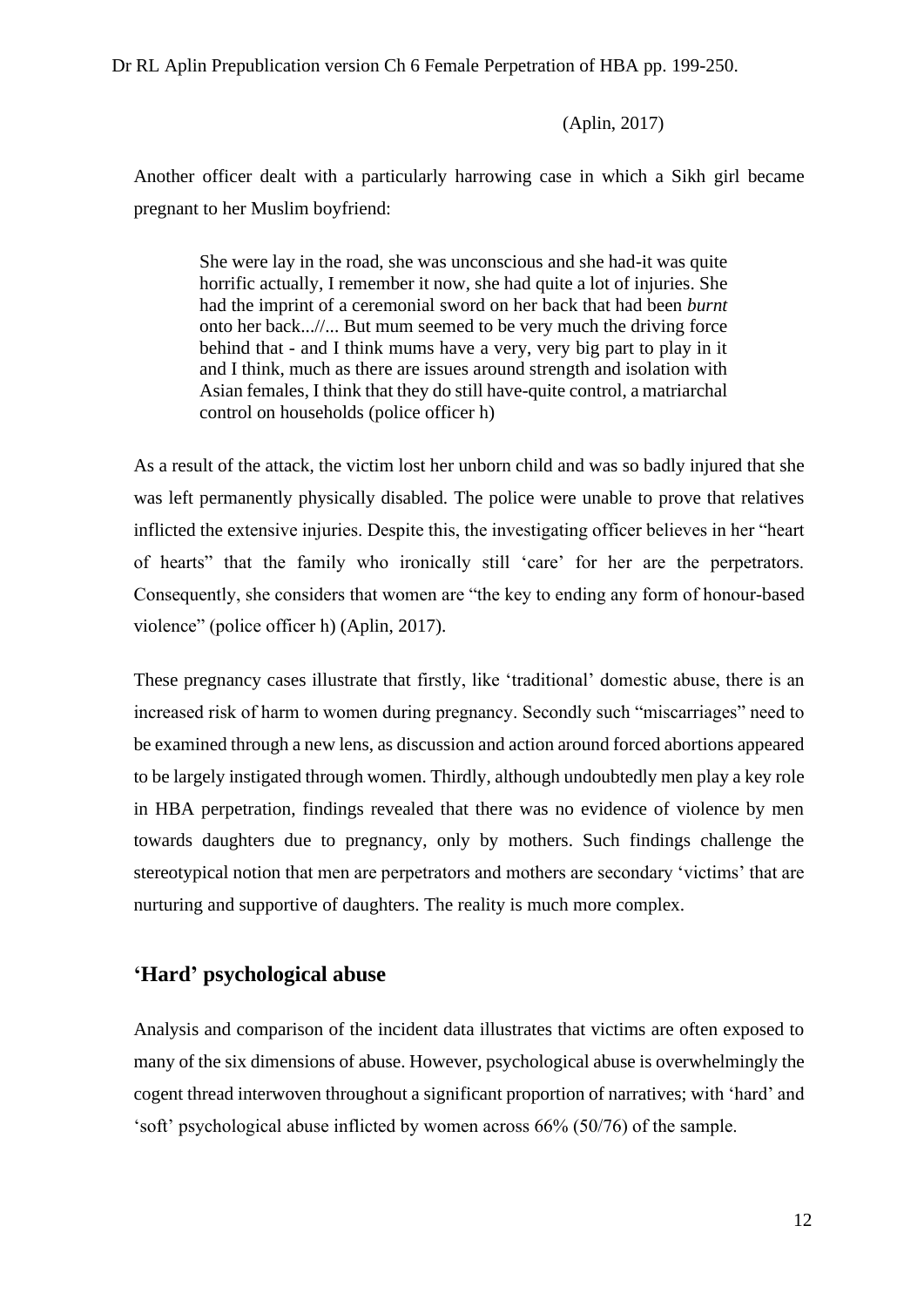As chart 6.4 indicates, the largest proportion of 'hard' psychological abuse is overwhelmingly inflicted by *mothers* (70% 21/30 of cases; mothers in conjunction with aunts and sisters were involved in 6.5% of cases (2/30) of cases; mothers-in-law in 16.5% (5/30) of cases; and a stepmother and sister in one case each (7% 2/30). Psychological abuse is extremely debilitating for victims (Aplin, 2017). 'Hard' psychological control is categorised here as direct threats, verbal abuse, false imprisonment (albeit this is a 'crime' in itself), intrusive surveillance, and labour servitude/forms of slavery. It predominantly involves 'policing' and surveillance behaviours (n=41), imprisoning victims so they feel like "prisoner(s) in her own home" (case 28); prohibiting and punishing victims for wearing make-up or wearing westernised clothes; searching victims' bags; predominantly confiscating items such as bank cards, bus passes, passports, mobile phones, or alternatively 'monitoring' I Pads and phone calls; prohibiting access to social media sites, such as Facebook. Such measures result in children hiding their phone or sometimes possessing two phones (case 84, 89 and 94). Several honour incidents in the research were 'discovered' and 'reported back on' due to intensified "spying" by women e.g. finding abortion leaflets in the daughter's bag (case 89) or the sister-in-law finding folic acid tablets (case 65 and 67). These policing behaviours intensify considerably when a daughter or son (case 77) is found to be in an 'inappropriate' relationship (n= 43)**.** 

### **Westernisation: A key trigger for child victims of HBA**

Although the main trigger in the incident data is parents discovering the daughter may be sexually active (24%), victims being perceived as too "westernised" (17/100) is the second highest trigger (see chart 3.4). Yet compared with adult victims, 'westernisation' is the *most* dominant trigger for child cases, constituting 50%  $(11/22)^{ix}$  of all child cases (see chart 6.5). Behaving as 'too westernised' constitutes girls behaving in a supposed un-Islamic manner which dishonours the family. It includes behaviours such as wearing makeup and 'western' clothing; using social media (e.g. Facebook) in order to contact boys; having a secret mobile phone; being 'disobedient' and unruly; failing to wear a headscarf; associating with people 'outside' the culture; staying out late; drinking alcohol; going missing from home (MFH).

## **Chart 6.5: Triggers for HBA in child cases**

[Chart 6.5 inserted about here]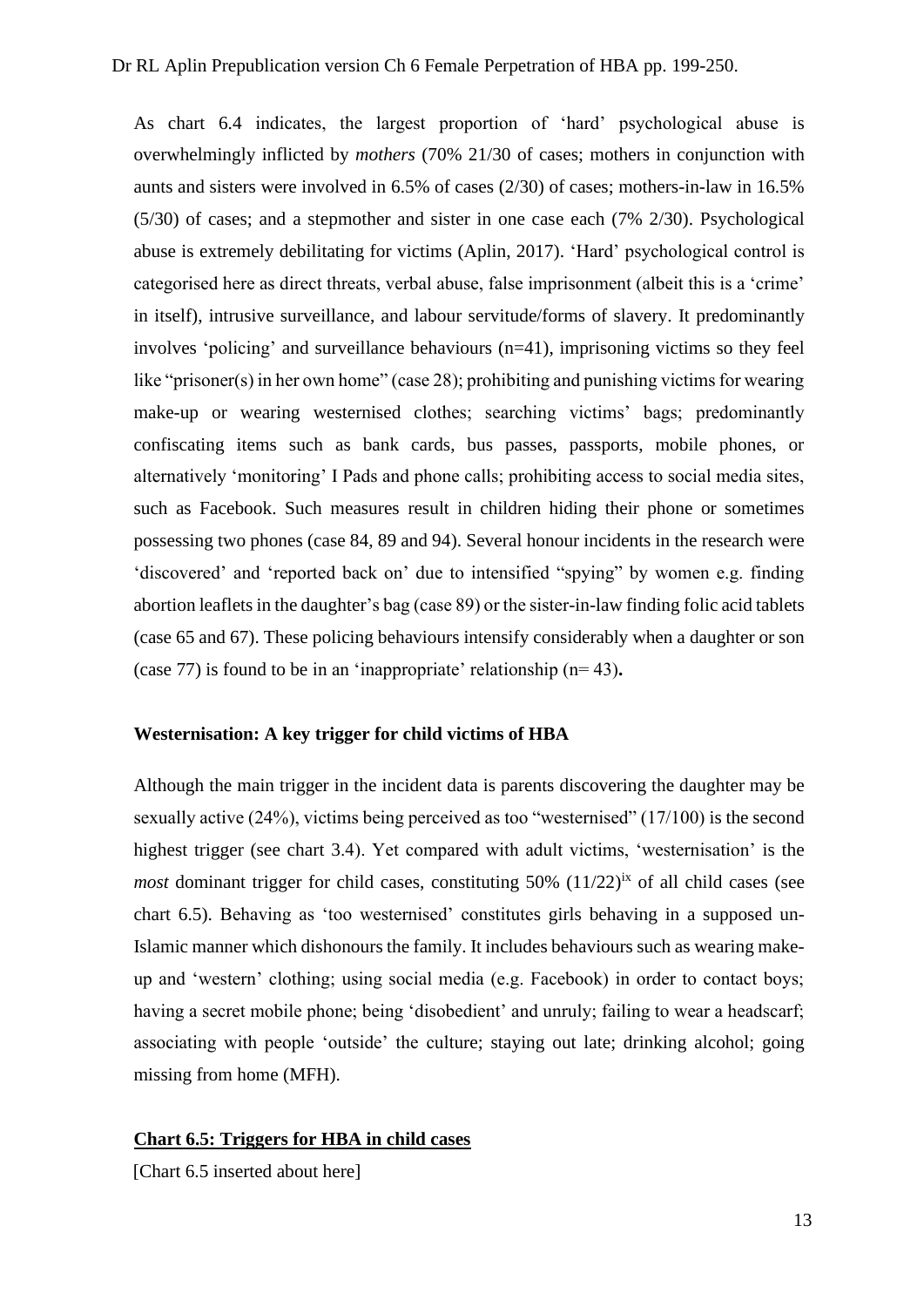The westernisation theme is apparent across both data sets. The extracts illustrate stifling and "extreme levels" (case 17) of control by women on a routine and daily basis, involving false imprisonment of juveniles by mothers, and to a lesser extent siblings and aunts. It is important for professionals to recognise that the theme of westernisation is related to the suspicion that girls, through their behaviours are not adhering to culture norms, are getting boyfriends and might become sexually active. Indeed, this finding is apparent in Bates's study, where the key triggers for abuse were rejecting a marriage, choosing a love choice boyfriend over the family's choice or for leading a "westernised lifestyle". In that study three Asian girls were subject of HBA because they were dating white boys (2018:8). This research supports the view that forced marriage is deemed as the family remedy for wayward and non-compliant girls and young adults. Furthermore, this fear of westernisation tends to support Cantle's (Institute of Community Cohesion, 2001) assessment that such communities self-segregate in order to resist unwholesome polluting western influences. Over-controlling behaviours and westernisation were key interlinked themes:

Mother and brother considered her "unruly and that they cannot control her or the outward influences affecting her"..//.. she needs to be married off soon as preferably before college due to her unholiness..//.. Unhappy with her being educated and to minimise her outside influences and reduce her time at school they request that she comes home for lunch. Mother has also taken her mobile phone off her..//.. Her Mother has stated that (relatives) will break her legs, making it look like she has fallen down the stairs<sup>x</sup> and this will reduce the amount of time she spends out of the address (case 22)

They won't allow her to become westernised. She said that it is one rule for her and one rule for the rest of her family..//.. Her mum checks up on her to an abnormal level whenever she leaves the house..//..to extreme levels. She is being over-controlled by her over-bearing mother so just stays in her bedroom when she is at home (case 17)

In another case an Indian mother, described as "quite controlling of late, doing more snooping," had found an abortion leaflet whilst rifling her daughter's bag (case 89)

(Aplin, 2017)

It is particularly concerning that professionals did not identify the cues that children were at risk, arguably because statutory services perceived these as trivial issues (girls possessing cigarettes, condoms, mobile phones, talking to boys, being late home etc).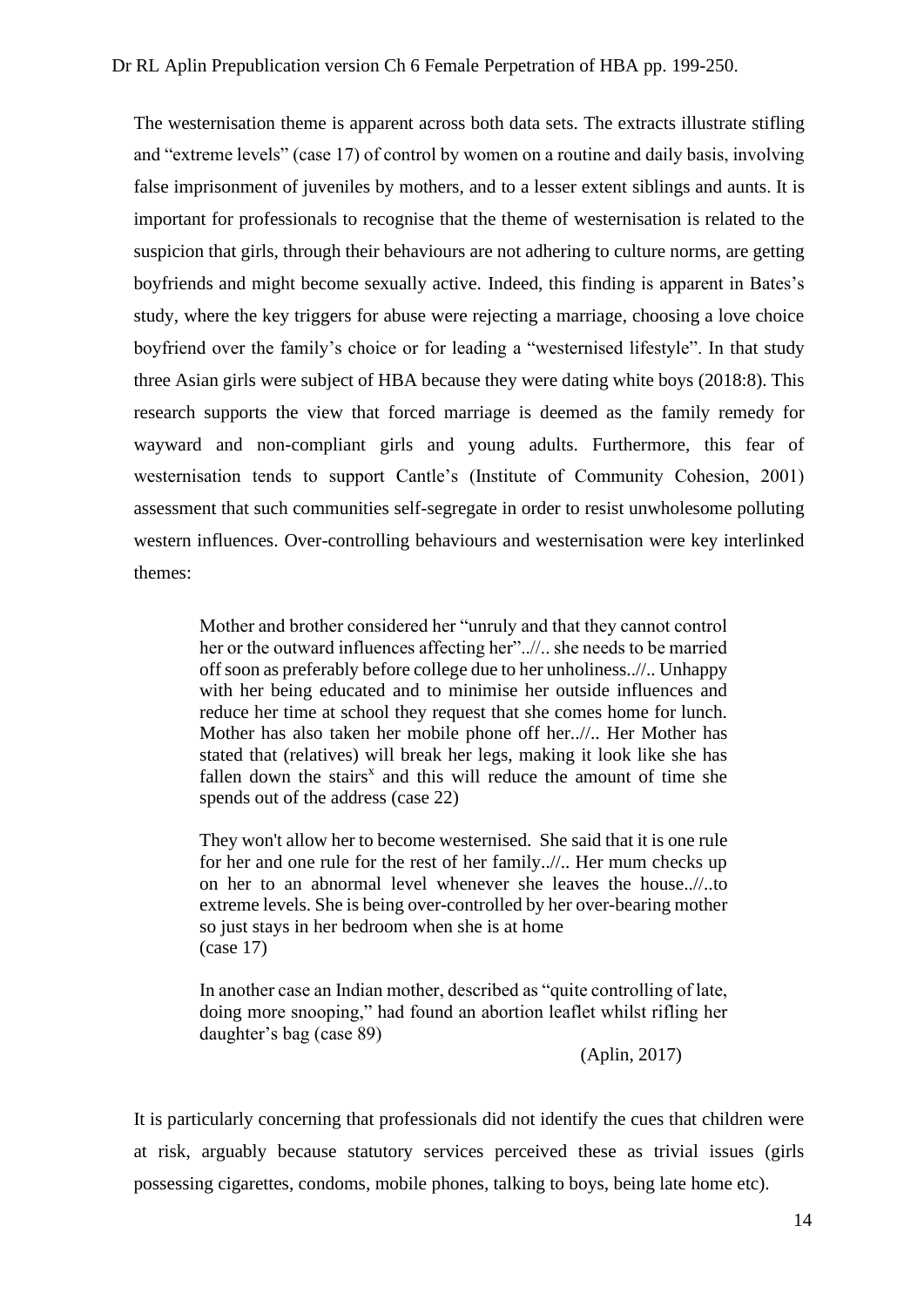The role of mothers as the central intelligence repository, policing such behaviours within the family, should not be overlooked. In one case the siblings discovered that their sister had sneaked her boyfriend in her room, so they locked her in the house pending their mother's arrival (case 10). Mothers sometimes use the power of the patriarch as a means of wielding control over child victims, threatening them with "just wait and see what he (father) thinks about it" (case 20). Mothers communicate father's threats to the victim, possibly as a means of influencing daughters into making particular decisions, with one father allegedly saying through the communication of the mother "If she's at the home when I get back and still pregnant- I'll kill her" (case 87). In another case it was only after spending eighteen months in care that one victim discloses that it was her mother who generated and sustained the "psychological warfare" (police officer d) she had suffered:

Mum is the biggest offender in this victim's eyes..//..Dad is saying "Look, whatever the girl wants. If she wants to come home, if she wants to go to college. We want her to do well"..//.."Yes, my mum just basically controlled everything I did, everywhere I went, what I wore, what my room looked like. She suspected I had a boyfriend, so - my restriction to freedom. There were arguments at home. My dad wasn't really that bothered..//.. but it was *mum* (police officer d) (Aplin, 2017)

Children are often threatened with harsh ultimatums that daughters will be "dead to them" (case 53, 95, 96) that they will be "thrown out" (case 11) or "cut off" (case 33, 77, 93) if they fail to comply with a marriage or refuse to stop a relationship with a boyfriend. Findings suggest that mothers can be equally as pecuniary as men in considering the financial implications of marriage. One mother wanted to send her daughter to Libya for a forced marriage, as she was unhappy about her being in a relationship with a black man. The mother bartered with the love choice boyfriend, telling him he would "need to pay \$10,000 (sic) for the wedding to go ahead" (case 27). In other cases, denying children the funds to attend university (case 48) or "medical school" (case 66) are used as leverage to ensure that victims' comply with family wishes. Pre-marriage victims are also denied access to their siblings if they do not return home (case 33) or marry (case 35). Mothers are particularly effective in communicating particularly harsh commentary, with several stating that if they did not marry they would "be killed"<sup>xi</sup>: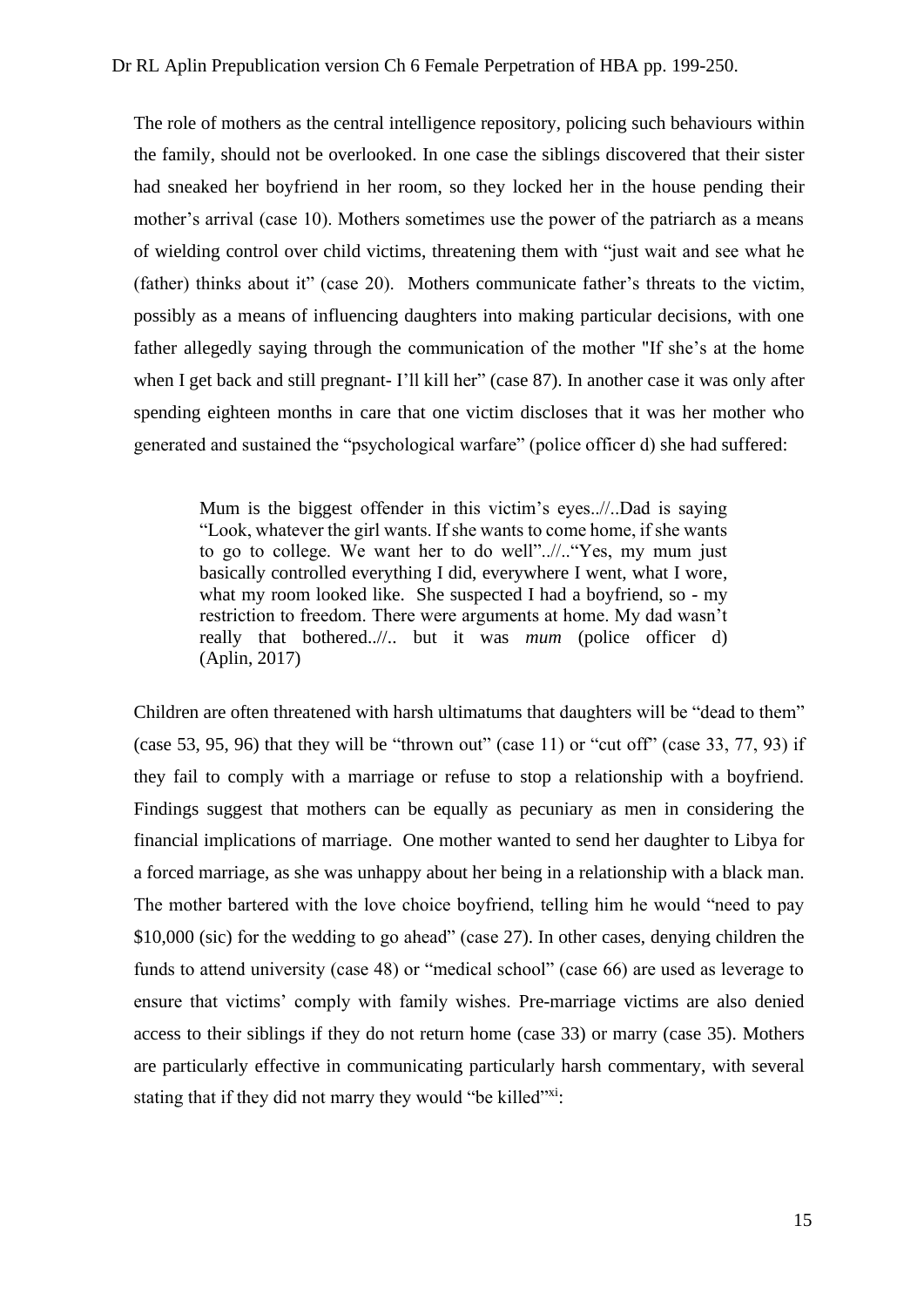Mother told victim: "I'll just get you married to one of your cousins. If anything happens I'll just hope you die and if you don't die I will just kill you myself and there will be a funeral for you" (case 64) My mum said a long time ago women used to have babies, find out it's a girl and kill them after being born. She said that's what should have happened to me. She said she didn't care about me and she wanted me dead because of all the stress I gave her (case 96) (Aplin, 2017)

Such narratives wrought on children by mothers leads one to reconsider portrayals of mothers as passive secondary victims within the family dynamic.

## **HBA and its relationship to marriage**

Although this study concerns HBA and not forced marriage, the interrelationship between these two facets is self-evident across the qualitative findings. A quantitative examination was undertaken across the 100 cases of HBA and marriage was a feature within 64% of cases (64/100) (including consummation of marriage). What is notable in chart 6.6 is that victimisation against pre-marriage juveniles and young adults is far more widespread than *post* marriage abuse. Moreover, the qualitative data illustrates that pre-marriage offending also appears to be more high risk compared to post marriage abuse. This supports Swedish research by Belfrage *et al*., (2012) in that of the eight cases classed as being of lethally high risk, 75% of victims were daughters rather than estranged wives.

## **Chart 6.6: HBA and its relationship to marriage**

[Chart 6.6 inserted about here]

#### **The wrath of the mother-in-law**

Abusive behaviours by mothers-in-law predominantly involve the policing of the daughterin-law, domestic servitude and false imprisonment in 'post' marriage abuse (also Bates, 2018). The nature of offending is essentially hard psychological abuse, manifested in verbal belittling and personal insults that the daughter-in-law "cannot cook, she can't walk, she smells" (case 30) to derision about her "poor background". In the eyes of the victim, nothing is "good enough" (case 47) she will "never have a future and is a 'nobody'" (case 9). Such bullying and derision are reminiscent of Ballard's view that women are resourceful in their use of language to belittle and mock, creating spaces in order to construct "internal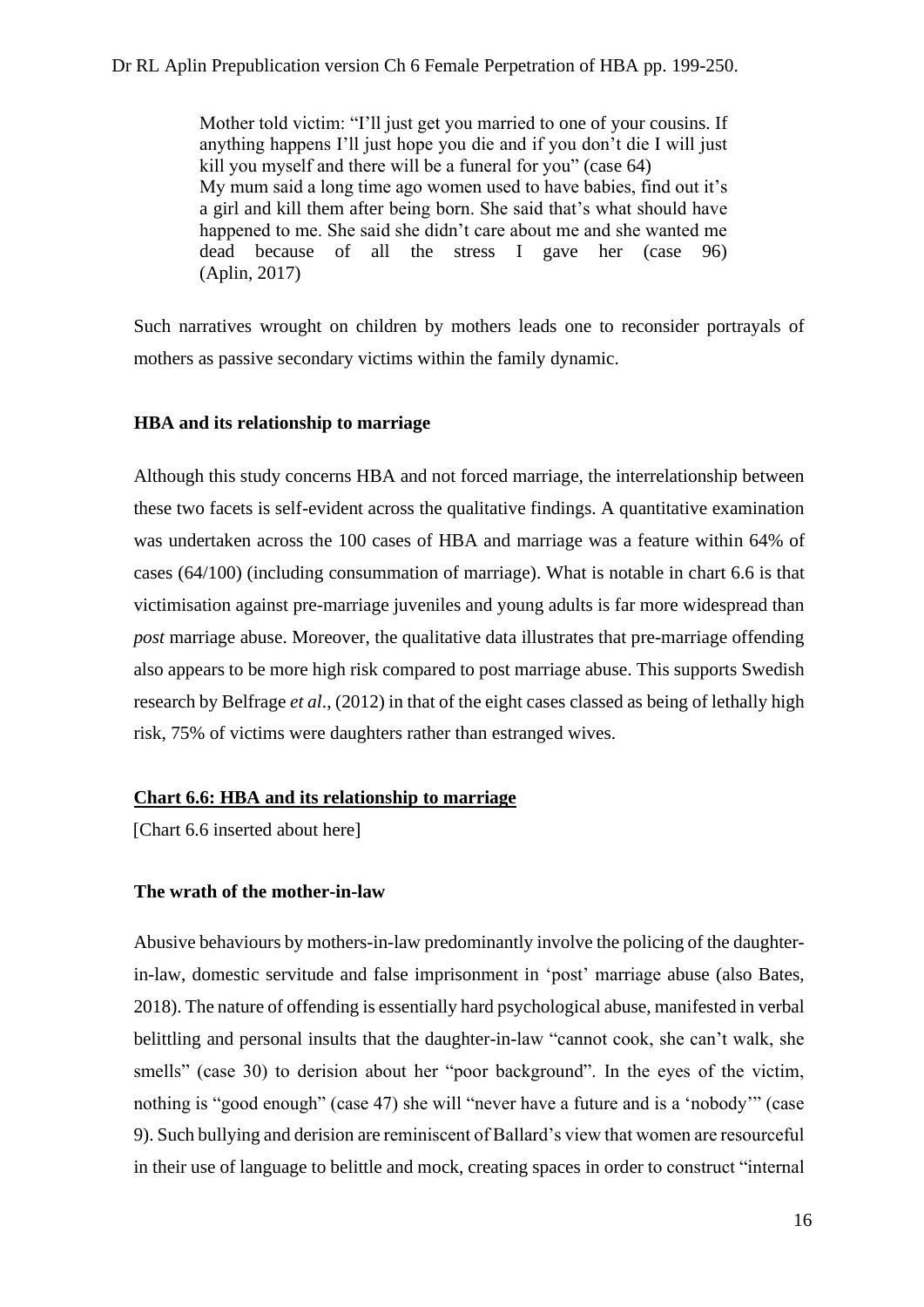hierarchies" (Ballard, 2002:3). In stark contrast to the abuse by mothers, mothers-in-law are keen to progress the pregnancy and derides the victim for *failing* to get pregnant, giving iron and folic acid to the daughter-in-law in order to increase the chances of conception (case 30). Mothers-in-law also resort to tactics of emotional blackmail in order to more effectively control and force compliance from daughters-in-law. A threat to post marriage victims is that of "sending her back to Pakistan" (cases 47, 30, police officer j) arranging a replacement wife and removing her children (cases 47, 40 and 92). Women constantly live under the threat that they will be 'sent back' to the shame of their families. Such tactics and are wholly consistent with Thiara's domestic abuse research (2013).

Certainly, the findings around the violence of the mother in prior sections lie in stark contrast to Bates's analysis of nineteen cases, in which it was instead *mothers-in-law* who applied direct violence such as slapping, pushing and beating (2018). However, direct violence by mothers-in-law (and other women) was barely discernible in this research. In one case a daughter-in-law divulged to police that she had been sexually abused by her Romanian father-in-law. Due to the shame the allegation wrought on the family, the victim was hit in the face by the mother-in-law, who forcibly bundled her into a car to transport her to a local solicitor in order to force her to retract the complaint (police officer b). Controlling and oppressive behaviours by mothers-in-law centre on policing and surveillance activities, such as preventing employment and prohibiting access to finances (case 9). Women are controlled in so far as they are told what to eat and what to wear (case 47) and are often not allowed out of the house unaccompanied (cases 4, 30, 47). Victims feel isolated and possess poor English language skills. Victim language is reflective of confinement and they describe to officers as being "treated like a slave" (cases 47, 40) or a "prisoner in her own home" (cases 28, 40, 4).

Further surveillance behaviours involve mothers-in-law intercepting mail from abroad and they monitor, as well as curtail, phone calls from the mother of daughters-in-law. In one case the victim was only permitted to speak to her mother 'publicly' using the speaker phone, and only after the mother had conversed with the mother-in-law (case 91). In one instance a victim agreed to an arranged marriage in order to escape from the controlling sphere of the stepmother, only to be subjected to a similar confinement from her new mother-in-law, experiencing labour servitude, false imprisonment and the confiscation of bank cards (case 4). This is reminiscent of the serial victimisation evident in high risk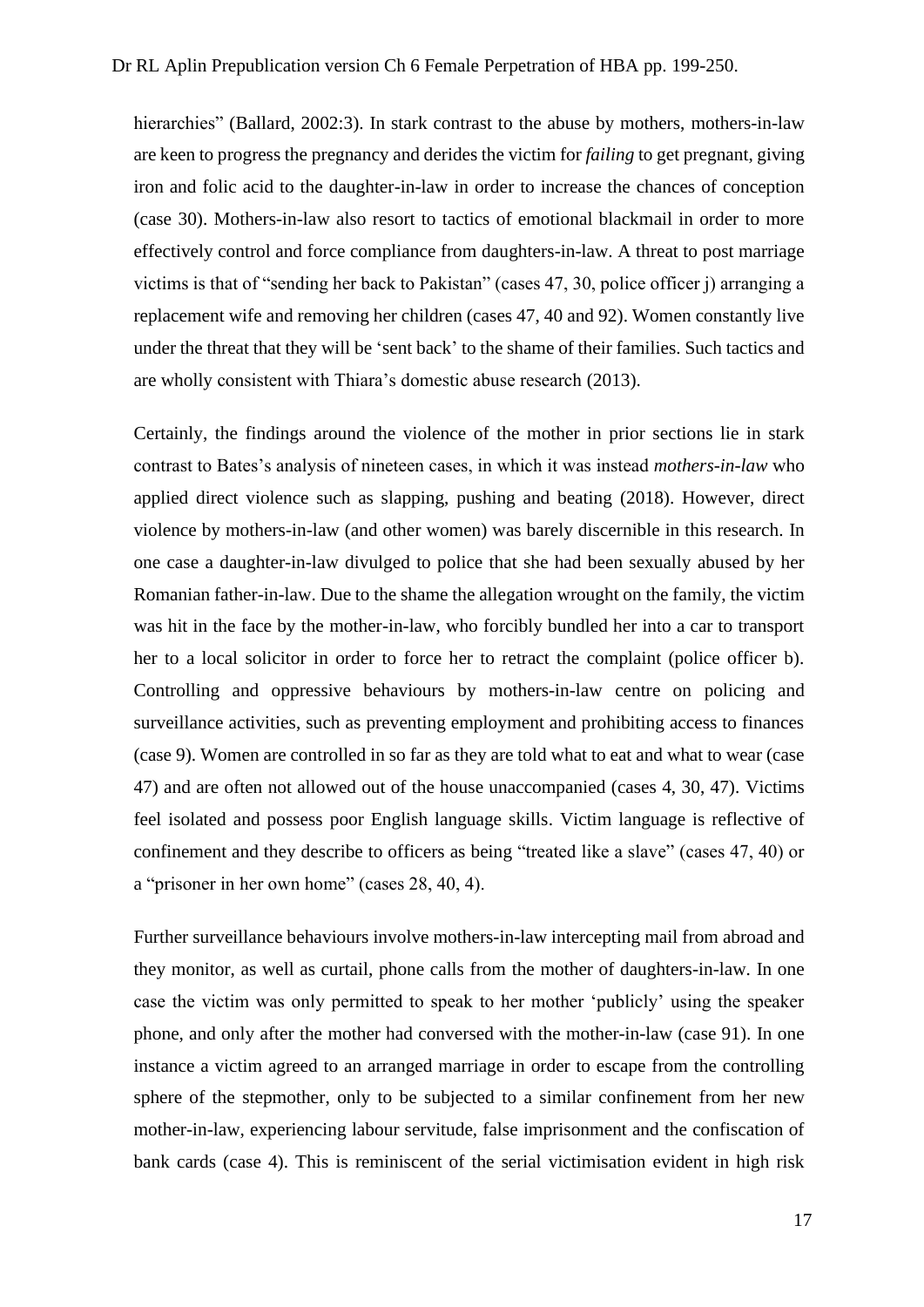domestic abuse cases. Marriage, in effect, becomes a tool to suppress female autonomy (Payton, 2011) as well as appearing to be a source of cheap labour. The daughter-in-law is derided for poor housekeeping and is made to clean the house daily, cook and even massage the mother-in-law's feet (case 30). In another case because a daughter had fled the address (due to HBA), the son was obligated to take on a wife so that she could "do the housework" for his mother (case 96).

It is worthy of note that such vigilant surveillance and chaperoning is perceived by the family as supportive protection and guardianship (Payton, 2011) and, in turn, is successfully advanced to professionals as such. Yet Payton reminds us that this is essentially about self-interest in protecting the market value of family assets. Women are treated as commodities and part of a 'transaction' with the daughter-in-law a symbolic representation of the "family brand" (2011:69). The family must protect their investment. The current research confirms the relative power that older matriarchs have over the 'weak' daughter-in-law, who lies at the bottom of the pecking order and is constantly at the beck and call of mothers-in-law (Ballard, 1982:19). Older women play an important role in controlling younger women (Yuval-Davies, 1998; Rew *et al*., 2013) and it is only after the birth of children, particularly sons, that the social capital of the daughter-in-law is increased (Ballard, 1982; Rew *et al.*, 2013; Durbas, 2015). Having suffered the trials and tribulations of first being a daughter and then being a daughter-in-law, it appears that mothers-in-law are loath to sacrifice their now dominant position. They therefore have a "vested interest" in perpetuating coercive and controlling practices over the daughters-in-law (Rew *et al*., 2013:147).

As explored, multiple perpetration is rife within the findings (83%) and husbands often condone the abuse inflicted by their own mothers, who also encourage sons to keep their wives 'in line' (cases 2, 47, 30). Ironically, in Gill's (2004) UK HBA study the husband was identified as the main perpetrator. Yet, in half of the eighteen cases sampled, it transpired that mothers-in-law were also involved in perpetrating abuse. This lends weight to the view that female perpetration causes significant "discomfort to feminists" as it erodes ideas of feminist solidarity (Rew *et al*., 2013:148), which may explain why such a thorny issue has been scantly documented within academia. Condoning abuse by the husband is evident across both data sets: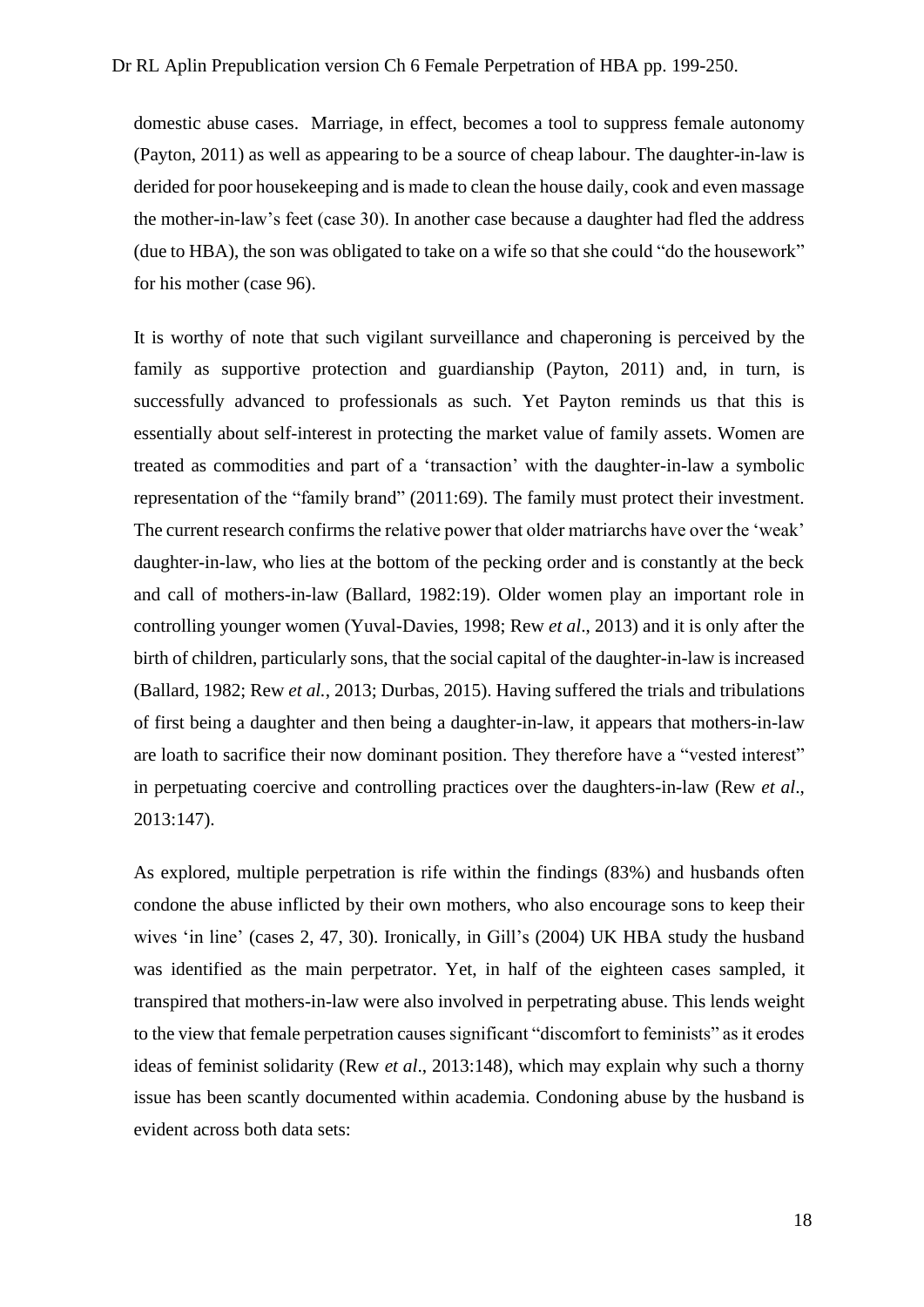She constantly is reminded of the fact she comes from a poor background in Pakistan and she should thank them for what they give her..//..The family even dictate whether she can go to the shops to buy some milk for her baby. Often the family tell her of sending her back to Pakistan alone, taking her child from her. The only gripe victim has of her husband is that he stands and watches the family abuse her. He does not challenge them (case 47)

"My husband sides with his mum; mother-in-law treats me like a slave, I've got to do everything for the mother-in-law. Husband goes out to work, father-in-law goes out to work, I'm stuck at home all day with mother-in-law"../.. I've not known a sister, I've not known a mother [perpetrator] - it's the mother-in-law. Again, massively under reported though isn't it? (police officer j)

"They won't let me out of their sight"..//..mother-in-law used to beat her..//.. husband used to stand back and watch..//.. Husband had never laid a finger to her. What mother-in-law says 'goes'..//... The motherin-law has this major status in the family ..//..that was beating, motherin-law beater. So it was very much mother-in-law who wouldn't let her out of the house (police officer j)

In a further extract the victim was pregnant, financially independent and working full time in a well-paid job and paying for all the family holidays. Yet the daughter-in-law was still openly criticised by the mother-in-law to her son on the grounds that the housework had not been completed to her satisfaction (case 2). Such control exerted by mothers-in-law appears highly reminiscent of the Duluth wheel of power and control (Pence and Paymar, 1993)<sup>xii</sup> highlighting an overlap with traditional forms of domestic abuse, with the same control mechanisms exerted by mothers to young daughters' in pre-marriage abuse. Such extracts illustrate women as central and willing participants in perpetuating oppressive practices against other women (Okin, 1999; Gill *et al*., 2012; Eisner and Ghuneim, 2013). By contrast, distinctly new findings also emerge from the quantitative incident data. As indicated in chart 6.6, post marriage abuse accounts for a much smaller proportion of HBA cases (26%) in comparison to pre-marriage abuse. Second, in a departure from previous research (Gill, 2004; Rew *et al*., 2013) the quantitative findings highlight that abuse by mothers-in-law is relatively rare and inflicted in only 6.5% of cases  $(5/76)^{xiii}$ . However, it must be highlighted that Bates's study conflicts with these findings in identifying a greater volume of cases involving mothers-in-law (23/81) (28%) (2018). Third, although psychological abuse is debilitating, humiliating and stifling in its replication of over controlling surveillance behaviours, there is scant evidence of the severe bullying and multiple perpetration that is so evident in the mother against daughter extracts. Fourth,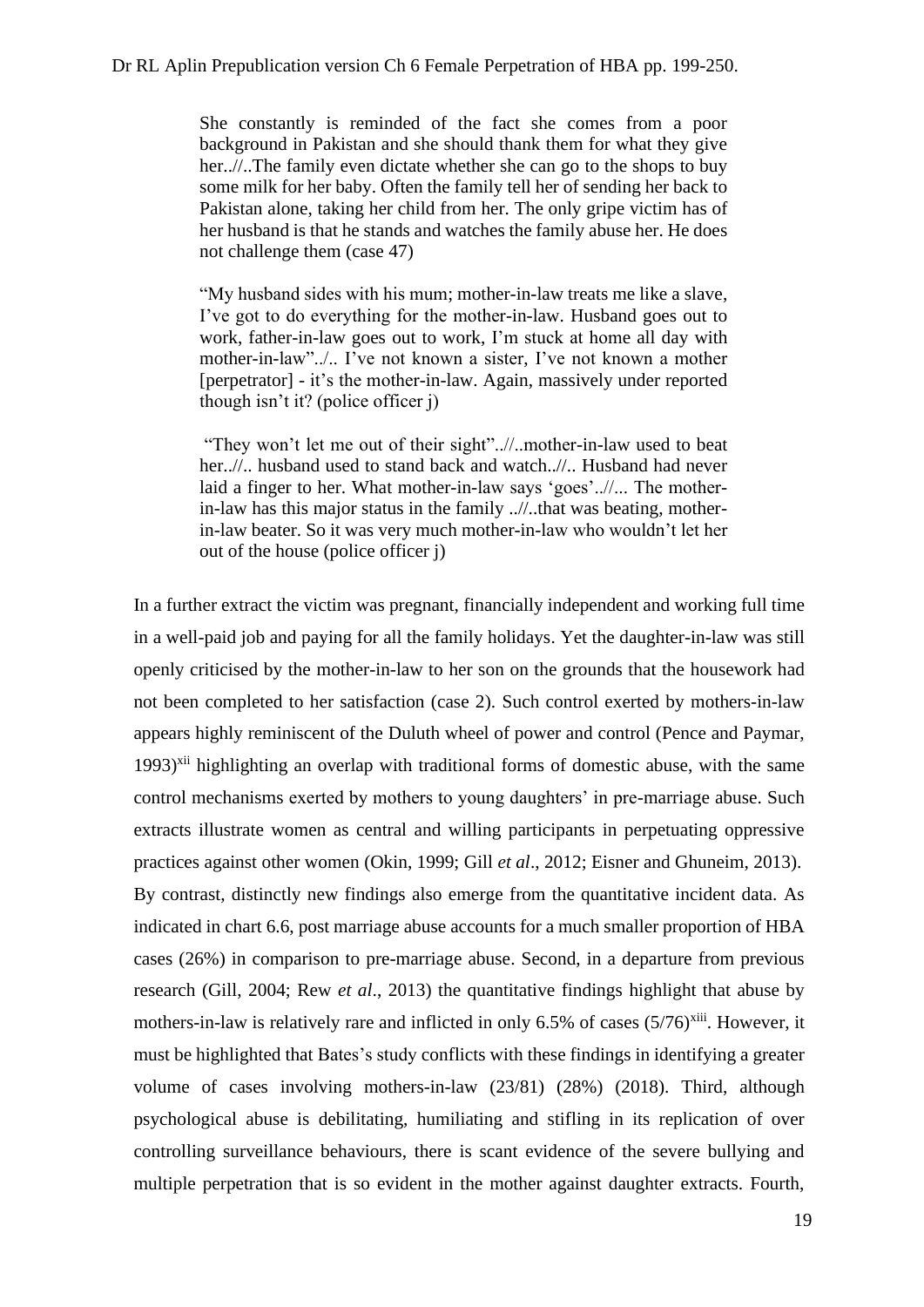there is significantly less evidence of direct violence by the mothers-in-law, with no evidence of violence in the incident data and only two instances of direct violence (police officer b and j) by mothers-in-law across fifteen police interviews. Therefore, findings expose that the nature of abuse by mothers-in-law is not as debilitating and is relatively infrequent. However, it is worth acknowledging that many victims brought to the UK for marriage may not possess knowledge around reporting mechanisms, nor have the confidence in language skills to progress any complaint, which may contribute towards these lower reporting rates.

## **'Soft' psychological abuse**

Counterintuitively, there is evidence of female relations attempting to maintain a psychological bond of friendship with victims, almost akin to grooming behaviours. Note the findings of Wiener, who makes a similar link in the coercive control context (2017:7). Findings highlight how women act as enablers to HBA, heavily engineering situations, communicating and facilitating HBA either through deception or practically 'transporting' victims to their punishment. Women use the communication of tears and emotive language prompting other protagonists into 'action'. However, this behaviour is insidious and includes deceptive tactics to present a duplicitous narrative both to victim and public authorities, all with the aim of luring victims back for punishment and/or reconciliation. Key perpetrators in the 'soft' psychological domain are sisters (6/20), sisters-in-law (5/20) accounting for 55% of cases, and equally mothers with the aid of sisters (2/20) aunts (2/20) and husbands (2/20). More distant relations (cousin, friend and female relatives) play a role in 3/20 cases.

### **Women as communicative messengers**

Although many of the behaviours do not constitute criminal 'offences', female relatives appear adept at using communication skills to verbally antagonise and create problems for female victims. In a pregnancy case, a female cousin was "stirring things up about the family honour ..//..putting pressure on [the victim's] mum to encourage victim to have a termination" (case 87). Such Machiavellian 'stirring' caused the mother to slap her own daughter twice in the hip with the intention of hitting her stomach.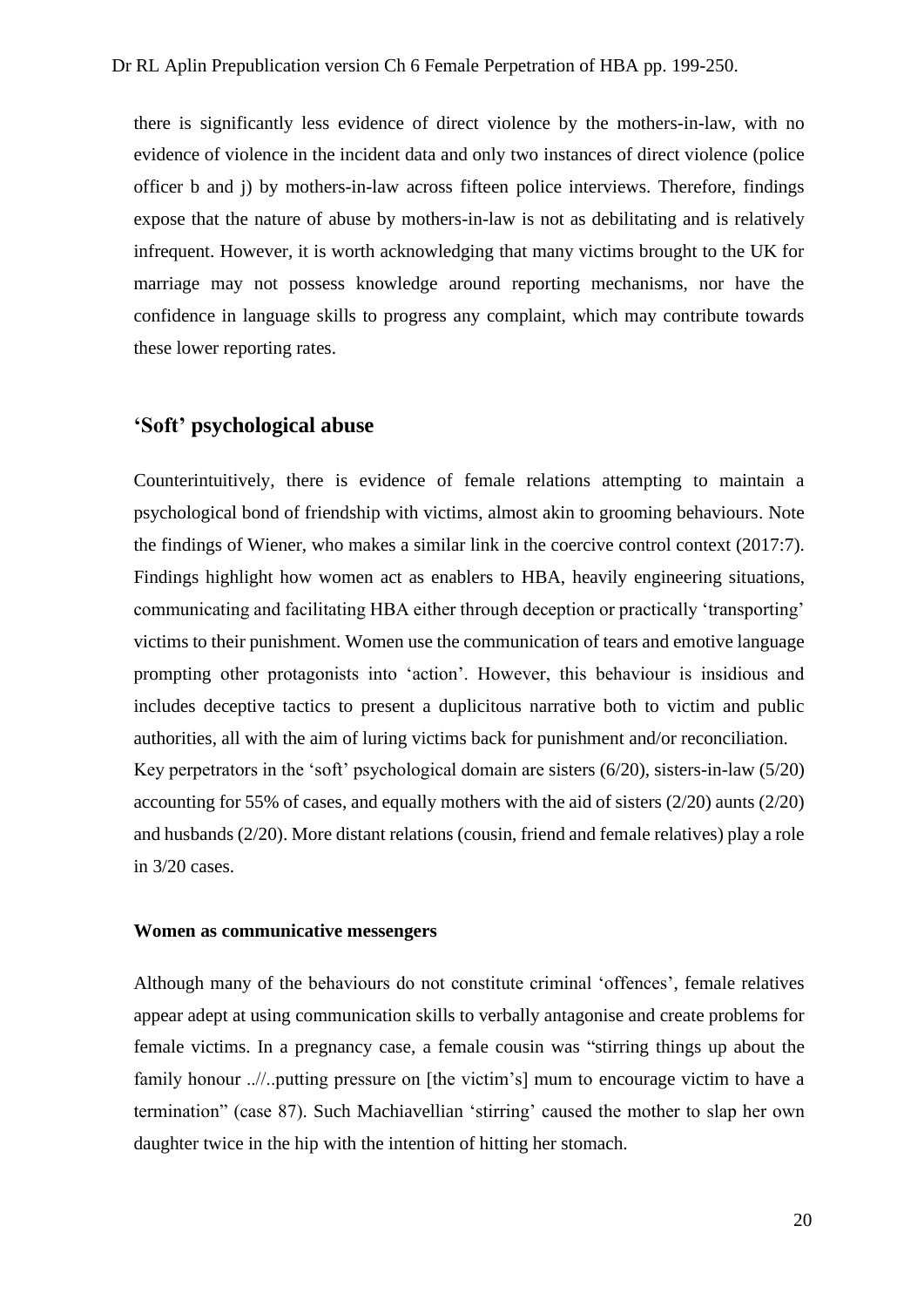Females also act as 'messengers' and in doing so falsely present a veneer of protecting and warning victims. A victim fled her flat with her love choice boyfriend, who she later married. Her 'trusted' female cousin had keys and regularly accessed the flat and acted as 'messenger' by passing information between the victim and her ex-lover perpetrator. The female cousin betrayed and exploited the trust by passing the victim's mail to her own husband, who was a close personal friend of the perpetrator. Notably, there was no recognition within the data*,* either from the police or the victim, as to the cousin's role in facilitating the harassment. The cousin was the conduit communicating the threatening messages, telling the victim and her love choice that the ex was going to "find them, kill them both and chop them up with a knife." Such actions precipitated the poor mental health suffered by man and wife<sup>xiv</sup>, almost dissolving the marriage (case  $85$ ). As such there appears to be a lack of solidarity between some women. In a similar case, a male Sunni Muslim and his Shi'a Muslim wife fled to the UK and married against family wishes and have been pursued ever since. When detail of the plight was journalised in a magazine, a female friend of the female victim wrote to editors requesting details of their location. Included in the information was a letter written in Urdu outlining that the family were "thirsty for her blood" and that "the village elders have decided that they should both be stoned to death" (case 99). The purpose of contacting the magazine appeared to be to locate the victim(s) using the seriousness of the threat as persuasion. In a similar vein, a 26-yearold Iraqi victim of post forced marriage abuse living with her new husband, received mail suspected to be from her estranged sister-in-law. It contained a 'welcome to your new home' card with approximately 50 photos of her husband's family with cuts through their faces, necks and head, which in the Kurdish culture is deemed to be a serious threat (case 25). These final three cases illustrate how victims, through the involvement of female messengers, are psychologically maintained in an anxious and hyper vigilant state.

### **Sisters**

In two thirds of cases involving perpetrating sisters  $(6/9)^{xy}$ , they enabled HBA by keeping lines of communication open with fleeing victims, in some instances acting as a close and trusted 'confidant.' In the honour killing of Aqsa Parvez, it is worth acknowledging that it was sisters who policed and reported back to parents the way the victim dressed at school, in terms of removing her hijab (Welden, 2010).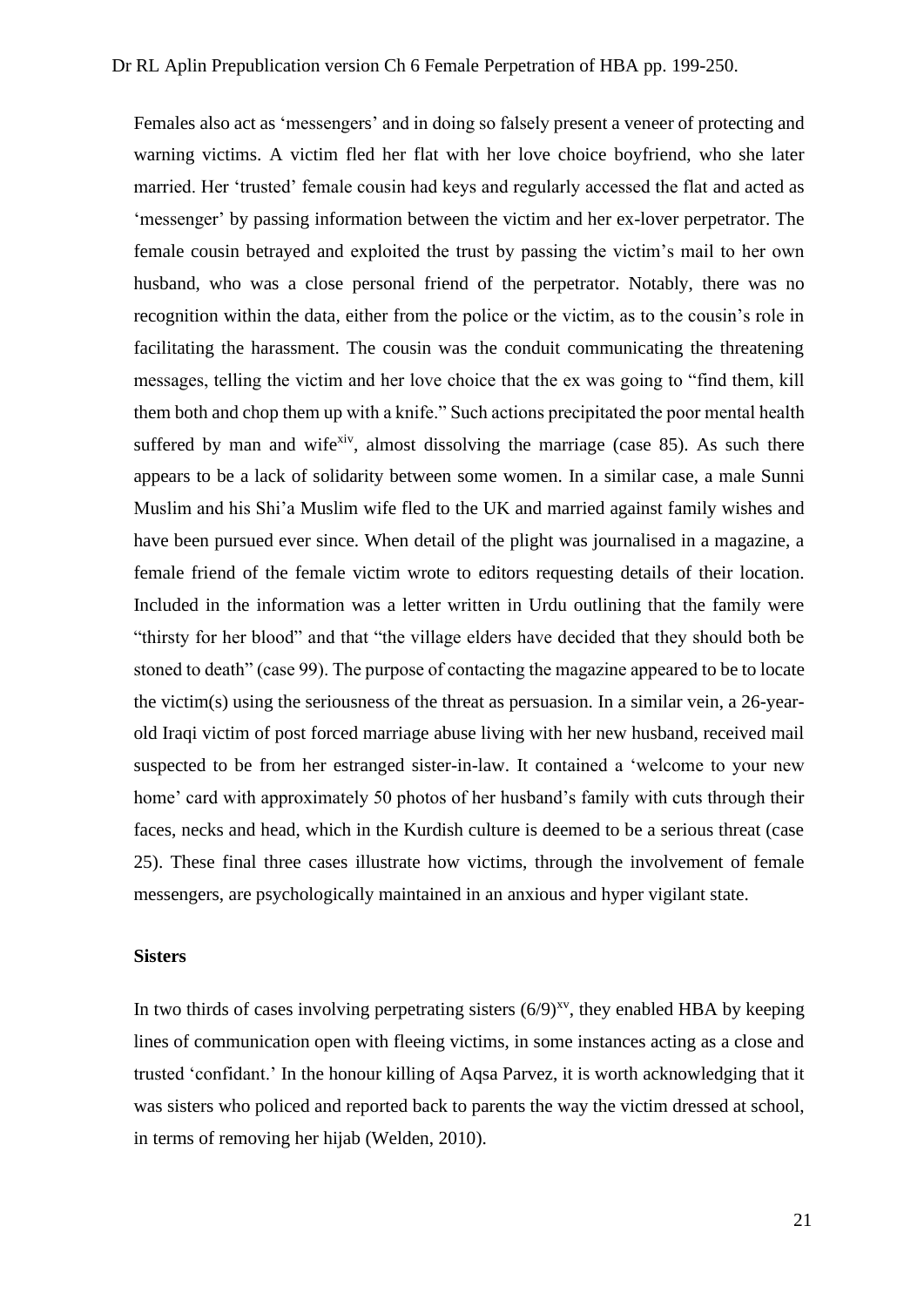In the current research, victims were duped into believing sisters afforded them genuine love and support. This is evident in the case where the "trusted older sister" persuades the victim "look you need to come home I've managed to iron all this out now things are sorted, come on" (police officer m). One 20-year-old Bangladeshi fleeing from HBA complained she was getting "constant calls and texts" from her sister, yet police officers trivialised this by giving advice (case 66 also evident in 37, 45, 46) without appreciating the role of women in locating victims and persuading them back into the fold. Similarly, in the case of a victim with learning difficulties, it was the *sister* who successfully convinced Adult Social Care that the victim consented to a marriage- which ultimately the victim had been "tricked" and "cheated" into (case 46).

There is also evidence of sisters being openly hostile and 'stirring up' trouble, encouraging other 'would be' perpetrators into committing offences, particularly in defence of patriarchy. When one victim rejects an arranged marriage, her sister vigorously discredits the victim and concocts an alibi for her father so that he could avoid criminal prosecution. She suggests her "sister is evil..//..*she* had arranged marriage at 17 and she …should do the same" (case 49). In another case a sister made counter-allegations against the victim, erroneously telling the police that the victim had tried to kick her in the stomach (she was pregnant) in the hope this would influence officers into taking no further action against the perpetrator uncle (case 60). There was no evidence across the sample, of genuine support by sisters towards victims. Like mothers, sisters appeared to fluctuate from 'supportive' 'soft' yet deceptive behaviours to 'hard' denigrating behaviours, suggesting these are underhand disingenuous tactics designed to deceive and/or discredit victims.

### **Women deceive and enable**

Deception is often used by women to help physically 'deliver'<sup>xvi</sup> victims' home to receive their punishment, often to the surprise of unsuspecting victims. In several cases, parents 'string victims along' under the misconception that they accept the relationship (cases 24, 42), but this resembles a deceptive 'delaying' tactic. In one case the victim was imminently due to marry her betrothed partner of six years and was under the misapprehension that her parents consented. A situation was engineered by the aunt, who instead of taking her 'shopping' as promised, delivered the victim to the uncle's house with the victim's father following in a car close behind, indicating the premeditated nature of the act. The uncle hit her, stating she would not be marrying her love choice and falsely imprisoned for "about a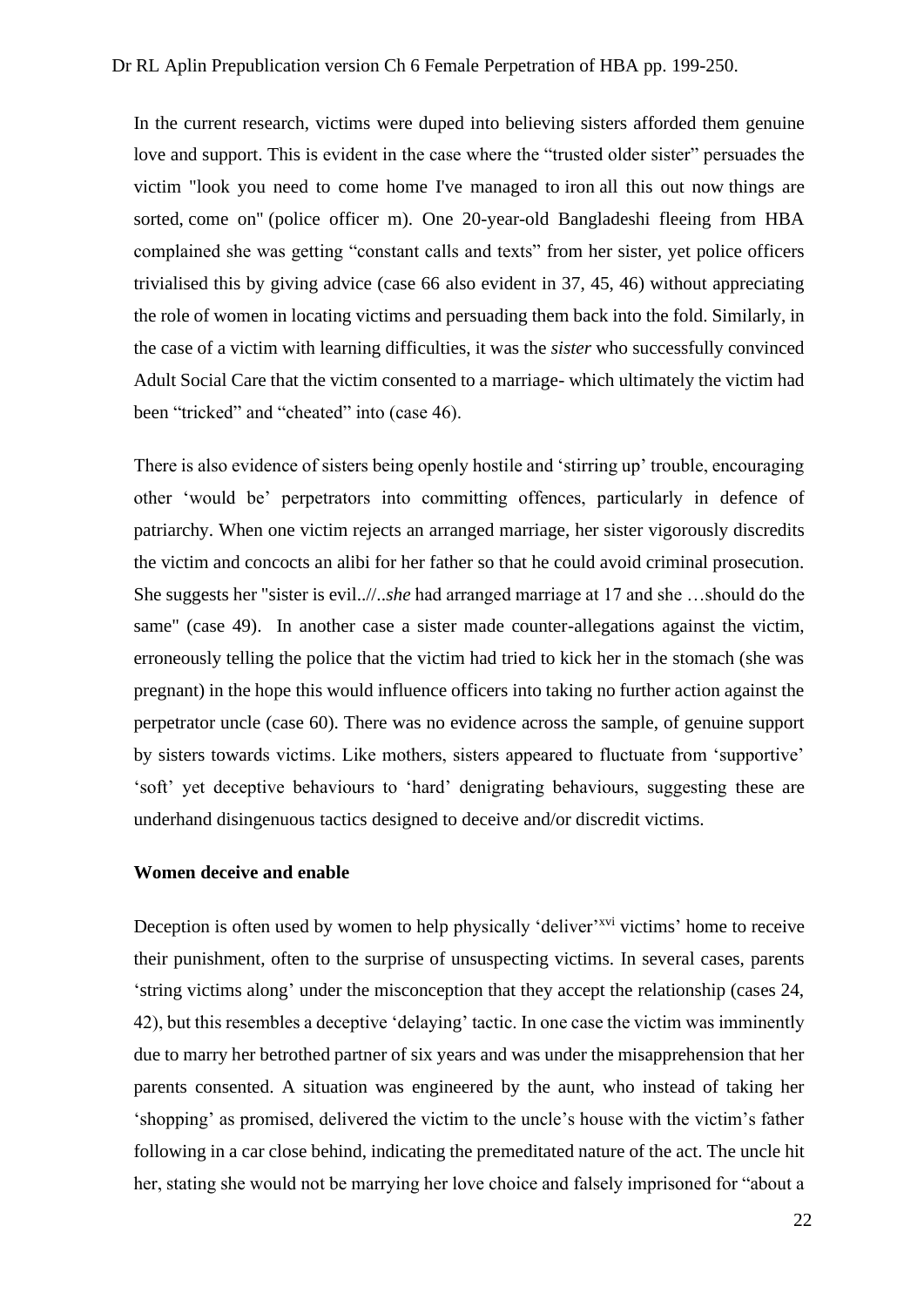week." Rather than express regret or guilt at such a betrayal, the aunt threatened her with - "if you want to go to the police, go ahead and see what happens" (case 24). In a similar case, the parents "stopped" the victim dating a male she had met on Facebook and consequently she went MFH. Parents provided hollow promises that she could continue the relationship, but instead they took her to Pakistan to visit "relatives." After a short time, they cancelled her flight home, told her she was marrying her cousin and locked her in a room (case 42). Again, the parents deceived victims and appeared to be 'biding their time' to force victims into compliance with the demands of the collective.

The level of planning by women in facilitating HBA, whether that involves transporting victims to their punishment or making wedding arrangements, is often overlooked but it is evident:

The male party may have been the physical side, but you've got somebody in the background who's make the plans as well who's having those communications you know buying the wedding clothing, wedding jewellery putting it in storage, getting everything together, they're as much culpable as the physical side (police officer k)

In a pregnancy case it was the sister-in-law who was told in confidence of the pregnancy and "convinced" the victim to divulge the information to her parents. Yet, instead of extricating herself from involvement, she engineered the dangerous situation by transporting and 'presenting' the unaware victim and her boyfriend at the parent's address, whereupon the victim was kicked in the stomach by her mother. Ironically, despite this betrayal, the sister-in-law rang the police some weeks later trying to elicit information as to the victim's whereabouts, persuading the authorities that she 'supported' the victim and was "willing to give a statement against her mother" (case 95). Victims often appear deceived by women who betray them one moment and 'support' them the next, highlighting a clear disjoint between words and action. Mothers often use deception, tears and emotional 'pulls' and promises to facilitate the recovery of daughters. This is evident when one victim of a forced marriage left her husband and fled with her children to a hotel. Her mother convinced her to return, stating her husband had left the address. Yet when she did the victim found the husband "waiting upstairs" (case 72).

There are numerous other occasions where female relatives erroneously "reassure" victims that the husband has left the address (case 88) or that the "mother had thrown him out" (case 98) merely as a ruse to facilitate the victims return. For those already within a forced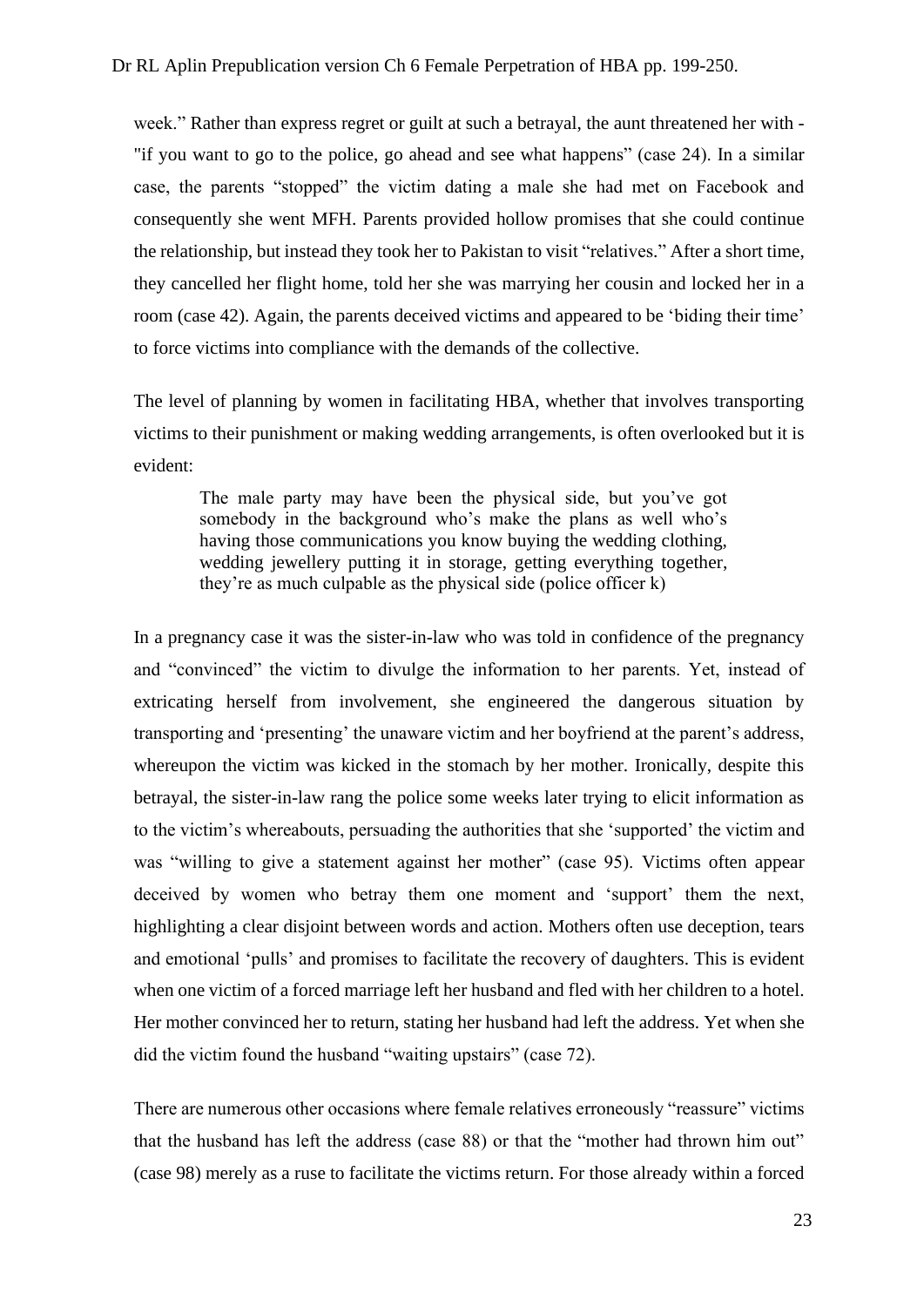marriage, a second ploy is to convince the victim that the husband is "willing to give her a divorce". This promise led to a victim being fooled a second time in the hope that "mum is supporting her and her mum is going to speak to her dad to see if he will accept her new relationship" (case 72). The police themselves even doubt the sincerity of the mother when they comment on the incident log - "she thinks that her mum is on her side but clearly last time she lied to get her to return to the address" (case 72). Victims are often lulled into a false sense of security, with optimistic yet unrealistic hopes for a family reconciliation. This 'softer' approach appears a more effective strategy in playing on the victims' emotions. This was evident when a fleeing victim of HBA was visited by female relatives at her place of work:

Her mother was very emotional and was crying, (victim) spoke to her grandmother on the phone as she was also crying, her mother assured (victim) that they did not know her home address and they just wanted to have contact with her, if they had wanted to do her harm, (victim) said that they would have kept hidden and followed her home. Her mother told her the estranged husband no longer lived with her she had thrown him out (case 98)

In another case, a mother was extremely volatile to police officers when they arrived, screaming at them to "fuck off" as they escorted the daughter to safety. Yet within twentyfour hours, she reverted to the softer skills of negotiation, tears and emotional blackmail:

"Mother called crying on phone saying everything would be fine if she returned home." And so, she returned back home (case 89)

Female relatives are particularly effective at 'smoothing over' trouble, of convincing victims that more freedom would be forthcoming, that if she left the refuge "everything would be ok if she went home and she could do what she wants" (case 18). Females, often sisters and sister-in-law's, make conciliatory phone calls (case 66, 37) text messages and pleas to 'meet' in order to reconcile; often with the hollow promise that female relatives will negotiate with the father to "accept the relationship" (case 65, 42, 48, 49) that was initially so reviled. This can involve 'delay tactics,' for example persuading victims to 'postpone' a planned marriage with a love choice in order to seek the consent of opposing parties (case 79, 42). Duping victims by suggesting that they are going on "holiday," to "visit relatives" (case 23, 42, 64) or attend a family wedding abroad (case 5, 38) usually results in victims finding out later on that it is *their* wedding.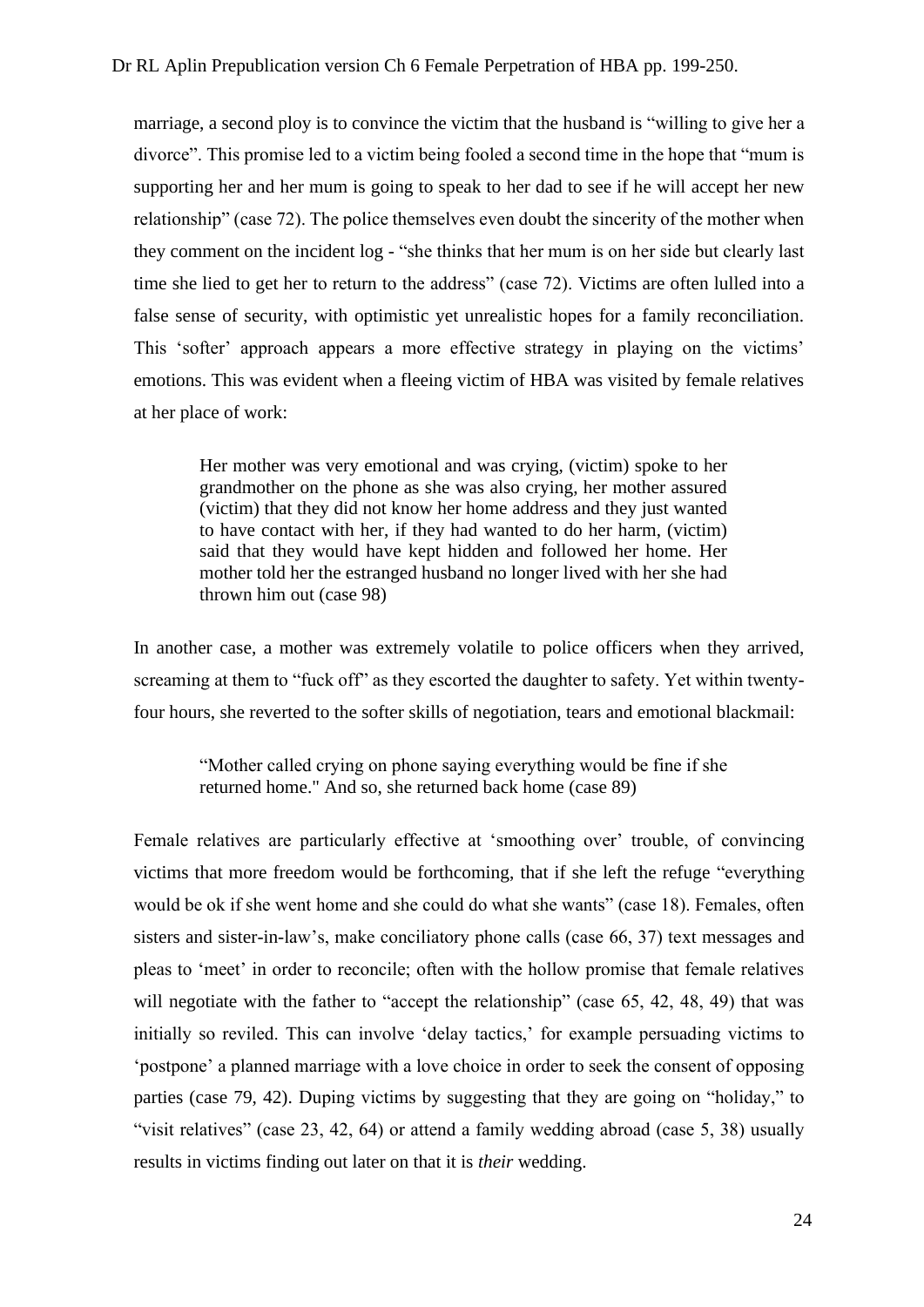Women also employ euphemistic language to underplay the 'finality' of a forced marriage. For instance, the mother may suggest she go to Pakistan "for a holiday only" (case 90), or the aunt may intersperse discussions of marriage with notions of a 'holiday' or "long engagement" (case 64). These appear to be negotiation strategies by the collective, in order to make the 'offer' more palatable to victims. Feigning a family illness (an ill grandmother) appears to be a common strategy used to ensure victims travel abroad. Indeed Bates (2018) research shows that mothers commonly use emotional manipulation, such as threatening to kill themselves if daughters did not comply with their demands. Such emotional blackmail has the effect of "pulling on the heartstrings" (police officer m), not only impacting on a victim's mental health and overall safety but effectively facilitating the retraction of crimes:

There seems to be a pattern forming..... sister, or maybe even from Mum saying - "the worry you've brought onto the family has caused Dad to have a heart attack"- or "your Mum is now very poorly" - to try and lure them back, to get the withdrawal. So I think - you have the trusted older sister..//..saying "look you need to come home I've managed to iron all this out now things are sorted, come on" -and it's more about that trust element I think, whereas the men are seen as the risk from the physical side; the ones who actually 'do the damage'. I think that it's in some cases the females in the family who get the child back into the family, where then the incidents can take place. I think they do have a part to play definitely - they pull on the heartstrings (police officer m)

Mum sometimes does play that role, but plays it quite 'slyly' really (police officer n)

Women play- "A big role. The unseen role..//..They do, from my experience and knowledge, the 'emotional chipping away' exercises..//..she'll tell you that "My mum, my eldest auntie (it seemed to be like the lieutenants in all of this) and my grandma just chipped away every single day. Mum wouldn't talk to me. I felt abandoned. Nobody would talk to me. People would say, you know, your mum is going through all of these health issues because of you. I'd have arguments with my dad." So, yes, what role do they play? A massive role..//.. the minute she strays, or he strays in marrying a different culture, then I think that person would revert to 'psychological warfare' as I call it, to make sure that they don't cause an embarrassment to the family, embarrassment to the community (police officer d)

In several instances, officers appeared unaware of the 'feigning illness' tactic and consequently they unwittingly assist in returning the female victims back to perpetrators: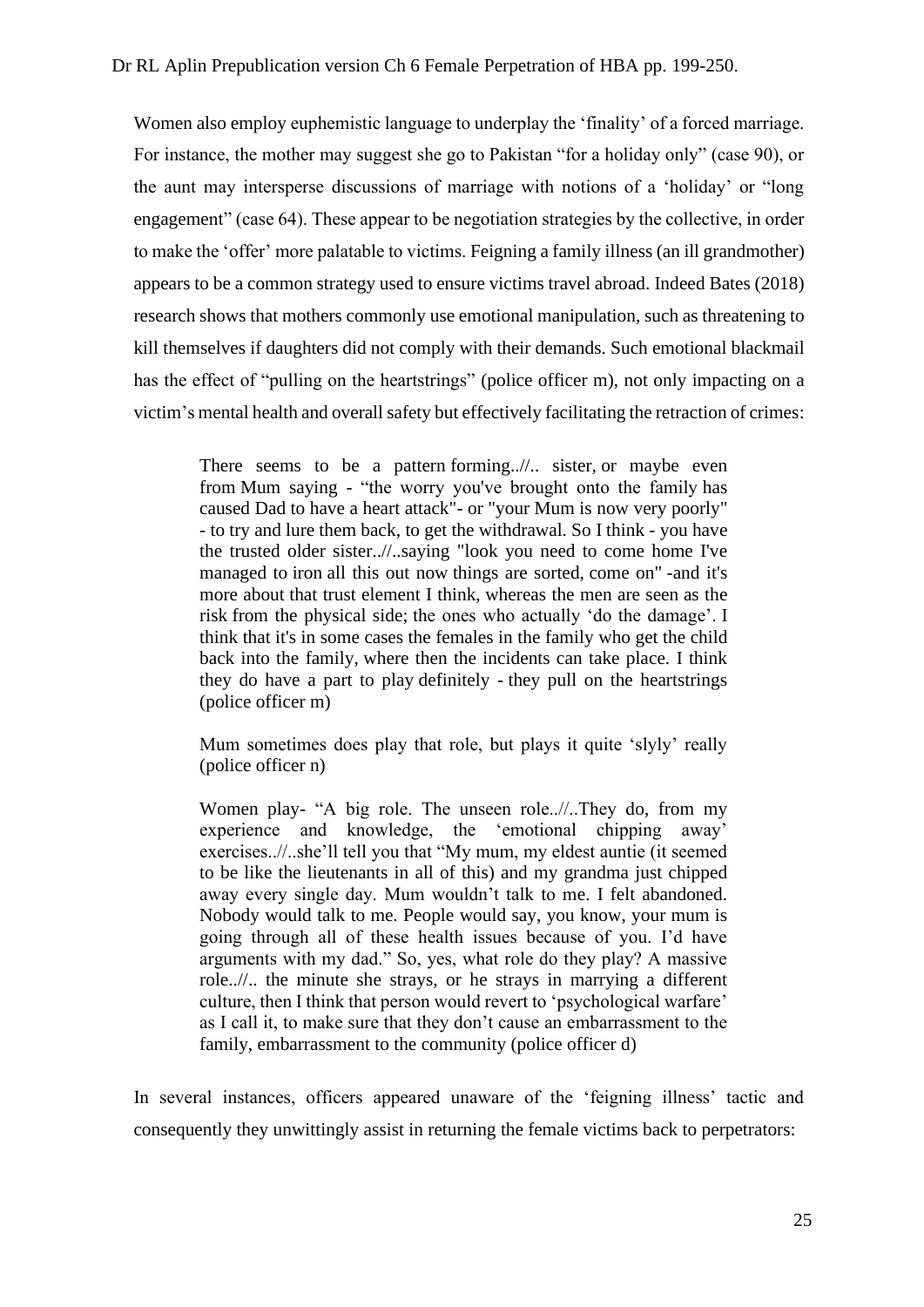She needed to go back and help her mum and support her mum that her mum had been ill recently, whether her mum was still ill or how seriously her mum was ill- we never got to the bottom of (police officer p)

(Mother) is clearly at her wit's end with female victim's behaviour and she looked like a broken woman (case 93)

Findings showed insincere and inconsistent support by female relatives. As one victim commented after returning home from a refuge, the family:

Did not stick by their word and slowly things returned to how they previously were (case 48)

These extracts of soft psychological abuse highlight a dichotomy or clear disjoint between words and deeds. Friendship and support are afforded, but this contrasts with denigration and a 'fanning of the flames' behind the scenes by women. Such persuasive strategies appear to be hollow rhetoric and are fundamentally employed to 'reel' victims back home in order to exert further, more intensified, pressure and reinstate the abuse. This supports Ballard's contention that women have the capacity to "pursue their own ends on their own terms," hurling insults and satisfying their own agenda in playing "all sorts of dirty tricks" (2002:3). Women are effective in negotiating women and girls back home, effected through both hard and soft psychological strategies, using the power of language, emotional blackmail, tears, manipulation and deception. These extracts confirm Chesler's proposition that women can be the chief negotiators in luring young victims back to the family home (2010).

## **Females ostracise victims**

Women do harbour female victims of HBA. However, such support appears to be short lived and swiftly withdrawn. This was evident when an 18-year-old Somalian victim attained a forced marriage protection order and fled to her aunts. The brother-in-law threatened that if his sister-in-law "did not set her free he would burn the house down"<sup>xvii</sup>, so she asked the victim to leave as she "didn't want any trouble" and would not support a police prosecution (case 51). This lack of solidarity is apparent even between sisters. In the case where the pregnant victim had been drugged in Pakistan and fled back to the UK, the sister harboured her for several days, but the father threatened to "disown her" if the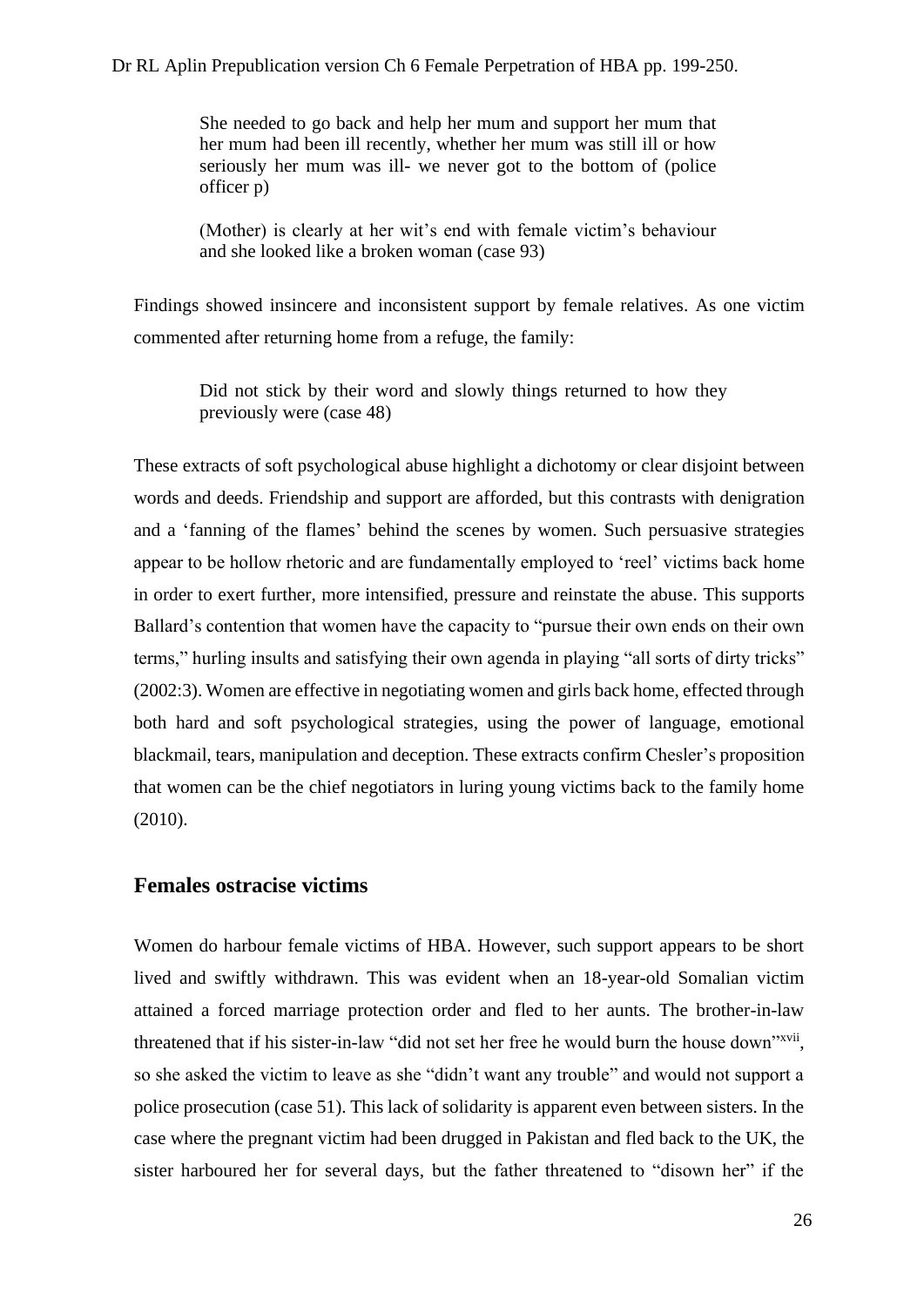support continued (case 100). There are also instances where women who harbour victims also facilitate the abuse. A female cousin witnessed a brother's assaulting his 16-year-old sister. He assaulted the victim on numerous other occasions, and the cousin was encouraged by CSC to give her refuge. Given the consistent assaults and the fact that the cousin had been taking the underage victim to late night bars, this was a poor CSC decision. The female cousin was found to be taking the victim to her brother's address for "visits" in clear breach of police bail conditions (case 96). Therefore, there is undoubtedly pressure placed on women by some men *not* to harbour victims, and the outcomes illustrate that self-preservation rather than female solidarity is the priority.

## **Turning a "blind eye": Mothers as complicit, 'hapless' secondary victims?**

In these findings it is mothers who are largely responsible for condoning physical abuse and failing to intervene in any violence meted out (see chart 6.4). Mothers personally condoned violence inflicted by sons (cases 68, 50); and, in concert with fathers, were complicit in the sons' violence (case 32, 71, 94, 96). Mothers also condoned their own brother's violence to daughters (cases 21, 43). However, interwoven throughout some police narratives is the sense that mothers acquiesce and turn a "blind eye" (police officer e) to offending but play an "unseen" role (police officer d) role:

They're witness to it ..... they know what goes on in that house whether they agree with it or not, you know. But they perhaps don't say anything, you don't do anything about it..//..there is probably an element where they encourage it or whether they acquiesce to it you know. I don't know-the accepting of it (police officer p)

Not necessarily committing the abuse themselves but knowing about it and saying or doing nothing. Being on the periphery to the point where they're either covering or trying to mediate, or acceptance of it. That's what you have to do. That kind of periphery, rather than the abuser, so to speak…//.. the cases I've had, mum's role has been quite defined in it, but never as the abuser (police officer e)

Researcher: So have mums been condoning activity? Potentially, yes. Or turning a blind eye (police officer e) (Aplin, 2017)

This concept of mothers as "invisible" is absent within the incident data and conflicts sharply with the extracts highlighting violence from mothers. However, it resounds with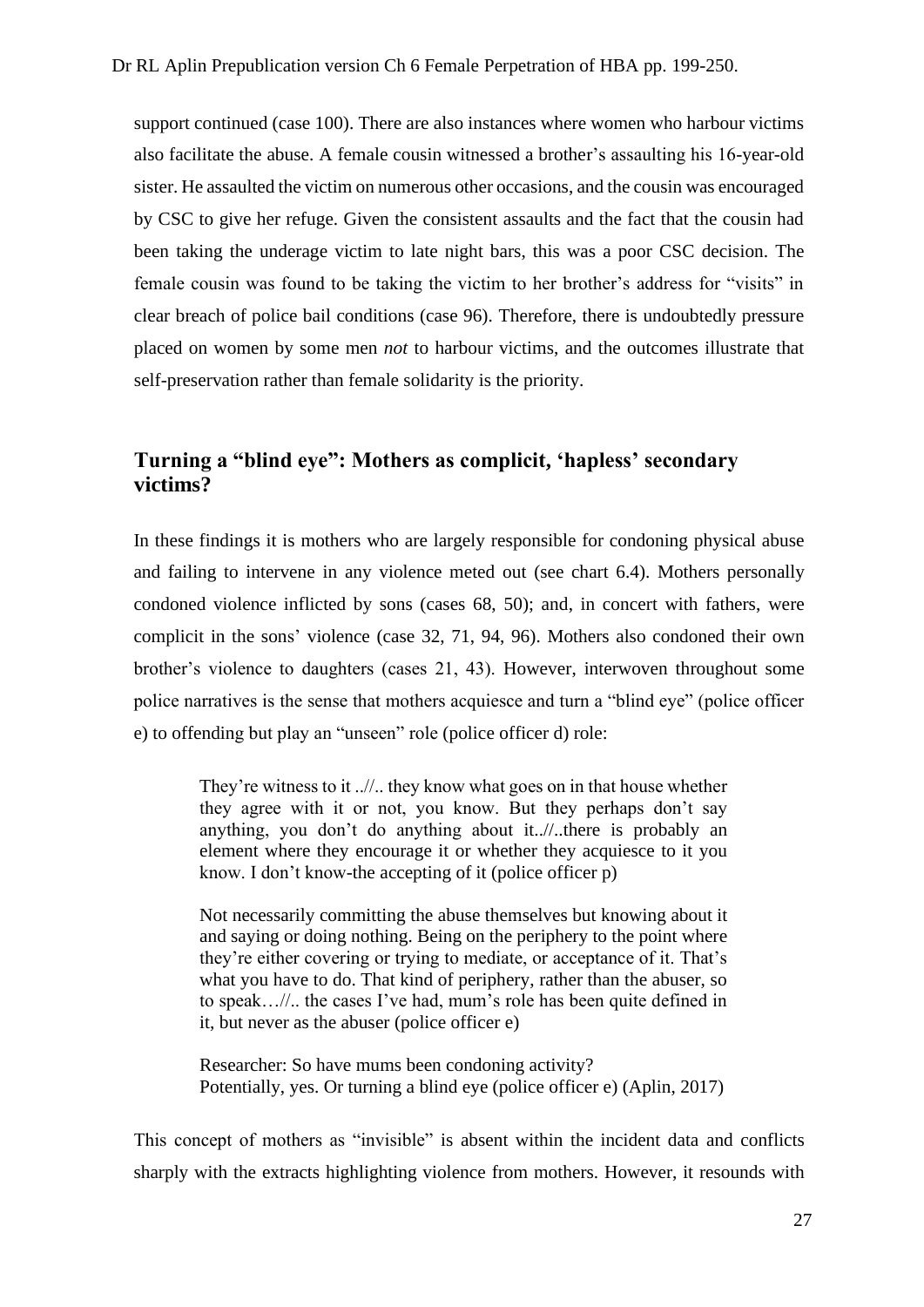Welden's assessment of the Aqsa Parvez honour killing, whereby the mother is considered "nearly invisible" and the power relations between man and wife highly asymmetrical (2010:389). Moreover, detected in these discourses are police judgements that the mother is a 'secondary' or "indirect victim" (police officer g), acting under a patriarchal pressure rather than being perceived and defined as a perpetrator:

Sometimes you [the mother] are doing it because you *have t*o do it - and you are doing it because if you don't do it these are the ramifications. But other times I think they actually do it because they feel that that is their *role* to do it..//..I believe that Mums-and they are often told to do it by the father. [Be]cause the father's like- "I go out, I am the breadwinner, you are the mother who looks after the children-you bring her up right. You get her ready for marriage" (police officer a)

They [females] can play quite a big part-you've got the one where they are the wife of the main perpetrator and their children are being HBA or FM..//..even if they wanted to help their child it's very difficult because they themselves can be an HBA victim. It's not direct–it's indirect because, if-for example a mother was trying to help her daughter not go through a FM- threats of HBA can come from her husband or extended family-not just to the victim-but the mother as well. Sometimes I think-they are oppressed- pressured into complying with it (police officer g)

(Aplin, 2017)

This last extract highlights the difficulty for officers, and possibly other professionals, in differentiating between the 'oppressed' mother and the 'controlling' female perpetrator; which rationalises why female perpetration is poorly recognised and crimed, and why children are left in risk predicaments. One officer eloquently highlights the complex interplay of factors involved in female perpetration which includes issues of duress, patriarchal culture norms and dutiful obligation:

Because it's usually honour crime against females they [victims] look to the older females in their family, so mum, older sisters, aunties for guidance..//..they [women] have to 'toe the party line' (probably not quite the correct terminology) because they are being made to do it as well, they will be giving the advice that the males want the females to give, rather than the advice that they actually believe in. So, the younger kids are listening to that from the older females thinking "Oh well, it must be right then, so I'll have to go along with it"..//.. So for example, marriages are 'arranged' and that's that. There is no going back from that. But I think women play a massive part in it. And I think it's duress and an element of- sometimes they believe it, they believe it should be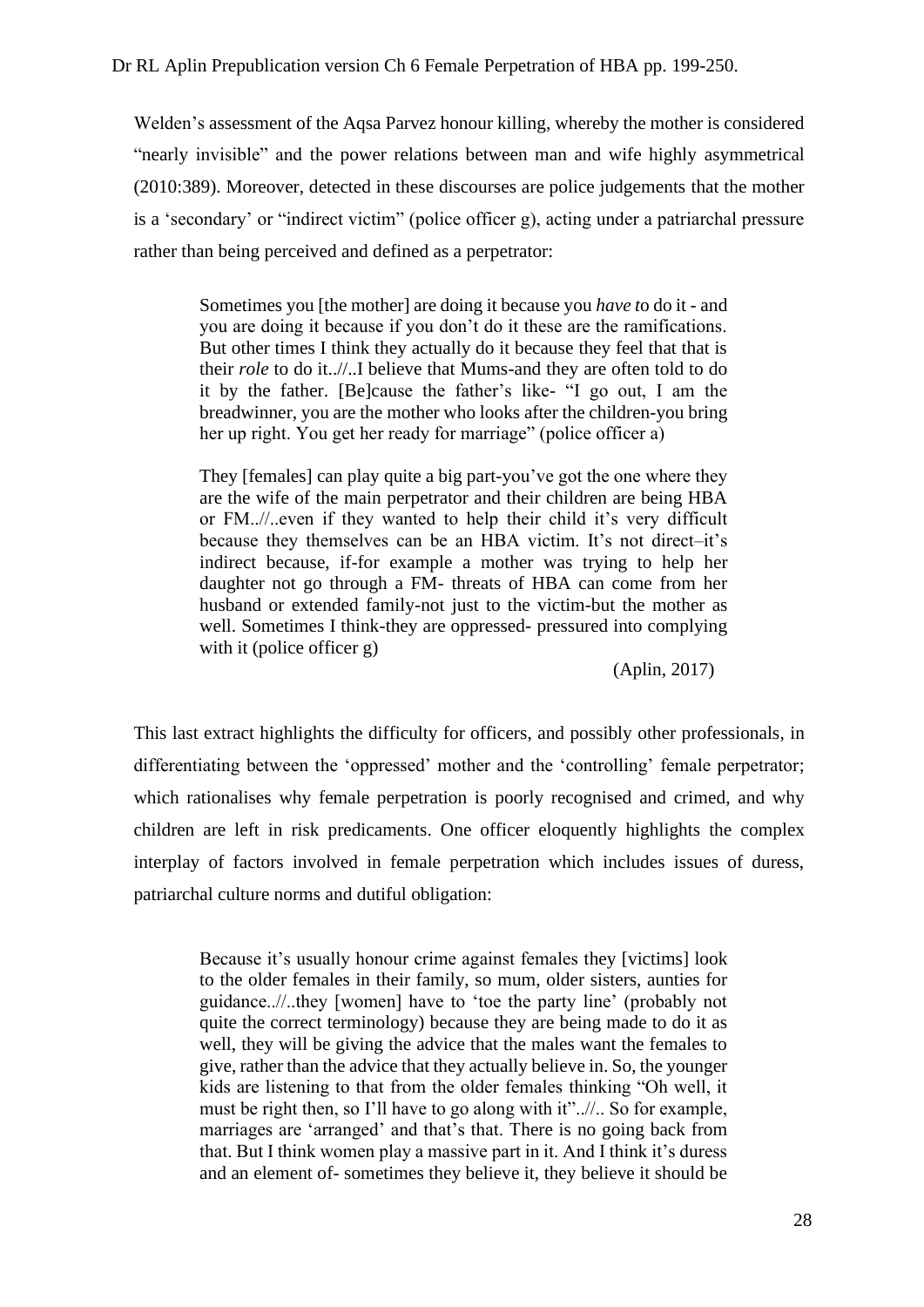happening so they're passing that information to the younger people, because it's their thought process-their belief (police officer c)

Officers appear to fluctuate uncertainly between positions of perceiving mothers as secondary 'victims' to that of culpable 'villains' who fail to protect their children (Aplin, 2017). The view is contingent upon each situation. For instance, one 14-year-old Romanian victim kept running away from home with her boyfriend. Her mother had seven children, who attended 4 different schools. The mother could not drive, spoke no English, was reliant on her controlling husband, and was entirely isolated from her own family as the husband had previously attacked her relations. The husband was trying to marry his daughter off by trying to sell her for £10,000 pounds. He was issued with a DVPN as a policing strategy in order to provide the mother with the 'breathing space' to work with the IDVA team (police officer h). The intention of that policing strategy was to empower the mother in order to more effectively protect the children. In this instance the mother was treated as a 'victim' under the control of the father, rather than a potential perpetrator. However, achieving empowerment and dismantling cultural norms is far from a simple process.

The stance taken by professionals in given situations is crucial, as it affects the police criminal investigation but also highly influences the safeguarding of victims. Viewing mothers as secondary victims is not universal amongst officers, with one police officer seeing women who failed to protect as equally culpable:

If you've got a young boy or a young girl who is at risk and you've got family members who are the perpetrators and you've got a mother who is failing to protect, I think they are as much responsible as the people who are actually physically doing that abuse (police officer k)

This is aptly illustrated in a case (fully explored in chapter three) of systematic HBA from an older brother for which the victim was on the child protection register. Amidst the instances of physical violence, the victim's mother stood and watched her son kick her daughter in the head and "eventually ..//..told the son to stop, but he didn't" (96 also linked to 94 and 32). Clearly in this instance, the authorities took the stance that this was isolated individual offending and that the parents were not complicit in the abuse. It was a gradual dawning, rather than an immediate realisation from professionals, that parents condoned the abuse. Yet, by this stage the victim had been suffering abuse for a prolonged period. It took nearly two years and many more assaults for CSC to place the victim in long-term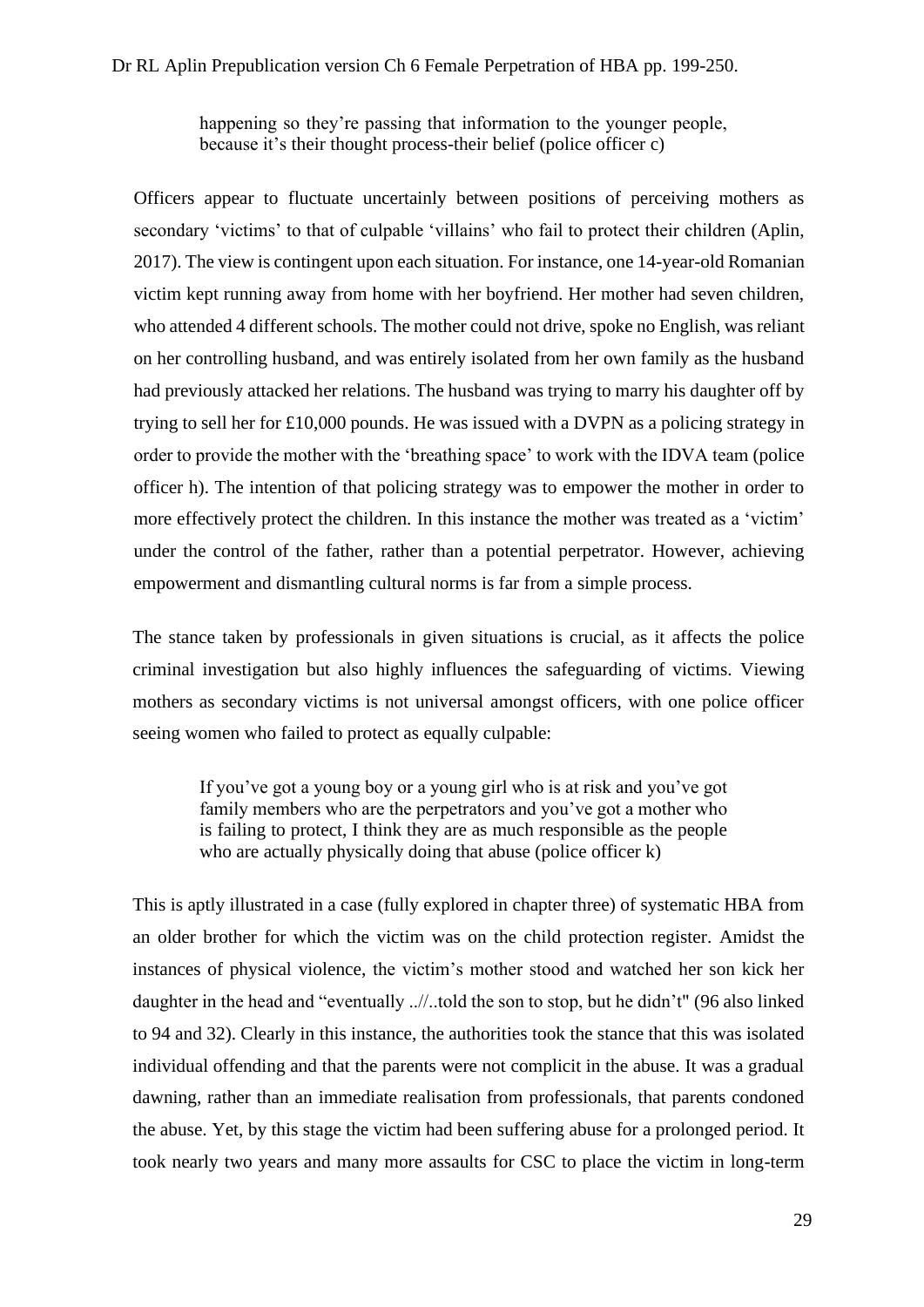#### Dr RL Aplin Prepublication version Ch 6 Female Perpetration of HBA pp. 199-250.

foster care (Aplin, 2017). Any attempt at motherly intervention in these extracts appears wholly half-hearted and ineffectual. In another case the actions of the mother paint a contradictory picture, failing to protect her child and yet on a superficial level appearing to support and reassure the victim:

Uncle grabbed her by the hair and dragged her to the top of the stairs. He then continued to rag her about. He then dragged her back down the stairs. At this point the mum intervened and victim was instructed to sit down. Uncle went into kitchen and picked up a knife and threatened to kill her should she go missing again (case 43)

The intervention by the mother consists of her telling the uncle (her brother) to "go". The mother then "hugged" the daughter and "tried to reassure her". However, the uncle was still able to threaten the victim with a knife and told the victim "had his sister not been there he would have done so" [killed her] (case 43). The write-up by the attendant police officer highlights the difficulty in concluding whether the mother is a victim or a colluding perpetrator:

The mother is either assisting uncle or is in fear of reprisals from other family members (case 43)

## (Aplin, 2017)

Despite clumps of hair being located around the house, the mother and elder sister closed ranks against the police and victim, denying the uncle was even at the address. The mother refused to allow the witnessing children to be video interviewed. The uncle's dramatic threats to kill in using a knife, like many threats to kill within the findings, is a very public display designed to demonstrate moral resolve. However, such examples of passively condoning abuse, rather than signifying a frightened mother acting under duress, seem more consistent with the family developing an orchestrated family strategy or 'coalition' (Welden, 2010:389) designed to regain control of a victim's wayward behaviour.

### **Contradictory behaviours and a daughter's unwavering loyalty to mother**

Moreover, the way mothers present themselves to victims creates the perception that mothers are 'secondary' or indirect victims. Both data set findings indicate that despite evidence of controlling and oppressive behaviours, victims are reluctant to divulge abuse inflicted by the mother, often due to an abiding sense of love and loyalty around getting "mum into trouble" (cases 10, 17, 87, and 67). Against their own best interests, daughters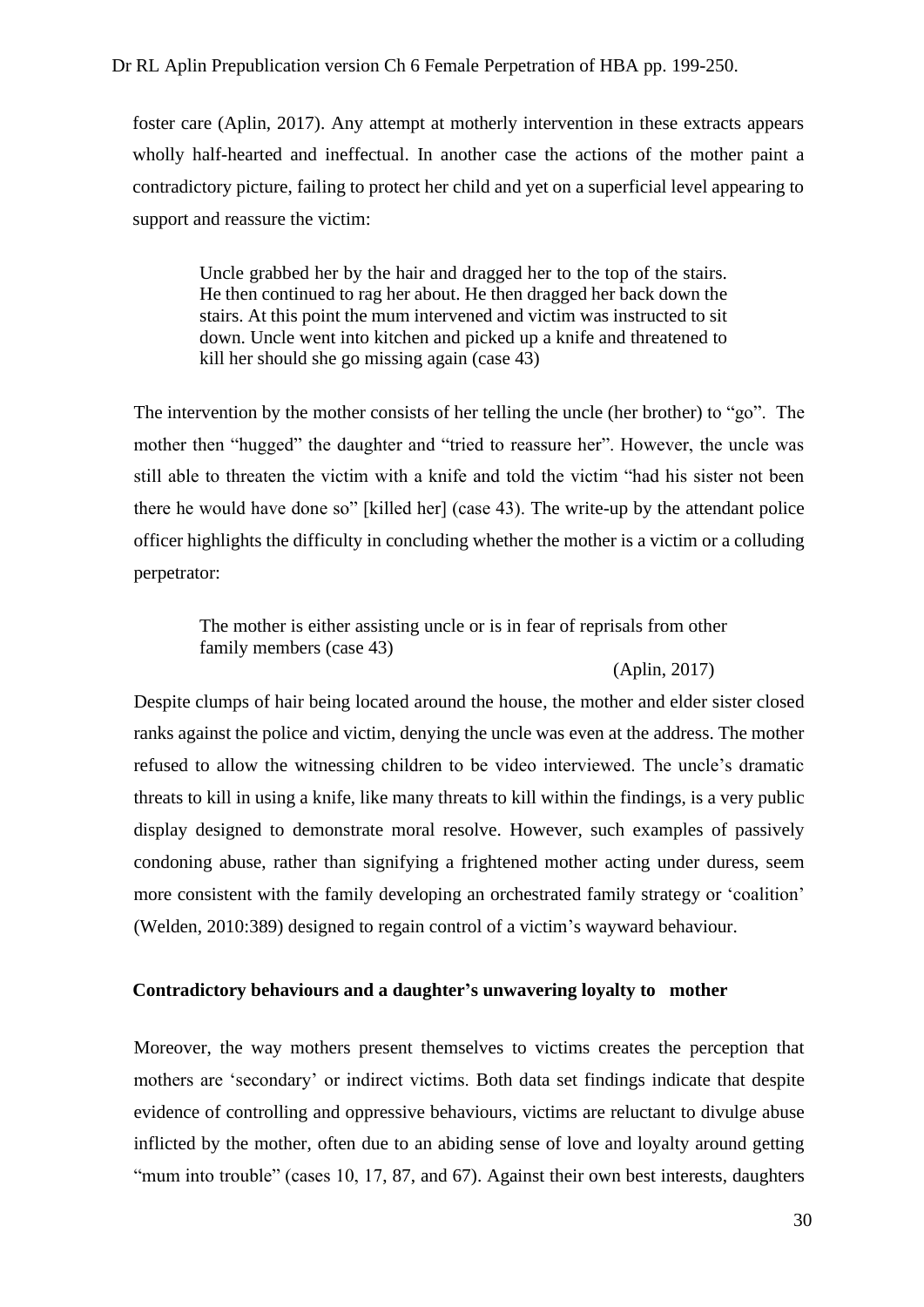possess unwavering trust in mothers. Victims perceive that mothers will protect them from the wrath of fathers, regarding hiding discreditable or shaming behaviour, such as knowledge around 'secret' boyfriends (police officer d); or when caught 'sneaking out' of the house at 01:00 am, one daughter was convinced the father was "unaware" (case 62) (Aplin, 2017). Another mother intercepted a letter from her daughter's lover, but the victim remained adamant "she doesn't believe her mother will tell dad any of this" (case 6). Victims possess a naïve and misguided belief that mothers pose no risk and that they will continue to protect their best interests. This implicit trust appears tied to the vain hope that mum will "eventually support her" (case 87) regarding her chosen boyfriend, even when this seems unlikely to an objective outsider. One female presented to officers as if she had mental health issues. She would draw injuries on herself but this was deemed by the officer as a "desperate act":

This girl presented to officers as almost as though she was barking, as if she was crazy. She wasn't..//.. She never betrayed her mum..//.. [she was saying] "I was doing things that I didn't like just to keep her 'on side', just to see her happy, just to see her smile" - but she was living a life that she did not want to live (police officer d) (Aplin, 2017)

In another case an officer recalls the way in which victims are made to feel guilty for prioritising themselves over the family, and it is clear that the "emotional chipping away exercises" (police officer d) had taken effect, reflective of Wiener's "drip, drip" (2017:9) analogy, where victims are sucked into the perpetrator's world view:

All these female adults, the male adults, the patriarch, the matriarch system is kicking in and she feels very guilty, "mum's depressed, etc, to bring her out of that I'll agree to this, I feel guilty myself"..//..So, she gets on a plane and then slowly, that thing I said to you about victims coiling back thinking "You know what, this is just a load of fuss. The less fuss I make, the easier it is" (police officer d)

As evident in a prior example (case 43) there are inherent contradictions in the behaviours of mothers towards daughters. For instance, one victim spoke tearfully to the police of her father beating her mother in Macedonia when they were children (Aplin, 2017). Yet it was the *mother* who demanded that her daughter marry a suitor in Macedonia to reduce the embarrassment of the family (case 58). Despite conflicting behaviours of mothers, daughters tend to view them in a favourable light: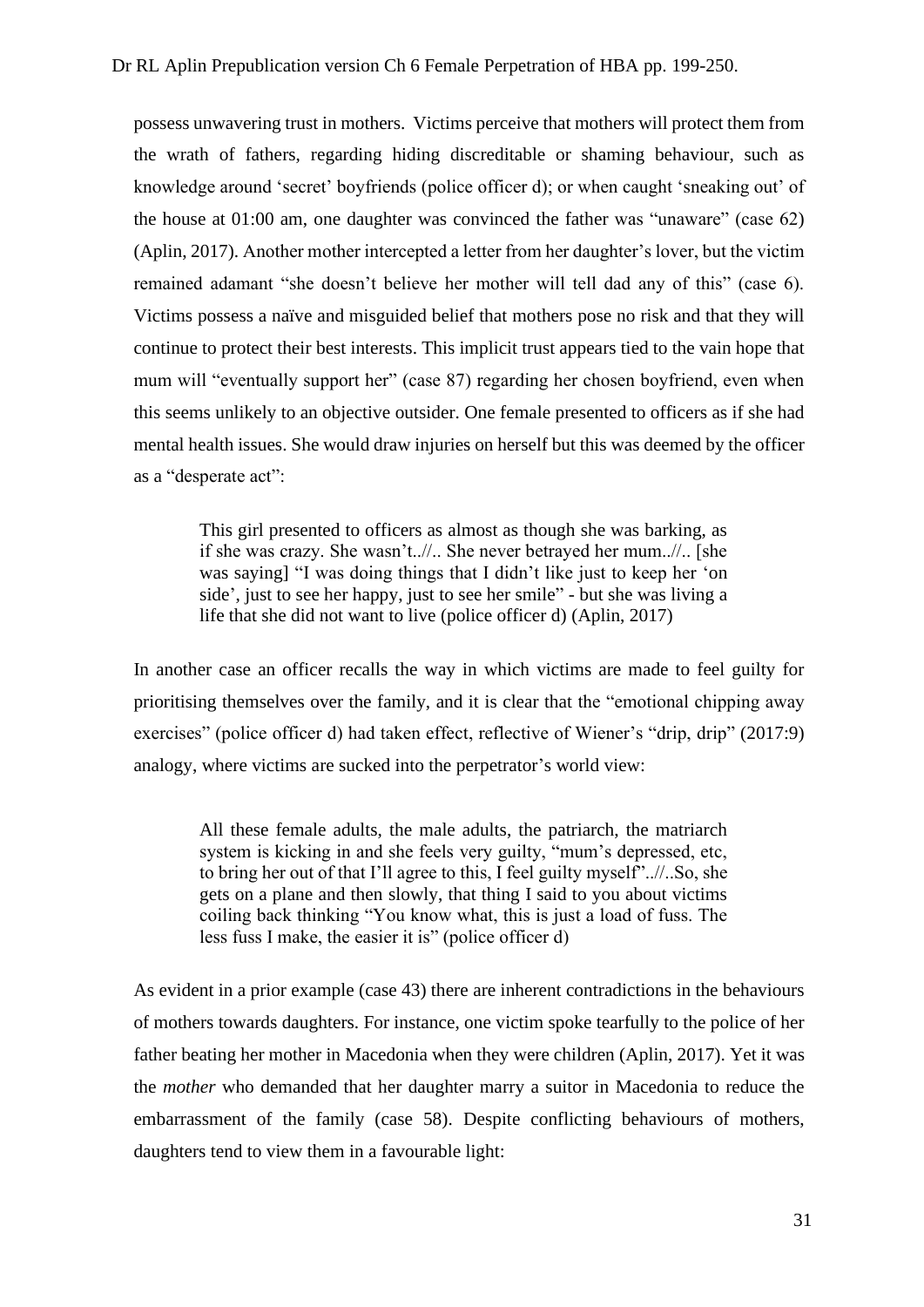Her mum is on her side but she slapped her the other week (case 72)

Her mum told her that 'she had to marry this male' but recently she has gone back on this with mother stating 'she only wants (victim) to do whatever makes her happy' (case 61)

(Aplin, 2017)

Despite one victim being twice being duped by her mother into returning home, the victim *still* had faith in her. When she returned home a third time the victim was in fear of further violence from her overbearing father, husband and two brothers. The mother reacts differently, supporting her escape from the address and exhibiting what could be deemed as guilt and regret:

Her mother gave her a phone and told her to run away, which she did, and apologised for allowing the marriage (case 72) (Aplin, 2017)

Such behaviours might reflect the inner turmoil mothers face in securing daughters in a life of misery. Yet conversely, when analysed alongside the deceptions within the soft psychological abuse narratives, these could be considered as ploys to ensnare victims in order to resume the cycle of abuse. Unwavering loyalty is also apparent but to a much lesser extent, in victims' attitudes toward sisters, sister-in-law's and cousins (case 37, 65, 87 and 95). As explored previously, it was the verbal "stirring" of a cousin (case 87) and a sister in-law (case 95) which precipitated serious levels of violence against daughters by mothers. In another case the same misplaced loyalty was evident, with the police write-up stating:

(Victim) seems to have a lot of trust in her sister-in-law and seems to think that her presence means her family are much more reserved and understanding than they would usually be (case 65)

Yet in all of these cases victims remain almost oblivious to the sleight of hand and betrayal by female relatives which precipitates the abuse. Victims often fail to recognise the 'wolf' lurking in sheep's clothing.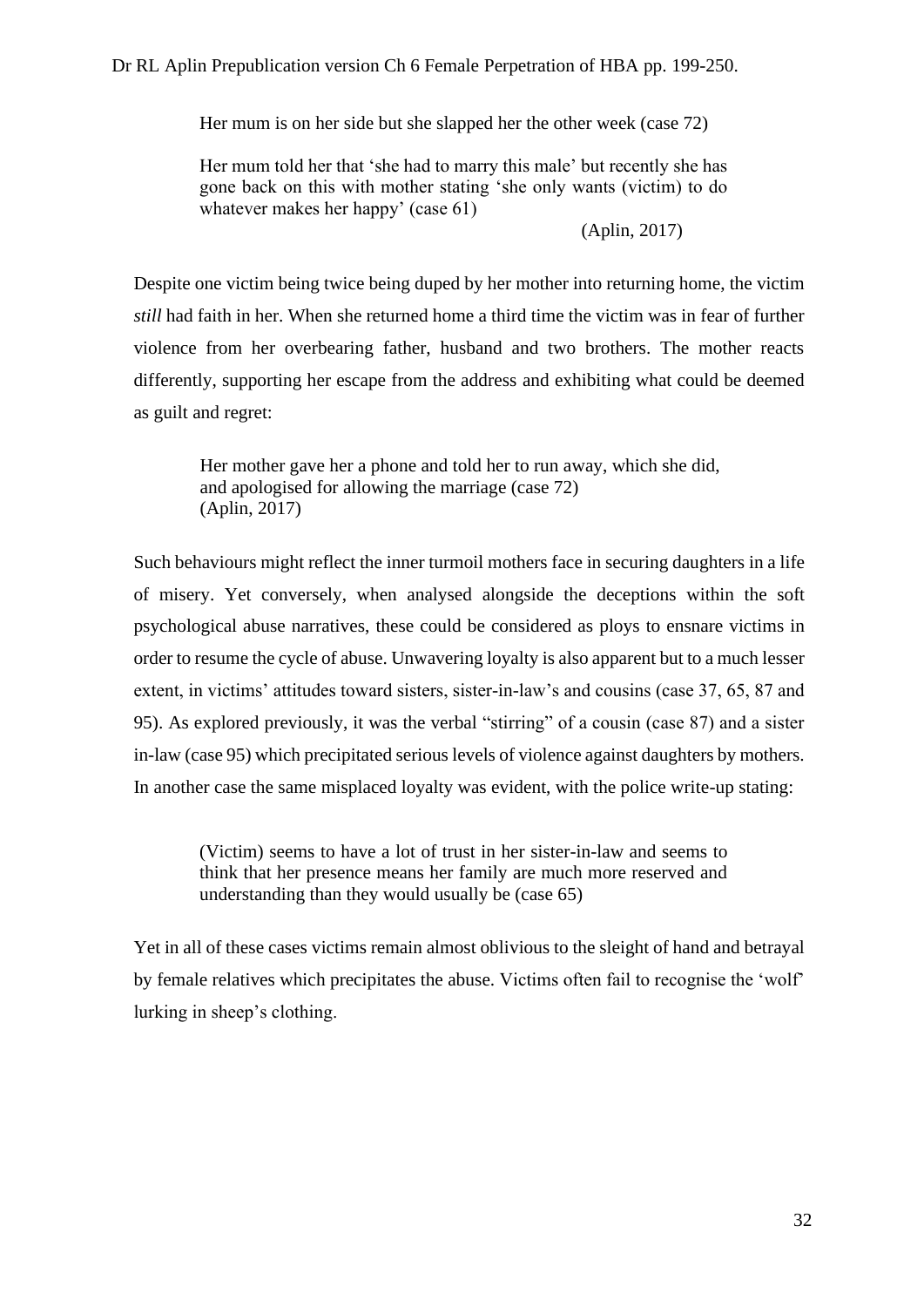## **Policing response to female perpetration, duress & individual agency**

#### **Police stereotype and under-record female perpetration**

The role of police officers in managing female perpetration is both obscure and complex. An exacerbating feature is the inability by some frontline officers to recognise mothers and women more generally as perpetrators. Despite police incident reports directly implicating mothers in violence (solely or with others), frontline officers did not place mothers as perpetrators on police computer systems (PPI) or within formalised crime reports in 12%xviii of cases (Aplin, 2017). Instead, fathers were often logged as perpetrators and/or arrested, sometimes based on little to no evidence. In one case, despite only the *mother* being implicated in the violence by throwing shoes and chairs at the victim, surprisingly only the father is named as key perpetrator in the crime report (case 17). In a different case, despite both parents being implicated in slapping their 15-year-old daughter, only the father is arrested (case 26). Similarly, a mother had argued with her female child and then hit her with a slipper. Despite this, only the father was placed on the police nominal as 'perpetrator'. Within the incident report it was rationalised by the victim that:

Mother always obeys her father's instruction and that she [the mother] has fallen out with her family members [abroad] and they do not have any contact (case 84)

Certainly, police responses reflect a typically feminist asymmetrical argument that perpetration is highly gendered and almost exclusively made up of men (Dobash and Dobash, 1979; Stark, 2007; Johnson, 2006). The author does not dispute this contention, yet this fixed world view impedes recognition of female abuse**.** The frontline officer's write-up (case 84) in line with the victim's defence of her mother, tends to portray the mother as much of a victim as the daughter, oppressed under a patriarchal regime and committing acts of violence out of duress to satisfy the demands of her husband. Interviewees suggest that frontline officers are heavily influenced by gender role expectations, possessing stereotypical views of mothers as non-criminal, nurturing and supportive, with men as offenders and women as victims (Aplin, 2017):

I think Dad is always made out to be the one who's the main person to be concerned about (police officer n)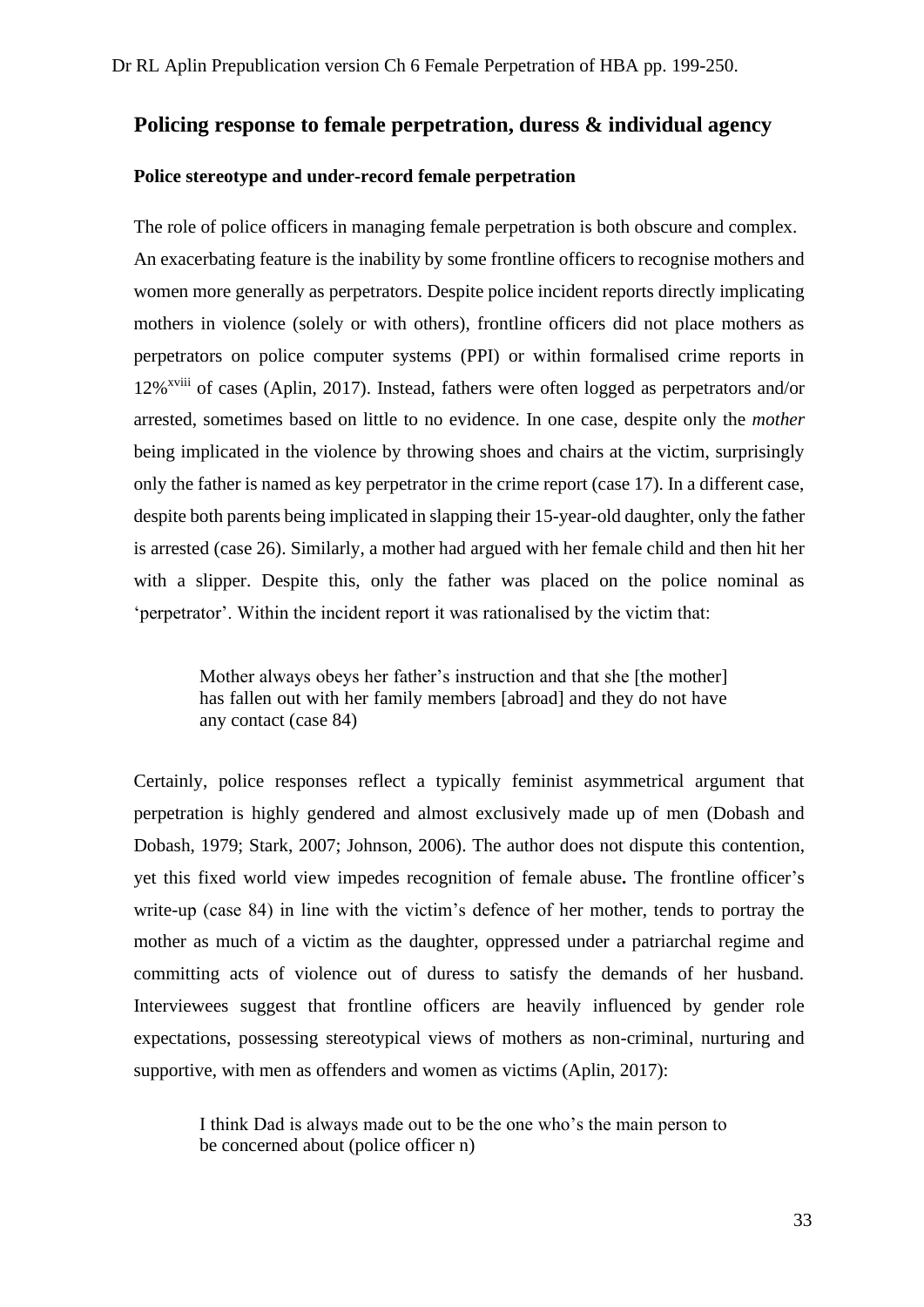I think sometimes people forget to look ..//..I think sometimes they [women] are overlooked as being a bigger part of it as they should be (police officer p)

You can tell that by the way that we all speak [police] - because the perpetrator will always be called "he" and the victim will always be "she"..//.. because we're going off numbers aren't we -you'll deal with 10- [males] to every one [female] and unfortunately it can sway what you say. I think we are getting better, just to be open to the investigation mind-set of - 'who was responsible for this,' rather than thinking it must be Dad. So just thinking it can be anyone. It can be sister, or an aunt or a mum- yeah (police officer m)

A lot of the focus is on the male relatives whether it be fathers, uncles, brothers, etc. (police officer p)

Sometimes we're [police] a bit stereotypical and we see it as the male as being the perpetrator and not just in the honour-based stuff as well..//.. it could be a male victim who's covered in blood..//.. female's the first person who will say "well he assaulted me" and then they end up locking the male up..//.. I think we are stereotypical in that way where we see it as a male dominant issue but it's not, it's not gender specific it should be anybody's responsible (police officer k)

Such discussions imply that the gender of a parent can lead practitioners to make erroneous assumptions about their level of culpability. It also reflects how uncomfortable professionals may be about conceiving that mothers may be perpetrators or accomplices in systemic physical abuse (Haringey local safeguarding children board, 2009 as cited in Broadhurst *et al*., 2010). This inability to recognise mothers as complicit in abuse is evident in UK homicide cases, where mothers manipulate the authorities by providing misleading narratives which successfully conceal ongoing abuse. In the case of Shafilea Ahmed, the mother acted as key communicator to the authorities in justifying the victim's bleach swallowing incident as 'accidental' (Gill and Brah, 2014:77). In the case of 'Baby P', murdered at 17 months (2007) by his mother's boyfriend and his brother, mother Tracey Connelly prioritised her relationship with her boyfriend over that of her children. Connelly was highly manipulative, often lying and hiding Peter's horrific injuries from social services and the police. She consistently justified injuries found on her infant son as accidental, even smearing chocolate on his face to hide bruises from the authorities (Jones, 2014). Such findings reconfigure the landscape and challenge the professional assumption that mothers, and females more broadly, can and do routinely safeguard.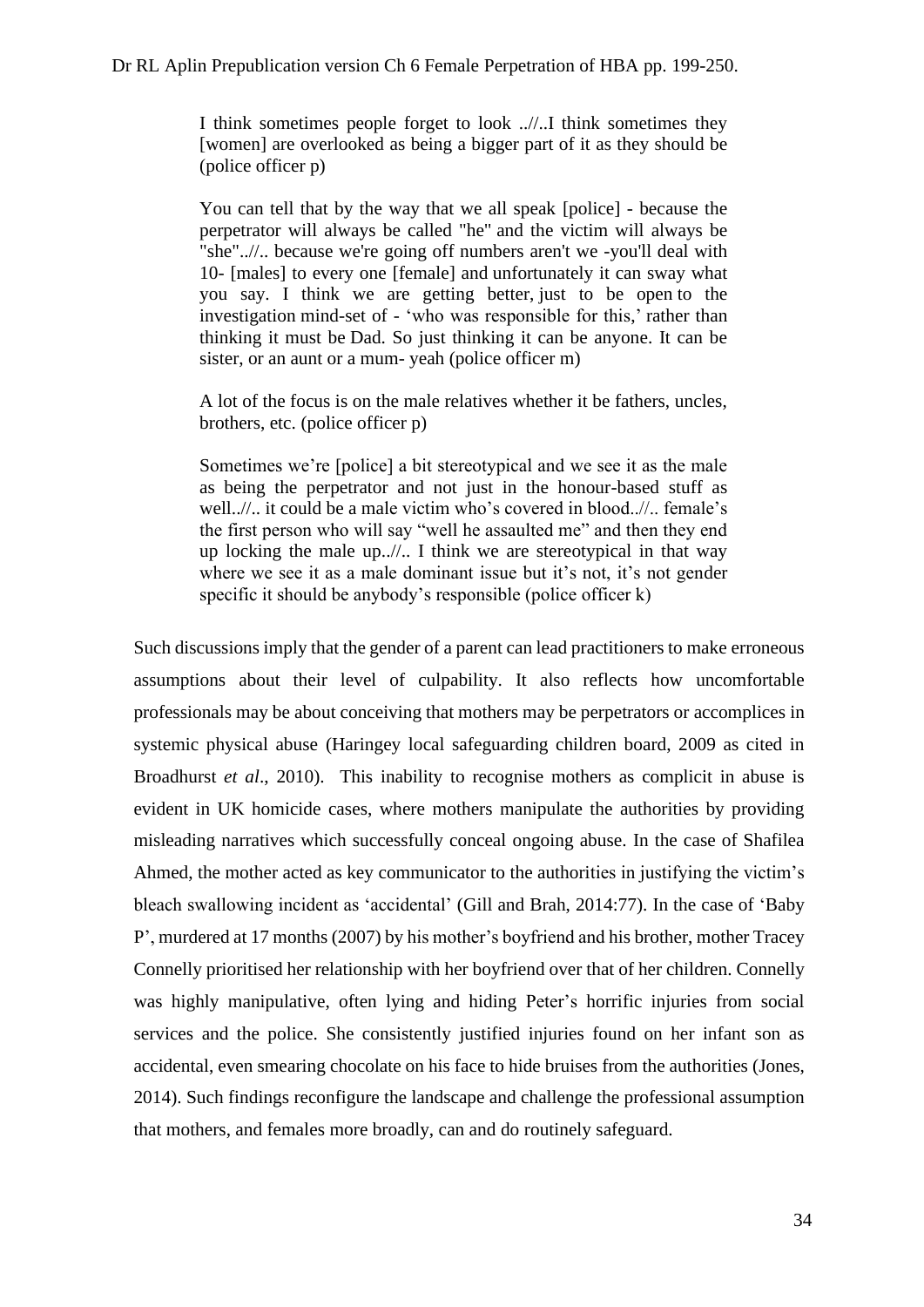Moreover, there is recognition from specialist officers that far from being archetypal perpetrators, men can sometimes perform a protective function (Aplin, 2017). For instance, one mother sent her 17-year-old daughter off to Pakistan in order to marry her cousin, but because the daughter did not consent it was the uncle rather than the mother who halted the wedding plans (police officer b):

'Well I'm not forcing my child to get married to someone who doesn't want to marry him'. So if it wasn't for *him*, she would have probably ended up in a forced marriage from her mother (police officer b)

Sometimes the partners may disagree–the actual father may disagree…. (police officer a)

(Aplin, 2017)

It was only through observing a DVD during child genital mutilation training that one officer's personal paradigm shifted entirely concerning the role that women play in abuse:

I heard the children screaming and mum's pinning them down while they're doing it. That's what's opened my eyes really as to any future jobs that I might attend, after seeing that video-is not to always discard mum ..//..Because normally you would think that mum is this nice person who does all the cooking and has the family kind of organised and does everything, but mum I think in a lot of cases probably does play a lot more of an active role than is ever disclosed really (police officer n)

(Aplin, 2017)

## **The duress argument versus individual agency**

It is clear from the narratives that two conflicting positions emerge in terms of the professional response to female perpetration. That is, the notion that women are seemingly obligated and under duress to act against their own kin, or conversely that they possess individual agency in being willing and complicit in that perpetration.

The typically traditional approach to female perpetration, herein referred to as the duress argument (Aplin, 2017), suggests that mothers are likely to be held accountable for the 'sins' of 'wayward' daughters (Wilford, 1998; Akpinar, 2003; Haj-Yahia, 2011; Chesler and Bloom, 2012) and are therefore pressured by men into acting against women out of dutiful obligation (Wilford, 1998:17; Akpinar, 2003) particularly evident in situations of illegitimate pregnancy. Many feminist academics subscribe to this sympathetic, almost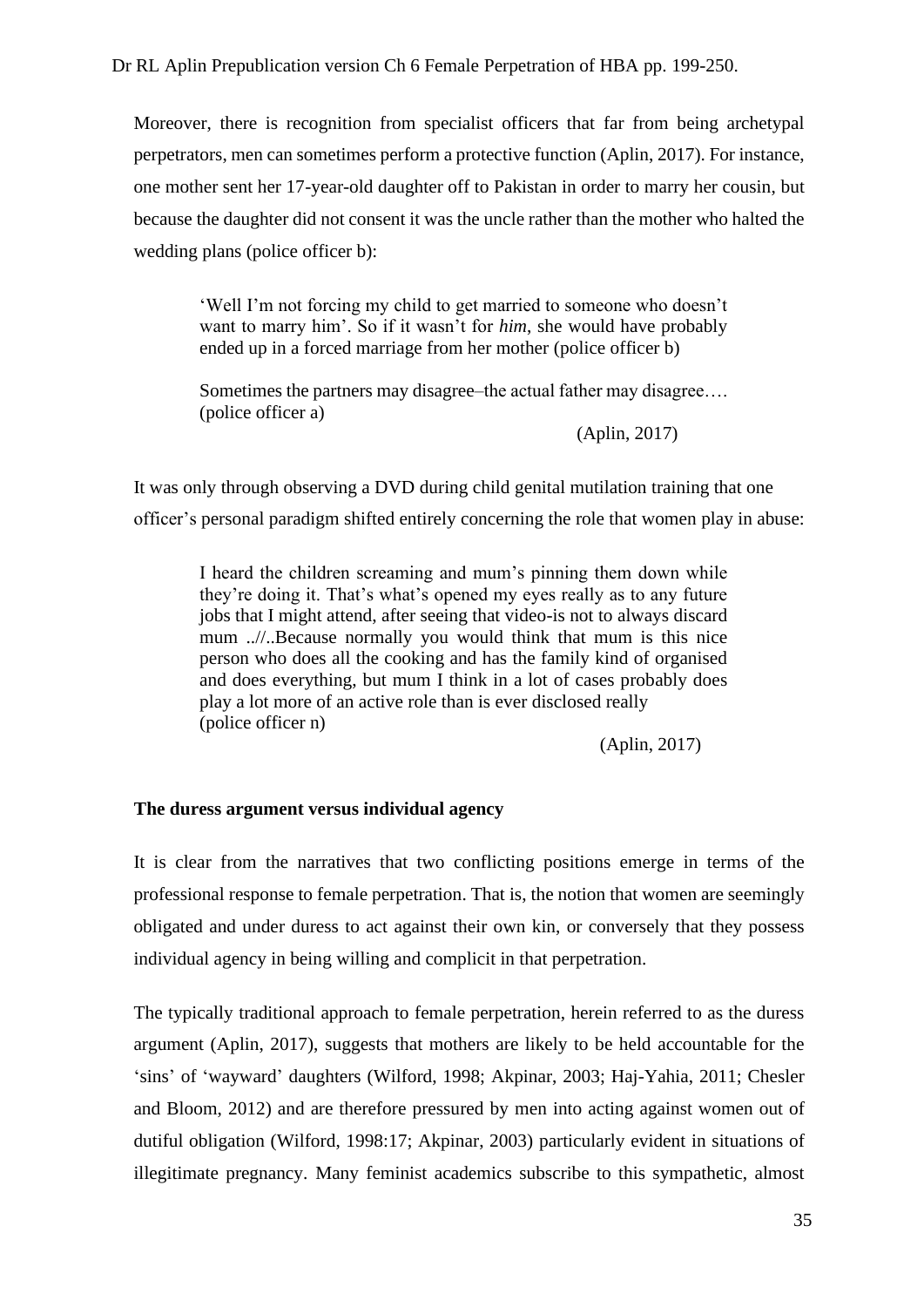'excusing' approach, notably Durbas (2015) who examined 174 honour killing court cases in Turkey. Whilst accepting that mothers can be sole perpetrators who both instigate and collude in abuse, academics argue that women are obligated to remain loyal to the male dominated collective rather than being loyal to each other-or suffer a high price as a consequence (Elden, 2011; Durbas, 2015; Bates, 2018). Due to the implication that "bad goods belong to their owner" (Durbas, 2015), mothers may therefore attempt to mitigate that there is a degree of 'necessity' to their actions against daughters.

Although findings show that some officers concur with the traditional feminist perspective that mothers are secondary victims, the quantitative data along with a recognition from other specialist officers (7/15) (47%) challenges the accuracy of this perception. Overwhelming evidence of abhorrent behaviours by women is hard to reconcile with notions of women as "hapless" or "passive victims" (Yuval Davis, 1998:31). Mothers deceive and denigrate daughters, ostracise them from kin, barter to sell them, wish them dead and threaten to kill them or throw them downstairs. The extracts illustrate how mothers, in the name of 'honour', are as capable of serious violence against daughters as men and play a central role in HBA perpetration. Such depictions highlight that feminist explanations of the phenomenon that is violence and abuse against women by other women remain "inadequate" (Rew *et al*., 2013:154). This perspective is supported by Ranalvi, Indian founder of the organisation 'we speak out' [\(www.wepeakout.org\)](http://www.wepeakout.org/) against Female Genital Mutilation (FGM) (termed khafz), who argues that women who support prevailing oppressive practices against other women, such as the Dawoodi Bohra Women's Association for Religious Freedom (DBWRF) (dbwrf.org), do so of their own volition rather than out of duress (Ranalvi, 2018). Such countervailing female forces supporting FGM are highly intelligent (some possessing post graduate qualifications) and they level the argument that those condemning FGM practices are merely tutored by a western colonial narrative (ibid). The notion that mothers represent a grey, indistinct and "nearly invisible" figure within the family dynamic (Welden, 2010:389) is barely recognisable in these findings. Moreover, the prospect of a mother's safety being actually jeopardised due to the behaviours of wayward children is barely discernible in these UK findings, with direct evidence of this in only 3% of incidents (3/100).

There is some evidence which accepts that both propositions (individual agency *and* duress) can coexist. This is evident in the contradictory behaviours by women that are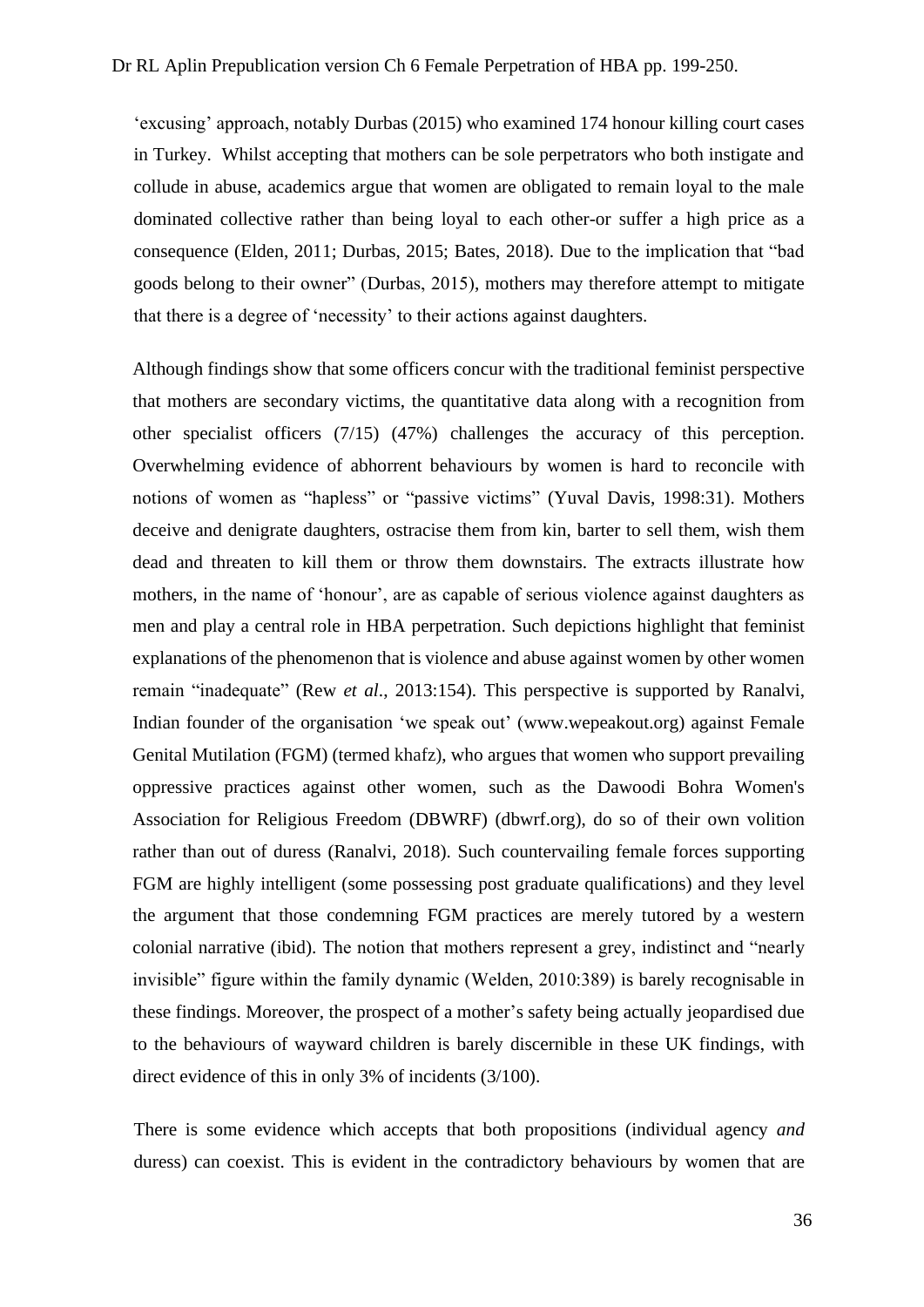present in the findings, in simultaneously deceiving and then appearing to afford support to victims, which is apparent from mothers and extended female relations, notably sisters and sisters-in-law. Such ambivalent attitudes reflect the "coping mechanisms" referred to by Kandiyoti (1988:285), with women under an obligation to accommodate and adhere to the 'patriarchal bargain' by punishing wayward family members, then 'resisting' these obligations out of love and loyalty. This is indeed a ruthless 'bargain', with women constantly appearing to strategise within their limited constraints. It may be too simplistic to suggest that the attitudes and behaviours of female perpetrators are wholly independent 'rational choices', somehow 'separate' from patriarchy. Such subordination to social norms subconsciously permeates the context of a woman's early socialisation (Kandiyoti, 1988:285). Yet equally, an abundance of evidence reflects the conniving way women conspire against other female relatives, which makes *who* to trust extremely challenging for victims. Ultimately, findings show how women, and mothers in particular, appear to sacrifice the victim due to self-preservation and a fear of losing reputation, which could destabilise their own position (see also Elden, 2011). A lack of genuine solidarity towards women in the extracts tends to support this sceptical assertion.

Furthermore, rather than view the motivations for the use and support of violence around what female perpetrators functionally aim to *gain* (Rew *et al*., 2013), it could also hinge on what women *fear to lose* by *not* supporting the collective. Perhaps women perceive that it is not in a woman's best interests to subvert the gender order by behaving otherwise. Conforming to social norms, rather than to personal relationships, affords women greater personal protection, security and stability (Kandiyoti, 1988). Lack of evidence of mothers performing a protective function (1/100) reinforces this assertion. Women have become negotiating "experts in maximising their own life chances" (Kandiyoti, 1988:280). However, in the context of these findings, this is interpreted as self-interest in terms of 'saving one's own skin' and has adverse ramifications for the safeguarding of children and young adults, as explored in the following chapter.

Despite the data set showing significantly large volumes of multiple perpetration (83%), paradoxically police officers appear to 'simplify' and dilute cases by arresting and processing only one "key" offender, very often a male. Operational expediency assists in explaining this, in which officers rationalise their workload, as explored in chapter four. This may involve keeping it 'simple' and doing what is "satisfactory" (satisficing) in an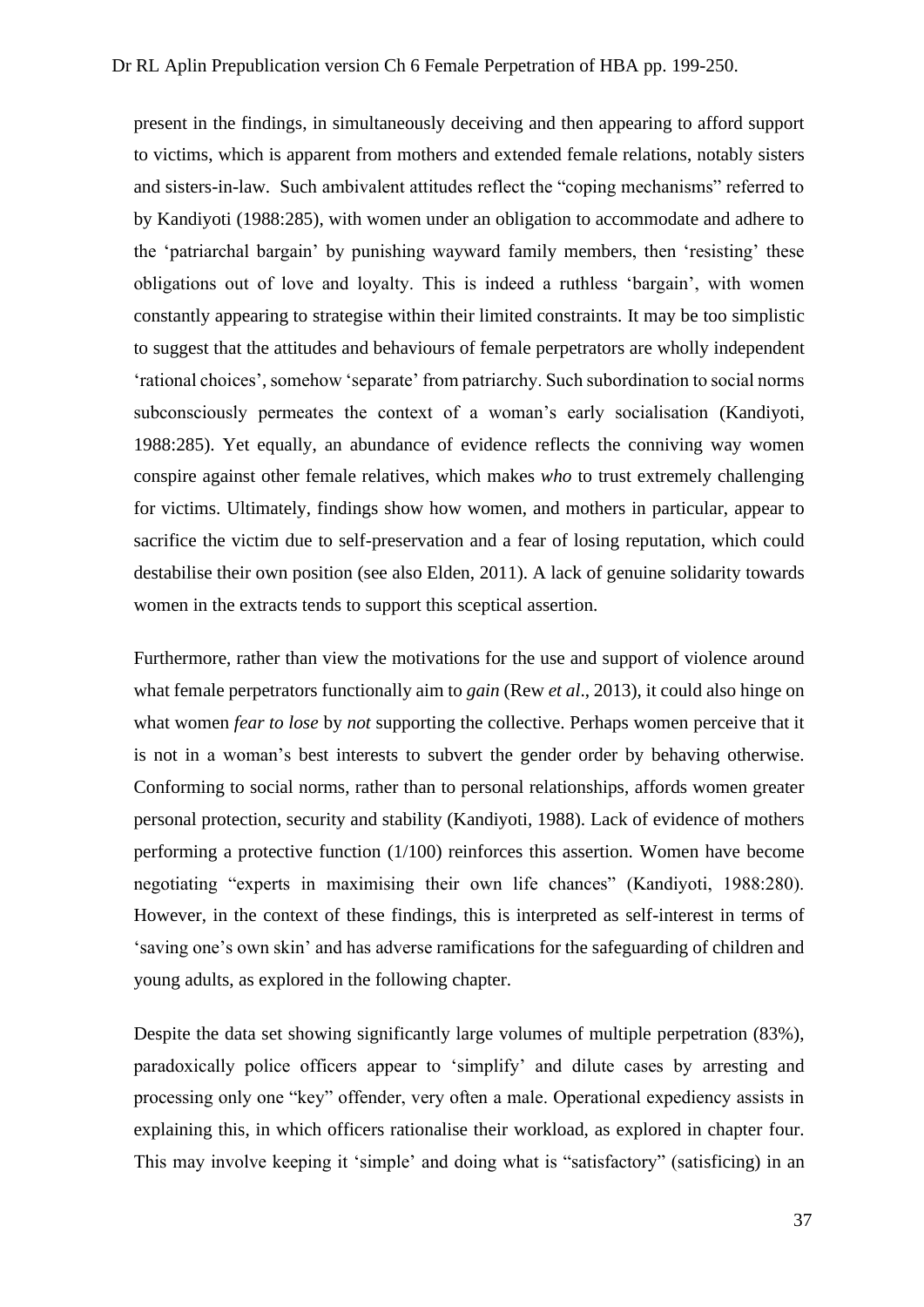environment of diminishing resources (Simon, 1976). Yet, although this argument has merit, it does not explain why women are not arrested in cases where *only* they are solely implicated (Aplin, 2017). This supports the contention that some police officers, like some academics (Wilford, 1998; Akpinar, 2003; Durbas, 2015), perceive of matriarchal perpetrators as indirect victims. Incident data findings suggest that, particularly where there appears to be a blurred distinction between mothers as controlling 'perpetrators' and mothers as oppressed 'victims,' there exists a difficulty in professionals 'labelling' (on PPI and crime reports) females as perpetrators. Furthermore, where this blurring is apparent there *also* exists an enduring loyalty by daughters who appear reluctant to blame mothers for the infliction of HBA, again alluding back to the theme of victim reluctance explored in chapter four. Victims often underplay the involvement of mothers and constantly mitigate the actions committed by them. Mothers that are viewed in a favourable light by victims, despite evidence of contradicting and controlling behaviours, remain unblemished by the criminal justice system (Aplin, 2017). It is therefore argued that the perception of mothers as secondary victims (by officers and communicated by victims themselves) actually influences and impacts on police decision-making; with officers unlikely to categorise mothers as perpetrators or pursue formal action, especially when mothers are portrayed as prioritising the best interests of victims, therefore figuratively seen as 'more sinned against than sinning'. Police interview data supports this contention, as a third of officers (5/15) had never investigated a female offender of HBA, despite being operational specialists in this field. This may signify that frontline officers are not bringing these incidents to specialist attention, because they have not recognised female perpetrators as 'criminal' nor logged them on crime reports as such (ibid).

The fact that victims refuse to prosecute parents, particularly prevalent in the research, may lead officers to apply discretionary practices in circumventing NCRS crime recording rules (see chapter four). Even when there is direct evidence that mothers and other female relatives pose a risk to victims, police take no action, highlighting that victim wishes may be utilised by officers to legitimate police inaction. This is evident in several pregnancy cases where victims and boyfriends predict the outcome and clearly outline the threat posed by the family (cases 65 and 87) and yet officers did nothing to mitigate the risk. The unwillingness of victims to take cognisance of the risks posed by mothers should not be 'used' by officers to justify non-enforcement practices. It is difficult to ascertain with certainty whether police turn a blind eye to female perpetration as part of a larger set of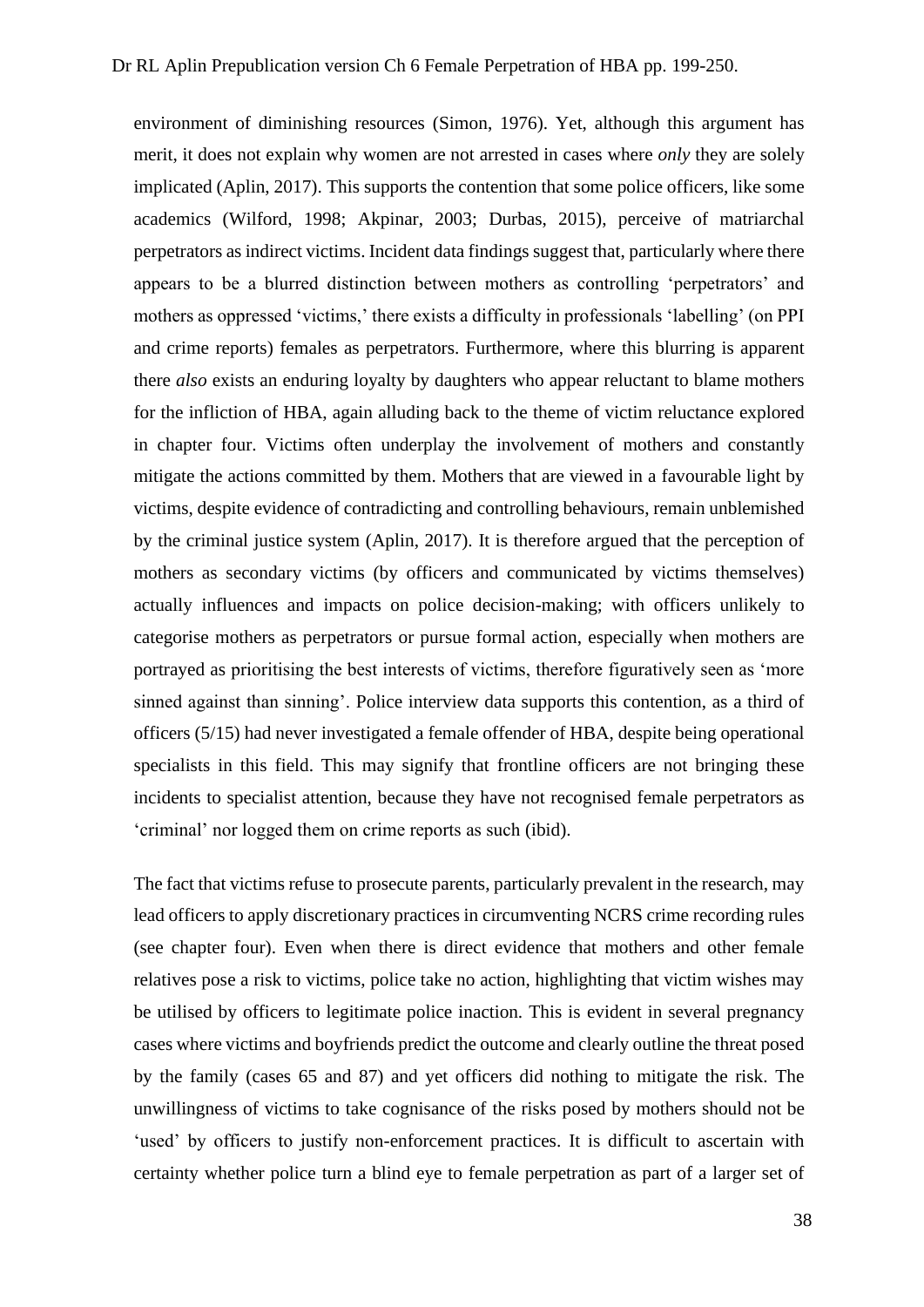non-enforcement practices; whether it is through lack of training that officers fail to recognise female perpetration; or whether officers perceive the mother to be an "indirect victim" and therefore not 'culpable'. However, it is highly probable that all facets play some part in shaping the criminal justice response to female perpetration (Aplin, 2017).

## **Concluding remarks**

Female perpetration of HBA is an unanticipated finding of this research, as well the most controversial amongst feminists studying gendered abuse. Such findings present a challenge to the asymmetrical stereotypical constructs that women are victims and men are perpetrators. Due to socialisation, women enter a 'patriarchal bargain' and in order to resist total male control, they become willing participants with a vested interest in a system which perpetuates oppressive practices against other women (Kandiyoti, 1988; Okin, 1999; Gill *et al*., 2012; Eisner and Ghuneim, 2013). These findings depart from previous research by illustrating that, far from playing a peripheral role, women, and mothers in particular, exert much more control, influence and involvement in HBA than extant research has thus far advocated.

It is erroneous to consider these six categories (use violence, forced abortion, hard and soft psychological abuse, ostracising victims and being complicit in the violence) as existing on a continuum from the 'least' to the 'most' serious levels of abuse. Indeed, the corrosive and emotional 'chipping away' exercises by women appear more psychologically damaging to victims, as these pull on the heartstrings, inhibit victims from pursuing prosecutions and often retain them in risk predicaments. Such psychological warfare adversely impacts on the mental health of victims, causing them to be doubly discredited both by perpetrators and then professionals. Long term, psychological abuse is as damaging as physical violence (Campbell, 1995; Stark, 2007) and the UK offence of controlling or coercive behaviour in an intimate or family relationship (Serious Crime Act, 2015 s.76) which specifically covers HBA and forced marriage, acknowledges this. Degrading victims, isolating them from family and friends, financial abuse and depriving them of a job, all evident within these findings, are all behaviours specifically alluded within this Act of parliament (Home Office, 2015). The practicalities of prosecuting psychological abuse remain difficult territory for law enforcement, as implied by Wiener (2017), no physical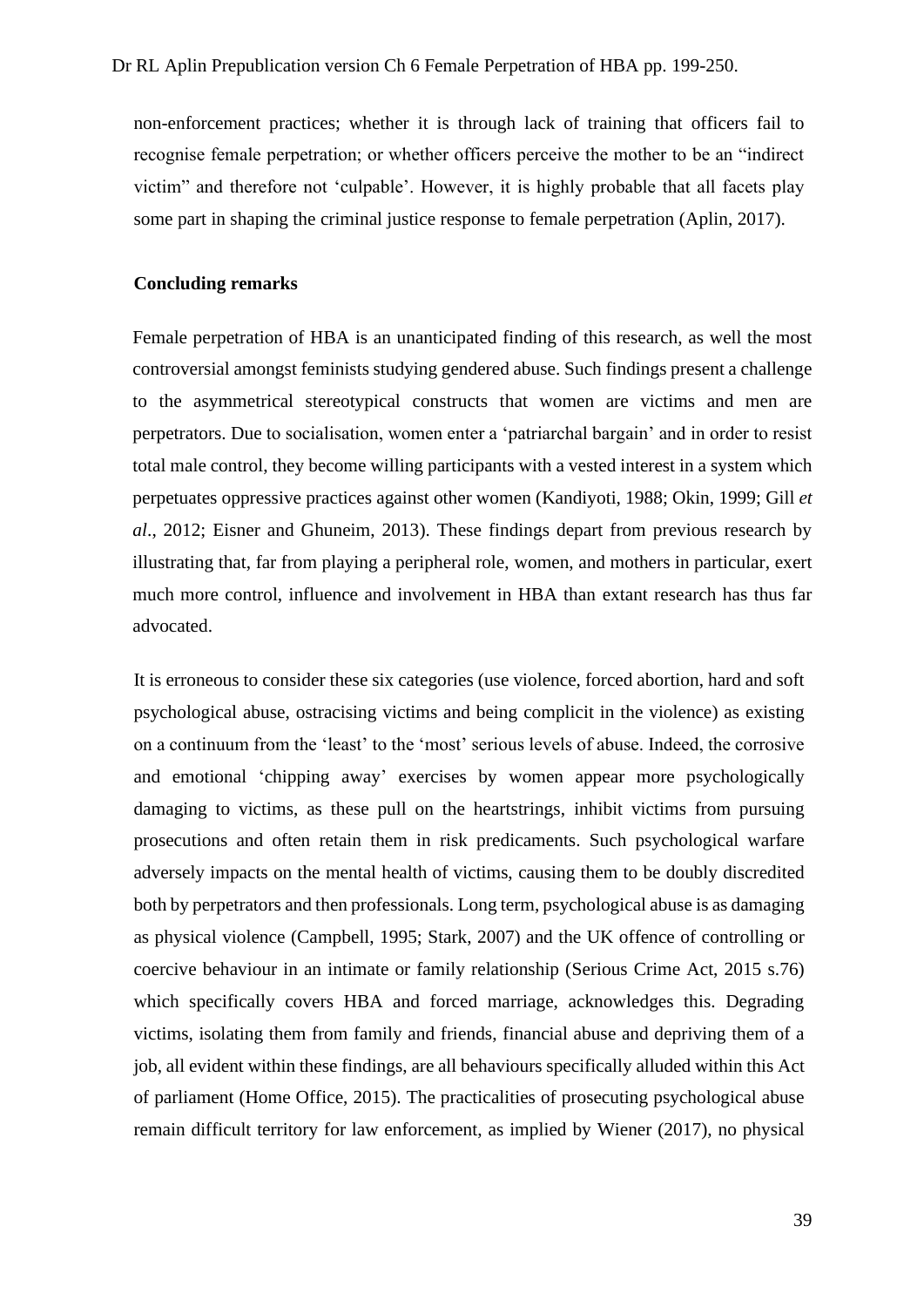evidence compounded by an unwillingness to prosecute relatives makes prosecutions difficult to execute.

Women are deemed as integral to ending HBA and it is proffered that governmental policy should focus more on women in order to halt the cycle of abuse. Professionals in the safeguarding arena (police, CSC, health, education) must reconsider the role played by the mother and other women, rather than assume that the natural position of women is to protect. That mothers at the very least turn a blind eye to HBA perpetration should encourage a reevaluation of law enforcement and social services strategies, to avoid children and young women returning to or remaining in risk predicaments. Equally, it is important for agencies to be more discerning in assessing the attitudes of other female relatives within the family dynamic, such as sisters, sister-in-law's, aunts and cousins. Because, in an environment of dwindling resources, such relatives are requested to 'care' for child victims due to difficulties in locating secure foster placements or long-term local authority care. Social workers and police officers must ensure that victims are not returned back to the abuse by relatives who enact and condone equally oppressive practices (Aplin, 2017). It is this subject of child reconciliation and the role played by professionals in such interventions which is the focus of the following chapter.

## **Acknowledgements**

Sincere gratitude goes to Senior Lecturer Nicola Groves for providing helpful insights on an earlier draft of this chapter.

## **References**

Akpinar, A. (2003) The honour/shame complex revisited:Violence against women in the migration context. *Women's Studies International Forum*, 26(5), pp.425-442.

Aplin, R. (2017) Exploring the role of mothers in 'Honour' based abuse perpetration and the impact on the policing response. *Women's Studies International Forum,* 60, pp. 1-10. Copyright Elsevier.

Ballard, R. (1982) South Asian families: Structure and process. In: Rapaport, R., Fogarty, M. and Rapaport, R. (Eds.): *Families in Britain*. London, Routledge.

Ballard, R. (2002) *Riste and ristedari: The significance of marriage in the dynamics of transnational kinship networks* Unpublished**,** [Online].Available from:[<http://www.casas.org.uk>](http://www.casas.org.uk/)[Accessed 29 January 2016], pp.1-27.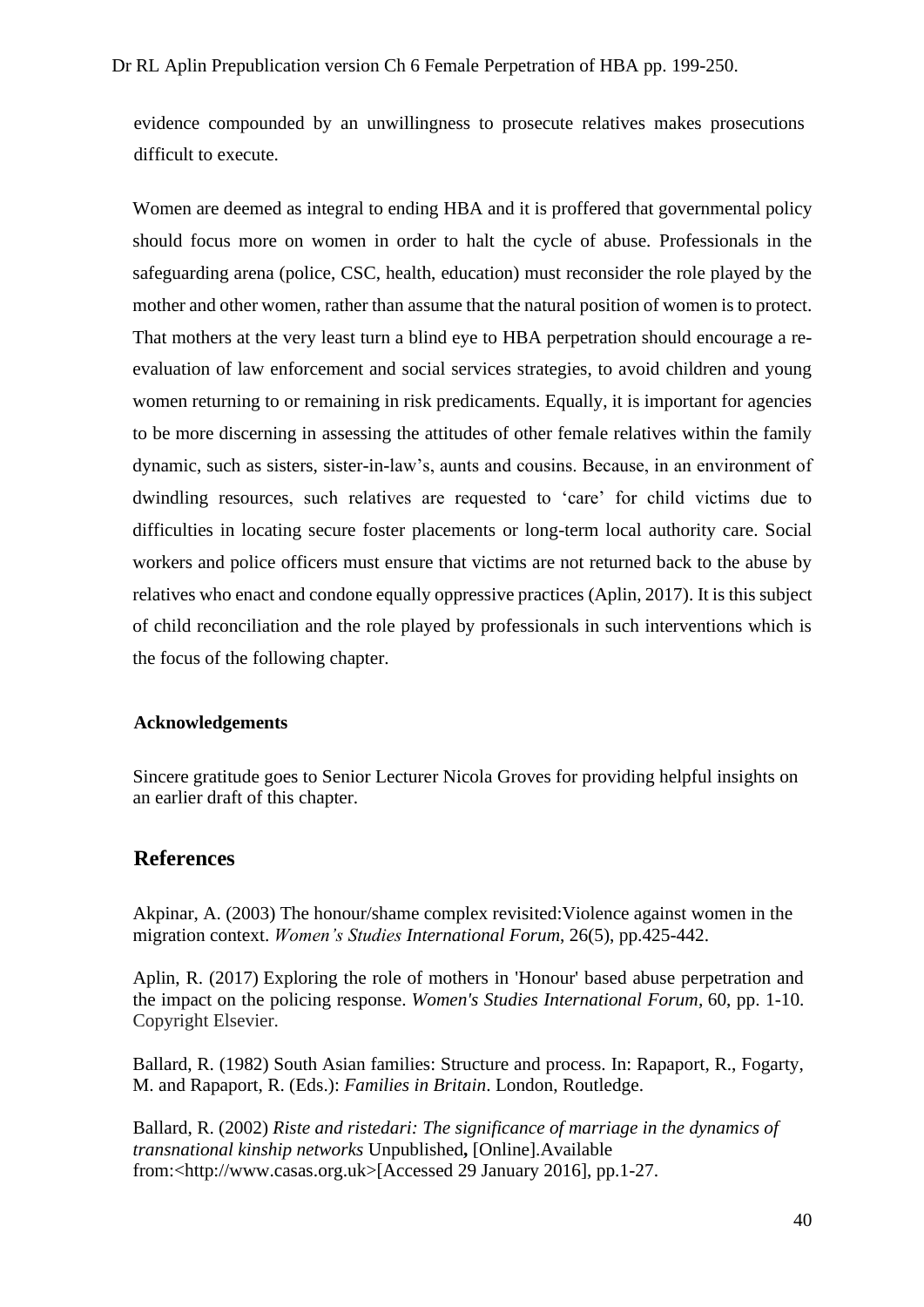Dr RL Aplin Prepublication version Ch 6 Female Perpetration of HBA pp. 199-250.

Bates, L. (2018) Females perpetrating honour-based abuse: Controllers, collaborators or coerced? *Journal of Aggression, Conflict and Peace Research*, pp.1-12.

Belfrage, H., Strand, S., Ekman, L. and Hasselborg, A. (2012) Assessing risk of patriarchal violence with honour as a motive: Six years experience using the patriarch checklist. *International Journal of Police Science & Management*, 14(1) Spring, pp.20-29.

Broadhurst, K., White, S., Fish, S., Munro, E., Fletcher, K. and Lincoln, H. (2010) *Ten pitfalls and how to avoid them: What research tells us.*[Online].Available from:[<www.nspcc.org.uk>](http://www.nspcc.org.uk/) [Accessed 16 January 2017].pp. 1-41.

Campbell, J. (1995) *Assessing dangerousness: Violence by sexual offenders, batterers, and child abusers* CA,USA, Sage publications.

Chesler, P. (2010) Worldwide trends in honor killings. *Middle East Quarterly*, 17(2) Spring, pp.3-11.

Chesler, P. and Bloom, N. (2012) Hindu vs. Muslim honor killings. *Middle East Quarterly*, 19(3) Summer, pp.43-52.

Cihangir, S. (2013) Gender specific honor codes and cultural change. *Group Processes & Intergroup Relations*, 16(3) May, pp.319-333.

Cooney, M. (2014) Death by family: Honor violence as punishment. *Punishment & Society*, 16(4), pp.406-427.

Crown Prosecution Service (CPS) (2017) *Violence against Women and Girls Report 2016-* 2017, 10<sup>th</sup> ed, Crown Prosecution Service, London.

*Dawoodi Bohra Women's Association for Religious Freedom* (DBWRF) (nd). [Online]. Available from:<dbwrf.org>[Accessed 13 November 2018].

Dobash, R. and Dobash, R. (1979) *Violence Against Wives*, New York, Free Press.

*Domestic Abuse, Stalking and Harassment and Honour Based Violence (DASH 2009) Risk Identification and Assessment and Management Model*. [Online]. Available from: < www.dashriskchecklist.co.uk>[Accessed 1 May 2019].

Durbas, B. (2015) *Perpetrators of domestic violence: Interpretation of the role of women in honour-based violence. 2 July 2015 Paper presented at the British Society of Criminology*, *Plymouth.*

Eisner, M. and Ghuneim, L. (2013) Honour killing attitudes amongst adolescents in Amman, Jordan. *Aggressive Behaviour*, 39(5), pp.405-417.

Elden, A. (2011) Men's violence and women's responsibility:Mothers' stories about honour violence. In: Idriss, M. and Abbas,T. (Eds.): *Honour, violence, women and Islam*. Oxfordshire, Routledge, pp. 128-141.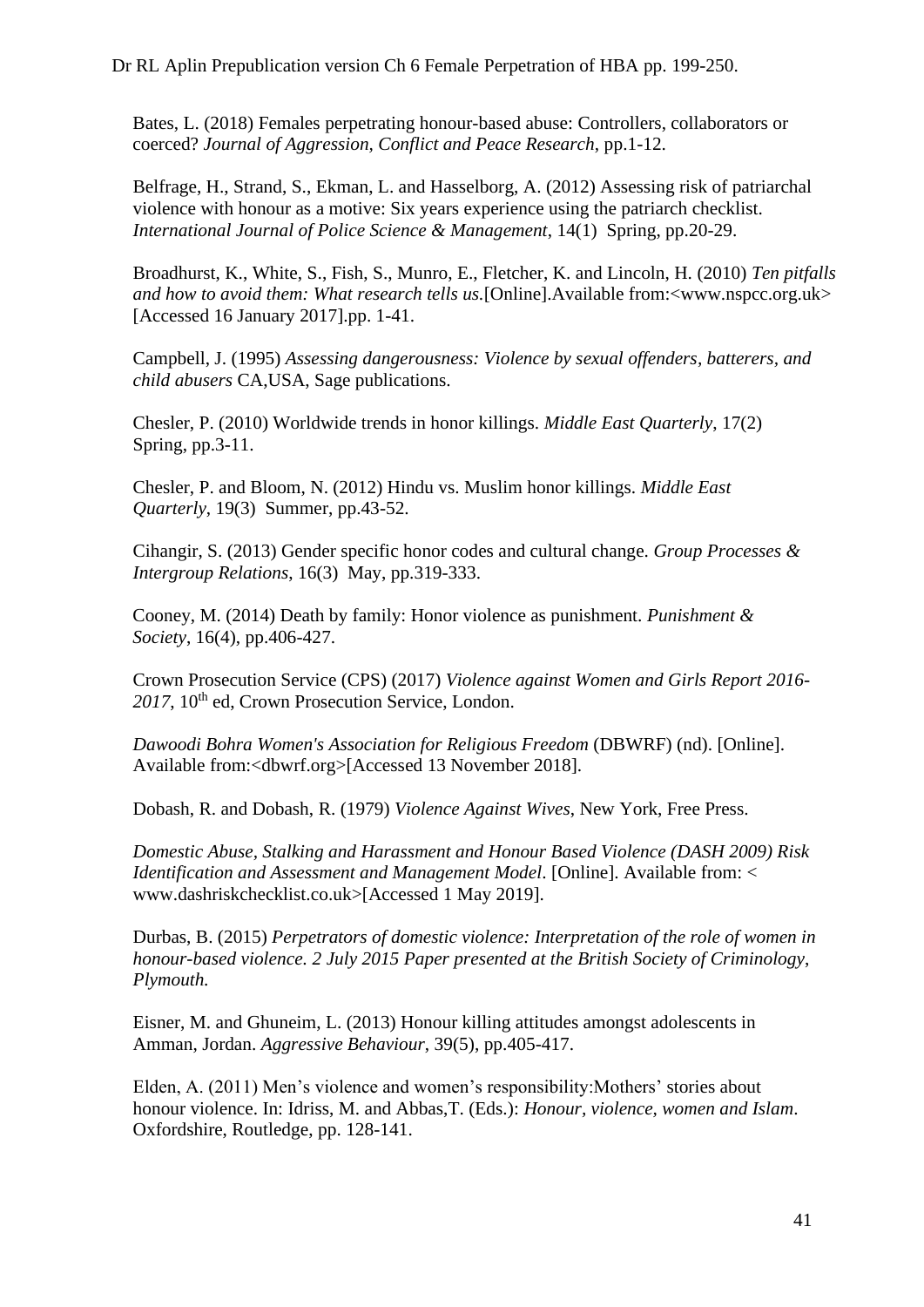Gill, A. (2004) Voicing the silent fear: South Asian women's experiences of domestic violence. *Howard Journal of Criminal Justice*, 43(5), pp.465-483.

Gill, A. (2013) Feminist reflections on researching so-called 'honour' killings. *Feminist Legal Studies,* 21(3) October, pp.241-261.

Gill, A. (2014) All they think about is honour:The murder of Shafilea Ahmed. In: Gill, A., Strange, C. and Roberts, K. (Eds.): *Honour killing and violence: Theory, policy and practice.* Hampshire, Palgrave Mcmillan, pp.177-198.

Gill, A., Begikhani, N. and Hague, G. (2012) Honour-based violence in Kurdish communities. *Women's Studies International Forum*, 35, pp.75-85.

Gill, A. and Brah, A. (2014) Interrogating cultural narratives about 'honour'-based violence. *European Journal of Women's Studies,* 21(1), pp.72-86.

Haj-Yahia, M. (2011) Contextualizing interventions with battered women in collectivist societies: Issues and controversies. *Aggression & Violent Behavior*, 16 (4) Jul-Aug, pp.331-339.

Home Office (2015) *Controlling or coercive behaviour in an intimate or family relationship: Statutory Guidance framework.* London, TSO.

House of Commons Home Affairs Committee Report (2008) *Domestic violence, forced marriage and 'honour'-based violence*. Sixth Report of Session 2007–08, Vol. 1 and 2. London, TSO.

Jafri, A. (2009) *Honour killing:Dilemma, ritual, understanding*. 2nd ed.Oxford, Oxford University Press.

Johnson, M. (2006) Conflict and Control: Gender Symmetry and Asymmetry in domestic violence, *Violence Against Women*, Vol 12, no.11. pp. 1003-1018.

Jones, R. (2014) *The Story of Baby P: Setting the record straight.* Bristol, Policy Press.

Kandiyoti, D. (1988) Bargaining with patriarchy *Gender & Society*, 2(3), pp.274-290.

Okin, S. (1999) *Is multiculturalism bad for women?* Princeton,USA, Princeton University press.

Payton, J. (2011) Collective crimes, collective victims: A case study of the murder of Banaz Mahmod. In: Idriss, M. and Abbas, T. (Eds.): *Honour, violence, women and Islam*. Oxfordshire, Routledge, pp.67-79.

Pence, E. and Paymar, M. (1993) *Education groups for men who batter: The duluth model*. NY,USA, Springer publishing company.

Ranalvi, M. (2018) Tackling FGM: A South Asian perspective. *13 November 2018 presentation within the Festival of Politics & International Relations 2018. Leeds Beckett University, Leeds.*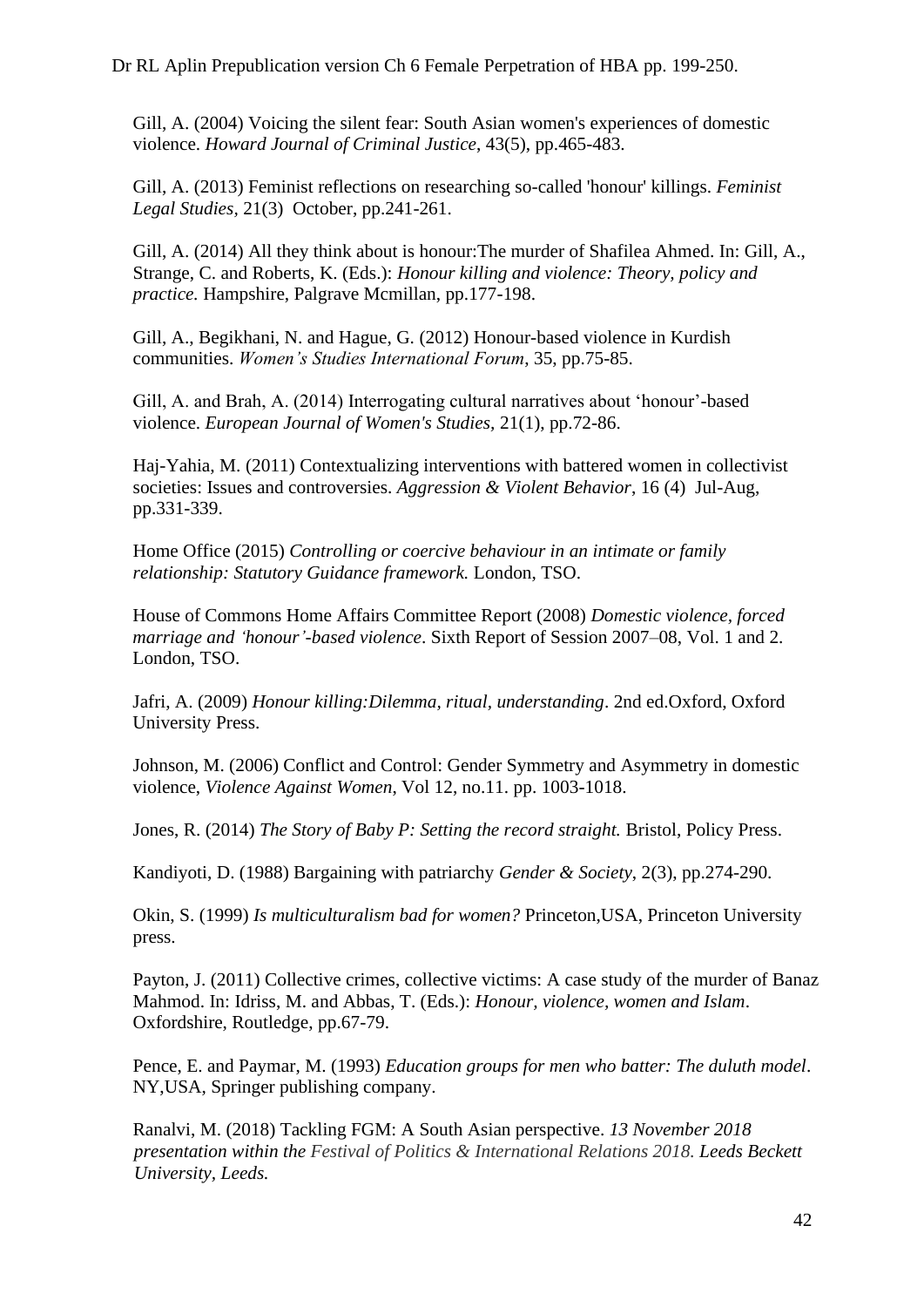Dr RL Aplin Prepublication version Ch 6 Female Perpetration of HBA pp. 199-250.

Rew, M., Gangoli, G. and Gill, A. (2013) Violence between female in-laws in India. *Journal of International Women's Studies*, 14(1), pp.147-160.

Roberts, K. (2014) Towards a psychologically oriented motivational model of honourbased violence. In: Gill, A., Strange, C. and Roberts, K. (Eds.): *Honour killing and violence: Theory, policy and practice.* Hampshire, Palgrave Macmillan, pp.69-88.

Sen, P. (2005) Crimes of honour,value and meaning. In:Welchman, L. and Hossain, S. (Eds.): *Honour: Crimes, paradigms, and violence against women.* London, Zed books, pp.42-63.

*Serious Crime Act 2015* (c.9) [Online]. Available from:<https:www.gov.uk> [Accessed 4] March 2016].

Simon, H. (1976) *Administrative behavior: A study of decision-making processes in administrative organisations*. 3rd ed. London, The Free Press,Collier Macmillan Publishers.

Stark, E. (2007) *Coercive control:The entrapment of women in personal life.* Oxford, Oxford University Press.

The Institute of Community Cohesion (2001) *Review of community cohesion in Oldham,* Cantle, T. (ed). Coventry, Coventry University.

Thiara, R. (2013) It's all about stopping you from getting on with your life: Post-separation violence in the lives of Asian & African-Caribbean women. In: Rehman, Y., Kelly, L. and Siddiqui, H. (Eds.): *Moving in the shadows [electronic resource]: Violence in the lives of minority women and children*. Farnham, Routledge, pp.113-126.

Welden, B. (2010) Restoring lost 'honor': Retrieving face and identity, removing shame, and controlling the familial cultural environment through 'honor' murder. *Journal of Alternative Perspectives in the Social Sciences,* 2(1), pp.380-398.

*We Speak Out* (nd) [Online]. Available from:<www.wespeakout.org> [Accessed 13 November 2018].

Wiener, C. (2017) Seeing what is 'invisible in plain sight': Policing Coercive Control. *The Howard Journal of Crime and Justice,* Vol 00, no. 0, pp. 1-16.

Wilford, R. (1998) Surveying the ground. In: Wilford, R. and Miller, R. (Eds.): *Women, ethnicity and nationalism.* London, Routledge, pp.1-22.

Yuval-Davis, N. (1998) Gender and Nation. In: Wilford, R. and Miller, R. (Eds.): *Women, ethnicity and nationalism.* London, Routledge, pp.23-35.

 $\dot{P}$  Police officer a, b, c, d, g, f, h.

ii Cases 1, 3, 5, 14, 15, 16, 19, 31, 41, 73, 82 and 92.

iii Cases 8, 48, 52, 76, 81, 88 and 97.

iv Cases 10, 13, 17, 20, 26, 39, 61, 72, 84 and 93.

v DASH is a risk identification, assessment and management model adopted by United Kingdom police forces and partner agencies in March 2009 and accredited by the Association of Chief Police Officers (ACPO) council